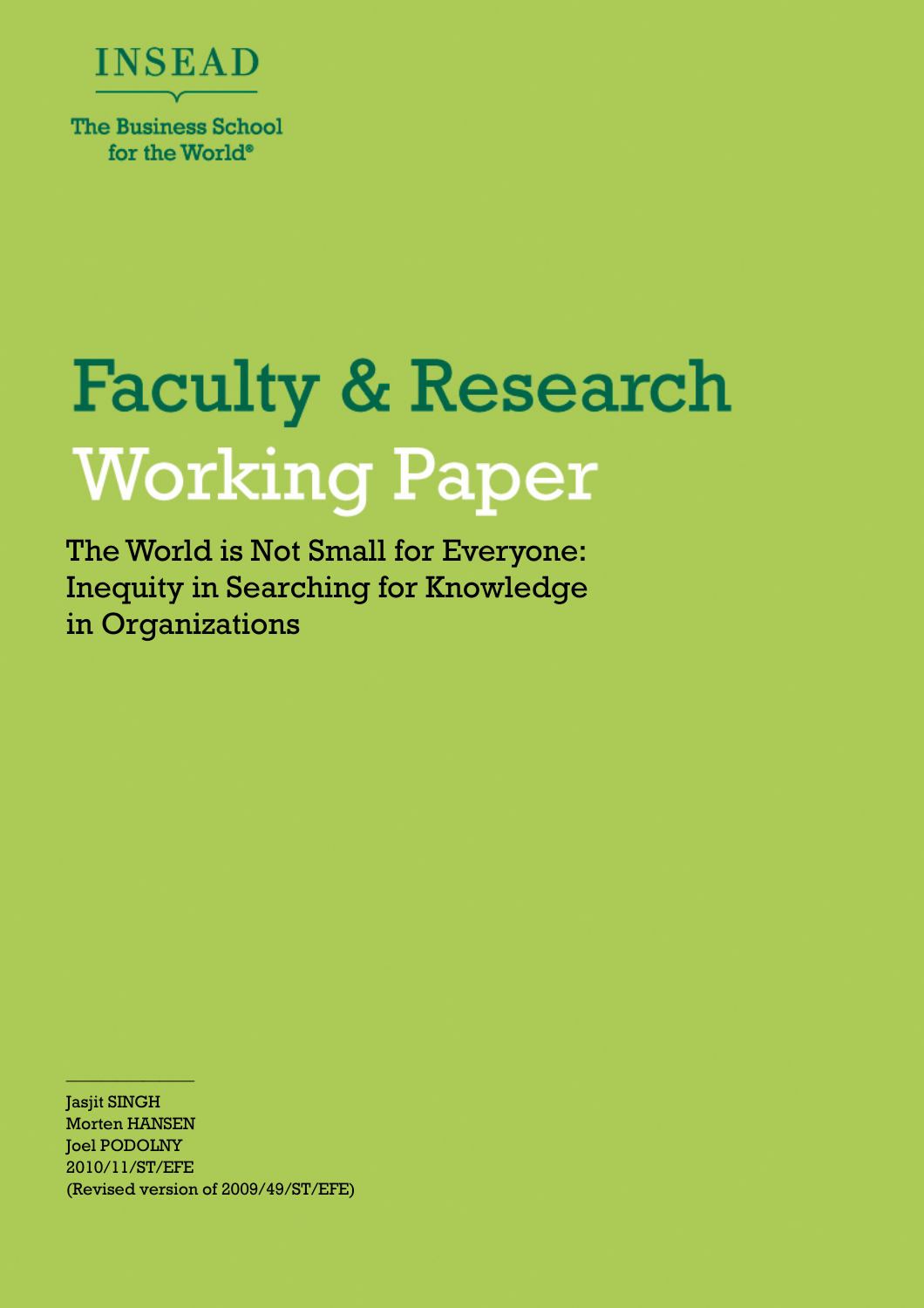# **The World is Not Small for Everyone:**

# **Inequity in Searching for Knowledge in Organizations**

By

Jasjit Singh**\***

Morten T. Hansen\*\*

Joel M. Podolny\*\*\* \*\*

February 2010

Revised version of INSEAD Working Paper 2009/49/ST/EFE

- \* Assistant Professor of Strategy at INSEAD, 1 Ayer Rajah Avenue, Singapore 138676 Ph: +65 6799 5341 E-Mail: jasjit.singh@insead.edu
- \*\* Professor of Entrepreneurship at INSEAD, Boulevard de Constance, Fontainebleau 77305 France Ph: +33 (0)  $160724020$  E-Mail: morten.hansen@insead.edu
- \*\*\* Professor at Apple University, 1 Infinite Loop, MS 301-4AU, Cupertino, CA 95014, USA Email: podolny@apple.com

A working paper in the INSEAD Working Paper Series is intended as a means whereby a faculty researcher's thoughts and findings may be communicated to interested readers. The paper should be considered preliminary in nature and may require revision.

Printed at INSEAD, Fontainebleau, France. Kindly do not reproduce or circulate without permission.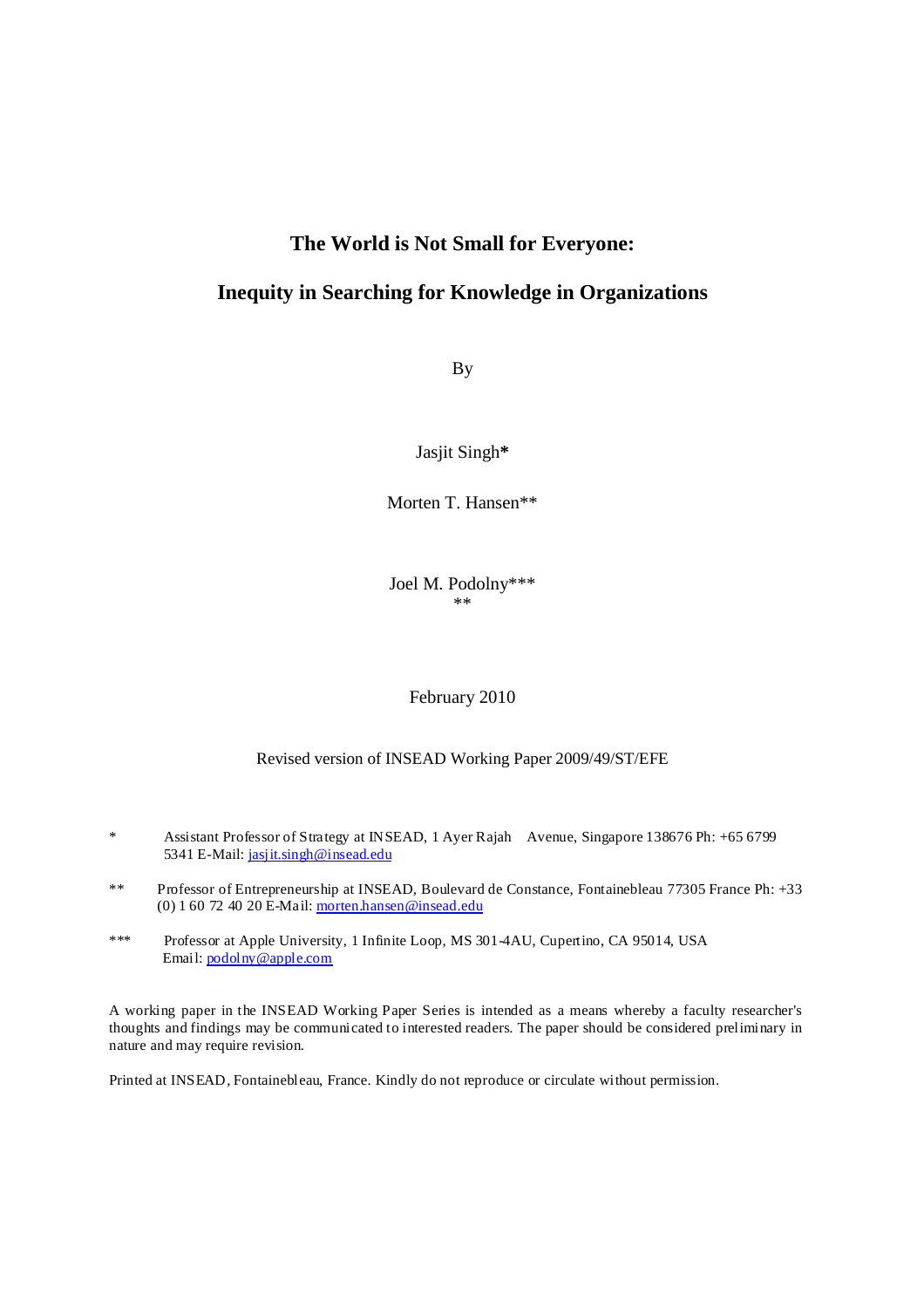# **ABSTRACT**

We explore why some employees may be at a disadvantage in searching for information in large complex organizations. The "small world" argument in social network theory emphasizes that people are on an average only a few connections away from the information they seek. However, we argue that such a network structure may benefit some people more than others. Specifically, some employees may have longer search paths in locating knowledge in an organization—their world may be large. We theorize that this disadvantage is the result of more than just an inferior network position. Instead, two mechanisms—periphery status and homophily—jointly operate to aggravate the inefficiency of search for knowledge. Employees who belong to the periphery of an organization by virtue of being of minority gender, lower tenure or poor connectedness to experts have limited awareness of who knows what in an organization and a lower ability to seek help from others best suited to guide the search. When they start a search chain, they are likely to engage in homophilous search by contacting colleagues like themselves, thus contacting others who also belong to the periphery. To search effectively, employees on the periphery need to engage in heterophilous search behaviors by crossing social boundaries. We find support for these arguments in a network field experiment consisting of 381 unfolding search chains in a large multinational professional services firm. The framework helps explain employees' unequal pathways to the knowledge they seek, a poorly understood yet important type of organizational inequity in an information economy.

Keywords: Social networks; Small world; Network search; Homophily; Knowledge sharing; Inequity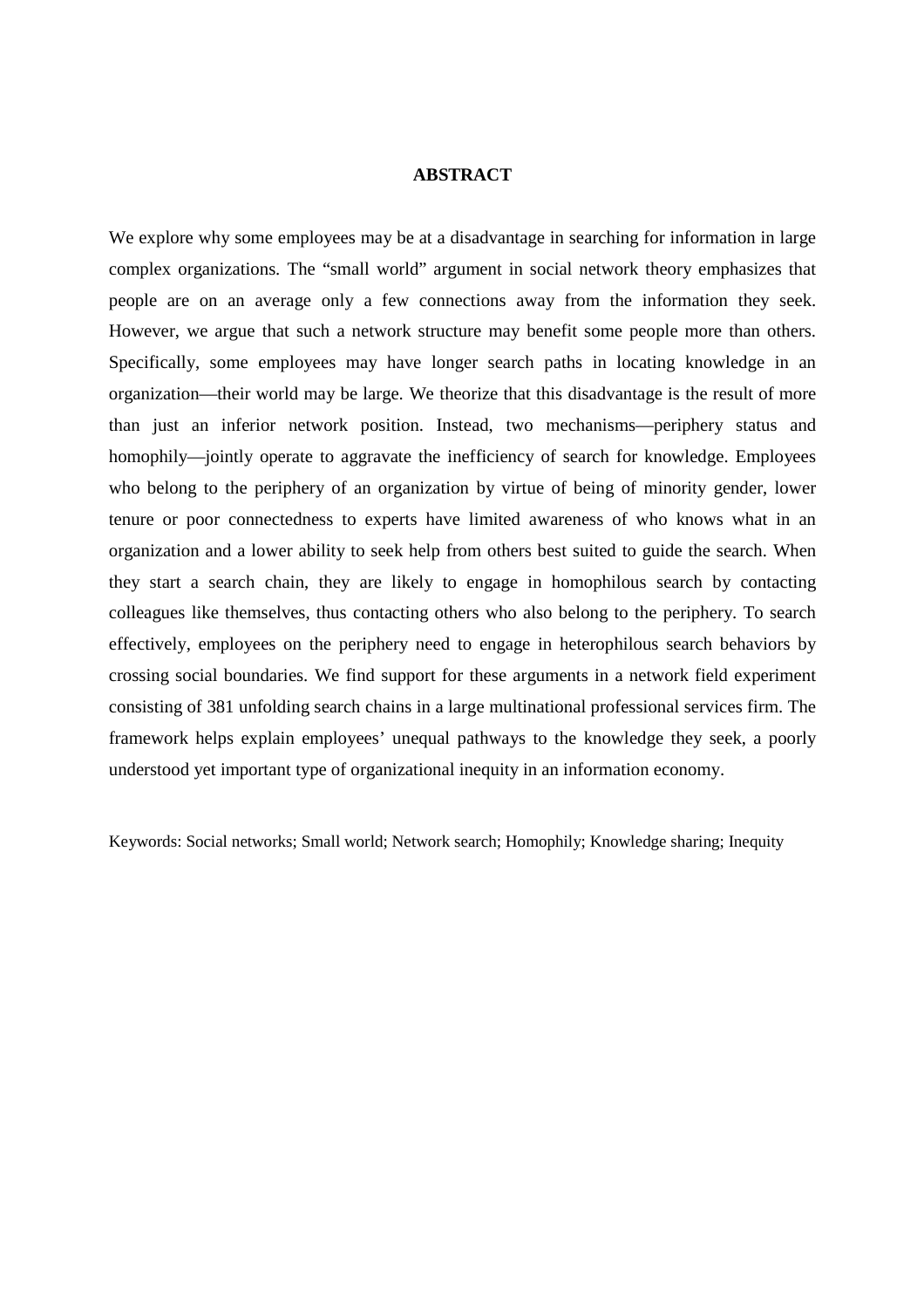#### **INTRODUCTION**

The small world argument in social network research holds that individuals are connected to one another through a seemingly small number of intermediary contacts. In the early research on the small world phenomenon, Travers and Milgram (1969) reported that an average of only five intermediaries (six steps) seemed to connect strangers in the U.S. (Guare 1990). While some subsequent research focused on average path lengths between individuals (Korte and Milgram 1970, Killworth and Bernard 1978, 1979 Lin et al. 1978), more recent research has analyzed the properties of the network structure underlying a small world network and has revealed an overarching network structure that is characterized by high local clustering and short global separation (Watts and Strogatz 1998, Kogut and Walker 2001, Baum et al. 2003, Davis et al. 2003, Uzzi and Spiro 2005, Fleming et al. 2007). Actors are on average connected through few intermediaries because of this underlying network structure.

While the focus on the overarching network structure with short average path lengths has yielded important insights about the properties of the networks as a whole, the mere existence of short paths does not guarantee that individual actors searching through these networks would be able leverage these paths. In fact, Kleinberg (2000) shows that, under fairly general assumptions, often no search algorithm exists that can help actors realize the shortest paths by relying on local information only. The search problem is further complicated by heterogeneity among actors, as different actors may differ in their cognitions regarding the overall network. For example, Krackhardt (1990) demonstrates that high-power employees tend to have more accurate cognition of the overall advice network in an organization. Yet empirical research has paid limited attention to individual-level variables that may explain resulting differences in search outcomes among individuals within a small world network.

Thus, while we know a fair amount about the average path length in small world networks (e.g, Dodds et al. 2003) and the structural properties that give rise to them (Watts 1999), we know much less about reasons for individual variations within them. As a consequence, current small-world network theories cannot explain well why some individuals and may be at a disadvantage in searching for information. This is especially the case for search among employees *within* an organization, as most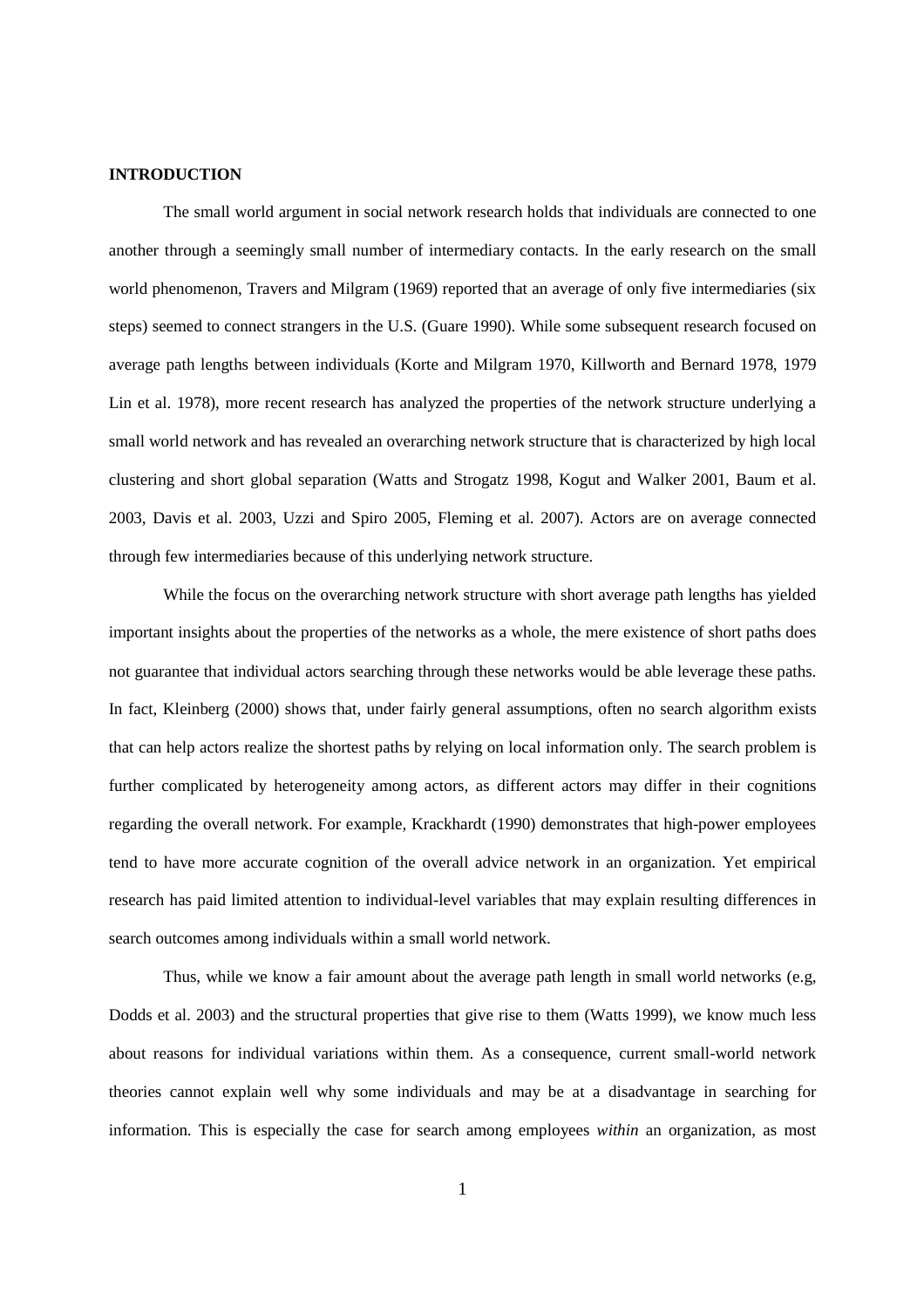research on small world focuses on organizations (e.g, Kogut and Walker 2001, Schilling and Phelps 2007) or individuals outside of an organizational context (e.g., Dodds et al. 2003, Uzzi and Spiro 2005, Fleming et al. 2007; but see Adamic and Adar 2005 and Killworth et al. 2006 for exceptions). Understanding how employees in certain social categories may be systematically worse off in searching for information in an organization is important, because such disadvantages may negatively affect their work performance, with negative consequences for career progressions and pay (Uzzi et al. 2007).

 To address the paucity of network research on individual variation in intra-organizational search behaviors, we explore the following question: why do some employees have longer search chains to locate an expert in their organization than do others? To answer this question, we develop a framework of unfolding search chains in organizations wherein an original searcher sequentially contacts intermediaries in order to locate an expert on a specific work-related topic. This chain can be characterized by its direction (i.e., who the searcher goes to for help in locating experts) and its length (i.e., the number of intermediaries needed to reach an expert). We draw on and expand two organization theory concepts to develop the framework. First we use the concept of core-periphery status in theories of power and stratification in organization research (e.g., Kanter 1977, Brass 1984): employees who belong to the periphery of an organization by virtue of attributes such as network centrality, gender, race or tenure may find themselves cut off from critical information flows and thus encounter difficulties in conducting efficient searches. Second, using the homophily concept (Lazarsfeld and Merton 1954, Ibarra 1992, 1997, McPherson et al. 2001), we seek to explain the direction of the search chain and why the length of the chain may be longer for employees on the periphery of an organization's social structure.

In this approach, we combine two lines of research in the social network tradition—the small world methodology and traditional intra-organization network research (e.g., Burt 1992, Hansen 1999, Tsai 2001, Borgatti and Cross 2003, Reagans and McEvily 2003, Burt 2004). In the latter body of research, studies tend to conceptualize and measure employees' positions in an organizational network, through concepts such as centrality and structural holes, and link those properties to outcomes, such as having good ideas, being promoted, and finishing tasks quickly. Yet this line of research does not unpack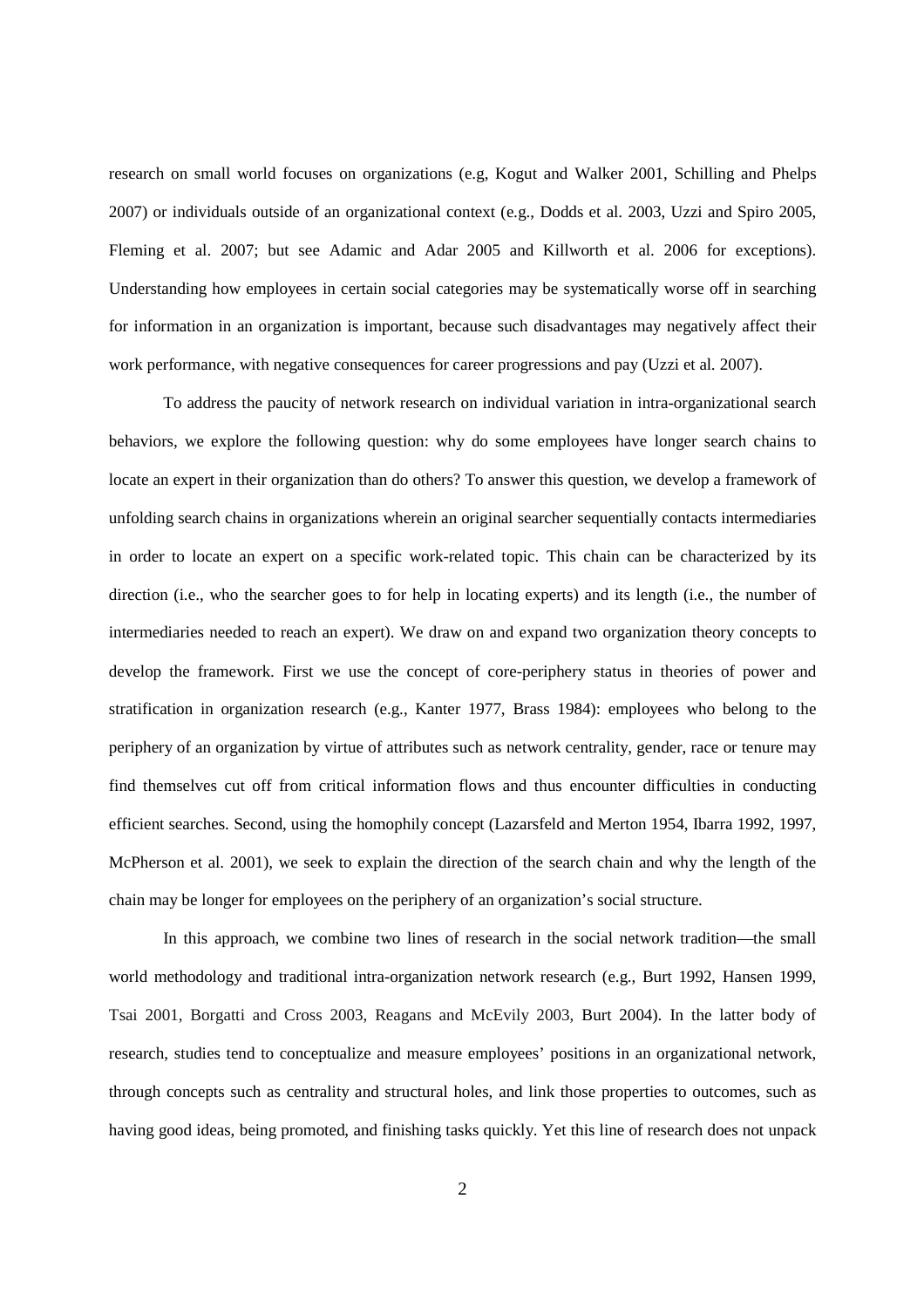"the black box" of individual behaviors that lie between network structure properties, on one hand, and outcomes, on the other. In contrast, we analyze the effects of employees' positions in the organization's network structure on individual behaviors—the actual steps employees follow in the search chain (who they contact and how long their search chain will be). This approach thus advances intra-organization network research by linking the "macro" level of network structure to the "micro" level of individual search behaviors.

To simplify our analysis, we limit our discussion to search for individual knowledge experts within an organization. We focus on the use of network contacts and intermediaries to locate experts and exclude considerations of the use of information technology and knowledge databases. We situate the analysis in one particular setting, that of searching for experts in large, multi-office and multinational professional services firms, such as law, consulting or investment banking firms (cf. Podolny 1993, Hansen and Haas 2001, Phillips 2001, Rogan 2008). In these firms, professionals often need to draw on the expertise of colleagues in order to develop a solution for a client, but they may not know ex ante who the experts are on a particular topic and in which offices they reside.

Our empirical setting is a large multi-national management consulting company with 3,150 professionals located in 50 offices in 34 different countries at the time of our study. We conducted a field experiment and began by determining the identity of the firm's experts on four consulting topics. We then randomly initiated 381 individual search chains, starting with 381 *different* individuals randomly drawn from the firm's employee base, and asked survey respondents to name an expert on a topic or someone who could help them identify an expert. Using the "snowball method," we followed up with all new named contacts, who then submitted new contact names, and so on, until a chain reached an expert or stopped due to lack of response. To analyze the effect of individual positions in the network, we collected data on the firm's complete network structure, allowing us to study the effects of network structure on individual search behaviors.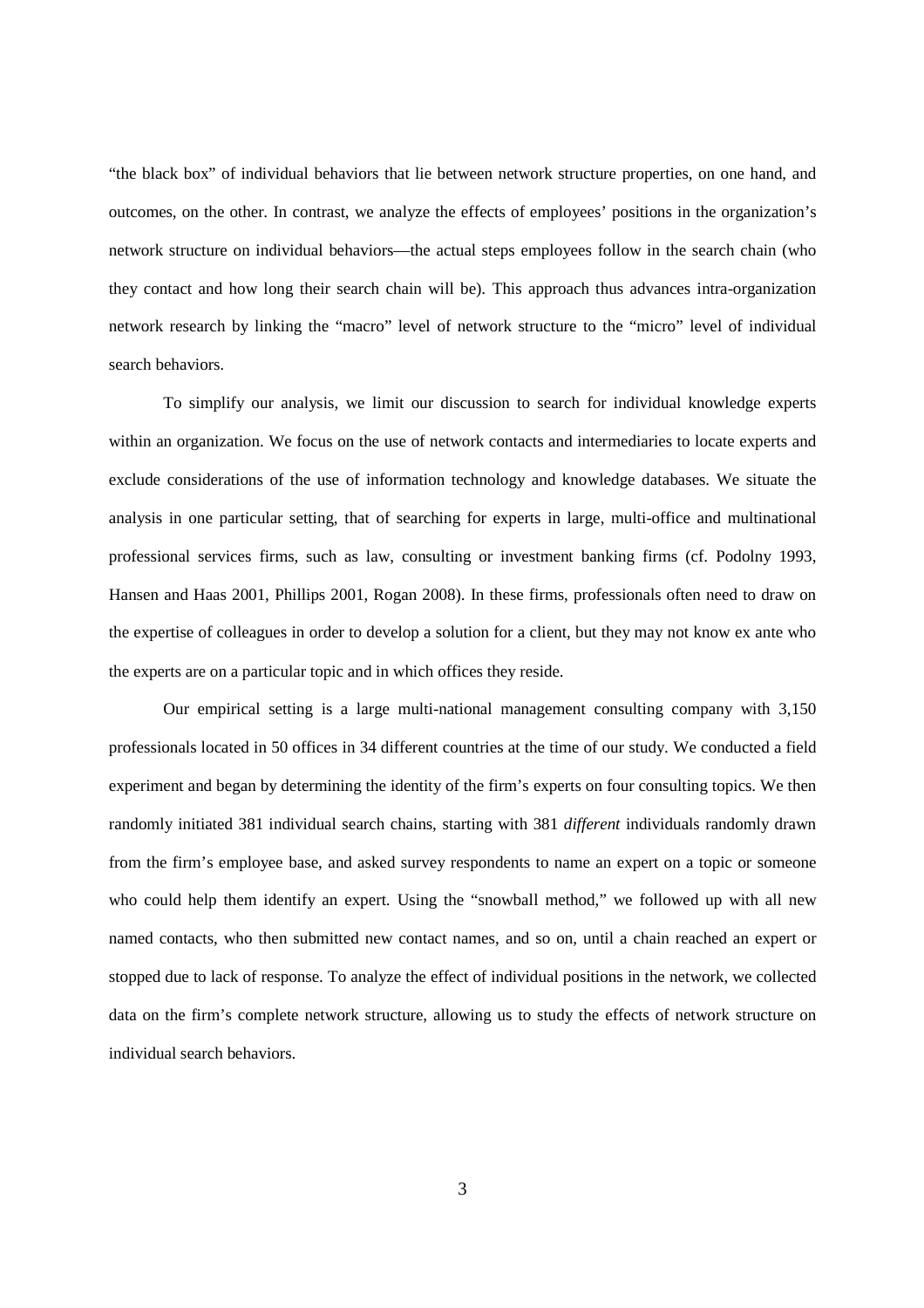#### **SEARCH CHAINS AND INDIVIDUAL-LEVEL VARIATION**

Following the early research on the small world phenomenon (Milgram 1967, Travers and Milgram 1969), subsequent research in this area has pursued three related lines of inquiry with different levels of analysis.

In the first line, researchers have sought to verify whether the number of intermediaries required is indeed as small as that found by Milgram and colleagues and have conducted studies to compute average path lengths in various populations, including an urban area (Lin. et al. 1978), two cities (Korte and Milgram 1970), inventors in the U.S. (Fleming et al. 2007), and board of directors in German companies (Kogut and Walker 2001). Notwithstanding methodological issues (Kleinfeld 2002), a partial answer seems to be that the number of steps is indeed surprisingly small. For example, a large global population study using the Internet demonstrated a median path length of five to seven steps even after taking into account incomplete chains (Dodds et al. 2003).

The finding that paths to a target are surprisingly short on average raises the issue of why this is the case. In a second line of research, Watts and Strogatz (1998), following an early lead by Pool and Kochen (1978) and Kochen (1989), shifted the level of analysis to the properties of the overall network that give rise to short average path lengths. They proposed that small world networks exhibit two features: individuals are grouped into local clusters with high density, and these clusters are in turn linked globally through a few ties to others outside the cluster. Thus, an individual may only have relationships to others in the cluster but is nevertheless linked globally because of occasional global ties held by others in the cluster. This explains how individuals can have short path lengths in networks with overall low density.

Studying average path lengths and overall network properties do not, however, address much the issue of why there may be large variations among actors in a small world network. The Watts and Strogatz model may explain why the *average* path length is relatively short but it does not explain why some individuals or a certain category of individuals, such as women, may require more steps to complete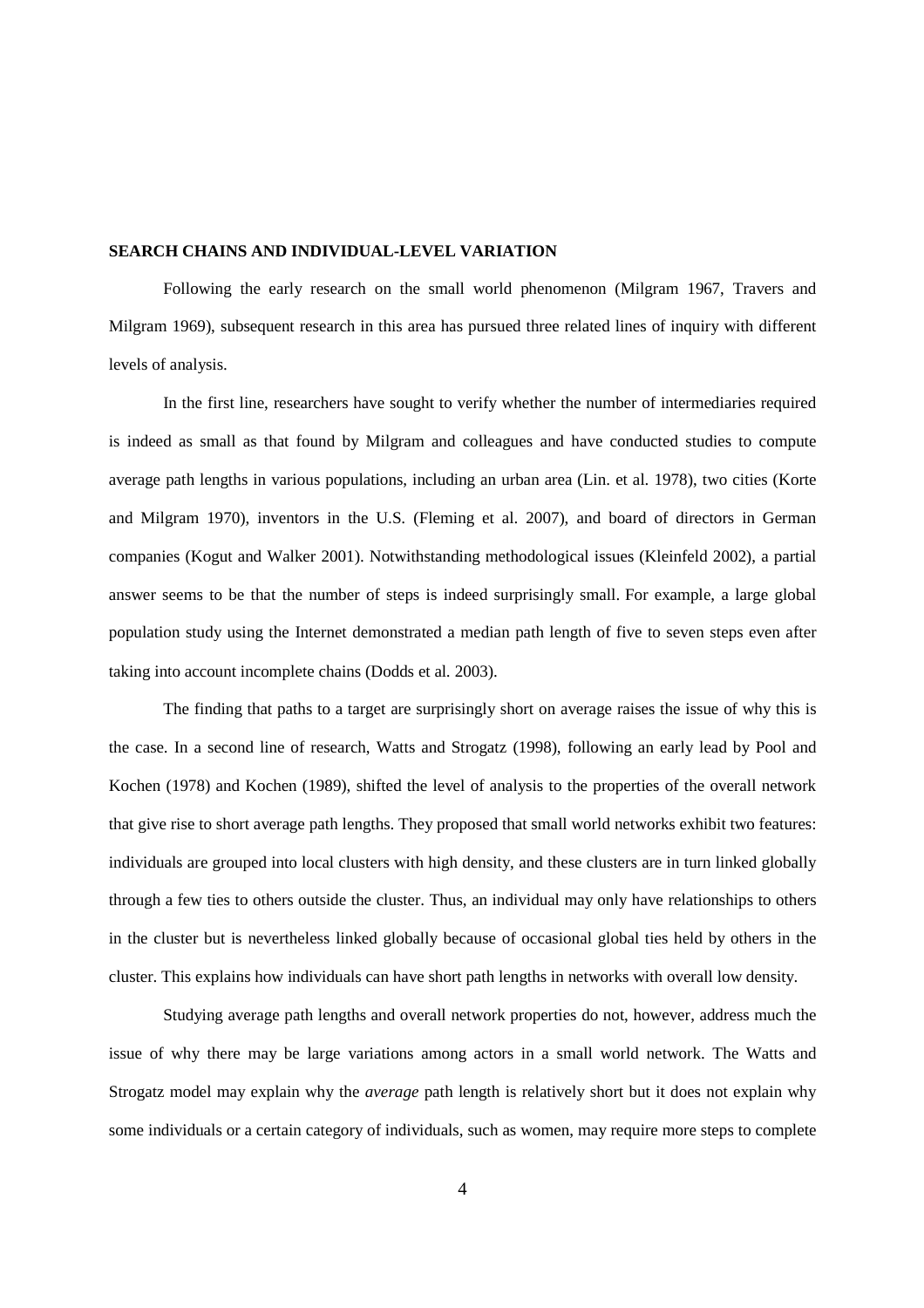a chain than do other categories. A related but different line of research is required to understand the small world problem at the individual level of analysis.

In a third line of research, scholars have examined how individuals may find it difficult to traverse subgroup boundaries to reach a target: Caucasian individuals starting a chain experienced more difficulties reaching an African American target than a Caucasian (Korte and Milgram 1970); crossing racial boundaries was less likely to be attempted and less likely to be effective (Lin. et al. 1978); and lowincome individuals failed to get messages through to targets in higher income groups (Kleinfeld 2002). Crossing social boundaries appear to make the world larger, and some subgroups find it more difficult to complete chains than do others. These studies, however, have not shed much light on why this may be the case and have not deployed predictive models that may explain why individuals belonging to a sub-group engage in search strategies that turn out to be less effective.

#### **Search strategies**

Individual chain lengths may vary because of different individual-level search strategies. One approach is to use clues about the eventual target and select intermediaries who are in close physical proximity to the target, who are in a similar profession as the target, or who are closest in the hierarchy to the target in an organization (Barnard et al. 1982, Adamic and Adar 2005). Relying on medium to weak ties and professional ties has also been shown to increase the completion rate of chains (Dodds et al. 2003). While a good beginning on which to build, these approaches to individual search strategies have several limitations and need to be extended, in three ways.

First, rationality-based models assume that individuals may indeed pursue a certain search strategy, such as selecting an intermediary who is higher up in the organizational hierarchy than themselves (Adamic and Adar 2005). But this approach presumes that individuals will cross organizational and social status boundaries, something they may be reluctant to do because of social barriers. In some sense these models are "under-socialized" by analyzing search approaches that do not take into account the social, organizational and demographic context within which search takes place.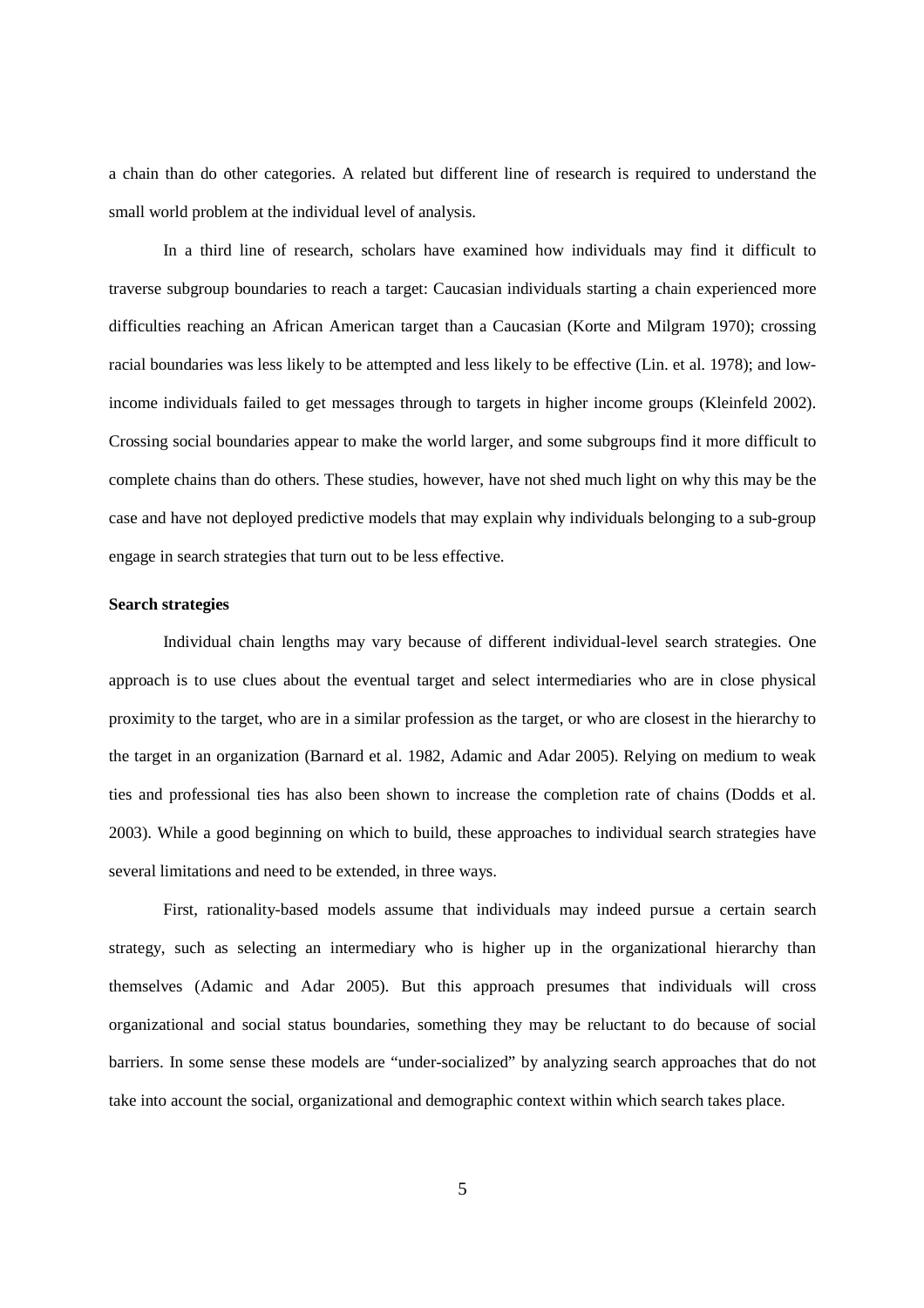Second, these small world studies are premised on search for a pre-determined person in a specified location (i.e., a target), such as Travers and Milgram's stockbroker who lived in the Boston area. Thus, much of the analysis has centered on search strategies based on clues about the target (Travers and Milgram 1969, Killworth and Bernard 1978, Barnard et al. 1982, Dodds et al. 2003, Adamic and Adar 2005). In an organization context, however, actors often do not know the exact identity of the actor who may possess the information they need (cf. Stuart and Podolny 1996, Katila and Ahuja 2002, Denrell et al. 2004). Search in an organization context is therefore often best understood as search without knowing ex ante the end destination.

Third, actual search behaviors are embedded within a social network structure that to some extent govern the direction and efficacy of search, but to empirically analyze this requires data on both actual search behaviors (i.e., an unfolding search chain) *and* the overall network structure that exists prior to a given search attempt. Existing studies have data on either the overall network structure (e.g., Watts and Strogatz 1998, Adamic and Adar 2005, Fleming et al. 2007) or the actual search (e.g., Travers and Milgram 1969, Dodds et al. 2003), but few have analyzed the effects of network structure on actual individual searches, including that within large, complex organizations. As one exception, Killworth et al. (2006) studied choice of contacts within a social network of 105 telephone survey interviewers in a small organization, but this study again analyzed reaching pre-determined targets and did not include unfolding search chains across subunit boundaries in an organization.

Thus, given our interest in understanding individual variations in the direction and efficacy of search for knowledge in large, complex organizations, we develop a model that extends extant research in several significant directions: we allow for the possibility that search is inherently "social" in that an employee may choose intermediaries based on organizational, social, and demographic considerations; searchers for knowledge may not know ex ante who the experts are or where they are located; and we analyze the effects of a firm's network structure on actual unfolding search chains.

## **SEARCH CHAINS WITHIN LARGE, COMPLEX ORGANIZATIONS**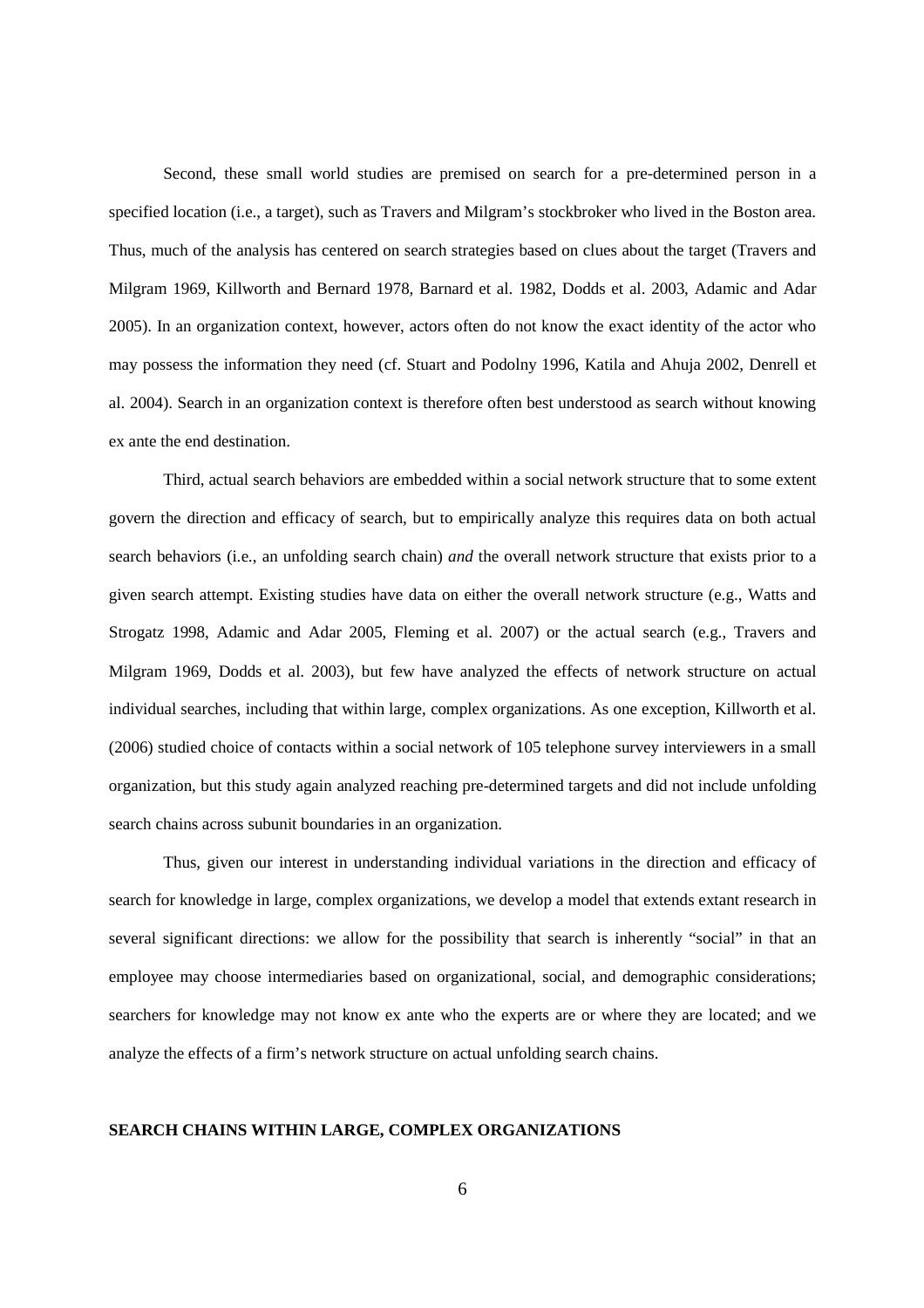We apply the logic of search chains to the context of searching for knowledge in large and distributed organizations. Specifically, we investigate how searchers try to reach subject matter experts in a large management consulting company, which is representative of multi-office professional services firms in general. As discussed in detail later, an individual employee's ability to search for information through interpersonal networks is particularly important in such firms (this may not be true in other kinds of settings where an adoption of IT-based knowledge management system might suffice to connect employees with expertise). For example, consider a company employee looking for an expert on a particular topic related to solving a client problem, such as setting transfer prices between subsidiaries in the client's firm. She would like to locate a colleague in her company who is an expert on transfer pricing, but she does not know ex ante who that may be. Her first decision in the search process is to decide whether she wants to guess who may be an expert and contact that person directly. If she is correct, she would have located an expert in only one step, as illustrated in chain A in Figure 1. Alternatively, she could decide to contact a colleague and ask him to point her in the direction of an expert. In this scenario, the quality of the advice given by the intermediary influences the length of the search chain. The intermediary may point to the expert right away (chain B in Figure 1) or to someone else who is not an expert but who in turn points to someone else (e.g., as in chain C), and so on, until the chain ends with the identification of an expert or terminates prematurely.

Understanding why some searchers are able to find an expert in only a few steps requires an analysis of both the factors explaining why searchers may be able to identify an expert in one step (chain A in Figure 1) and, failing that, the process by which searchers are able to use as few intermediaries as possible (chain B vs. C in Figure 1). In the first scenario, search is to a large extent cognitive or "asocial" (Gavetti and Levinthal 2000), in the sense the searcher is examining the information she already knows in trying to identify in her mind who the experts may be on a certain topic. In the second scenario, search is not only cognitive but also social in that it involves enlisting the help of individuals acting as intermediaries to point the searcher toward the expert. We examine the two scenarios separately.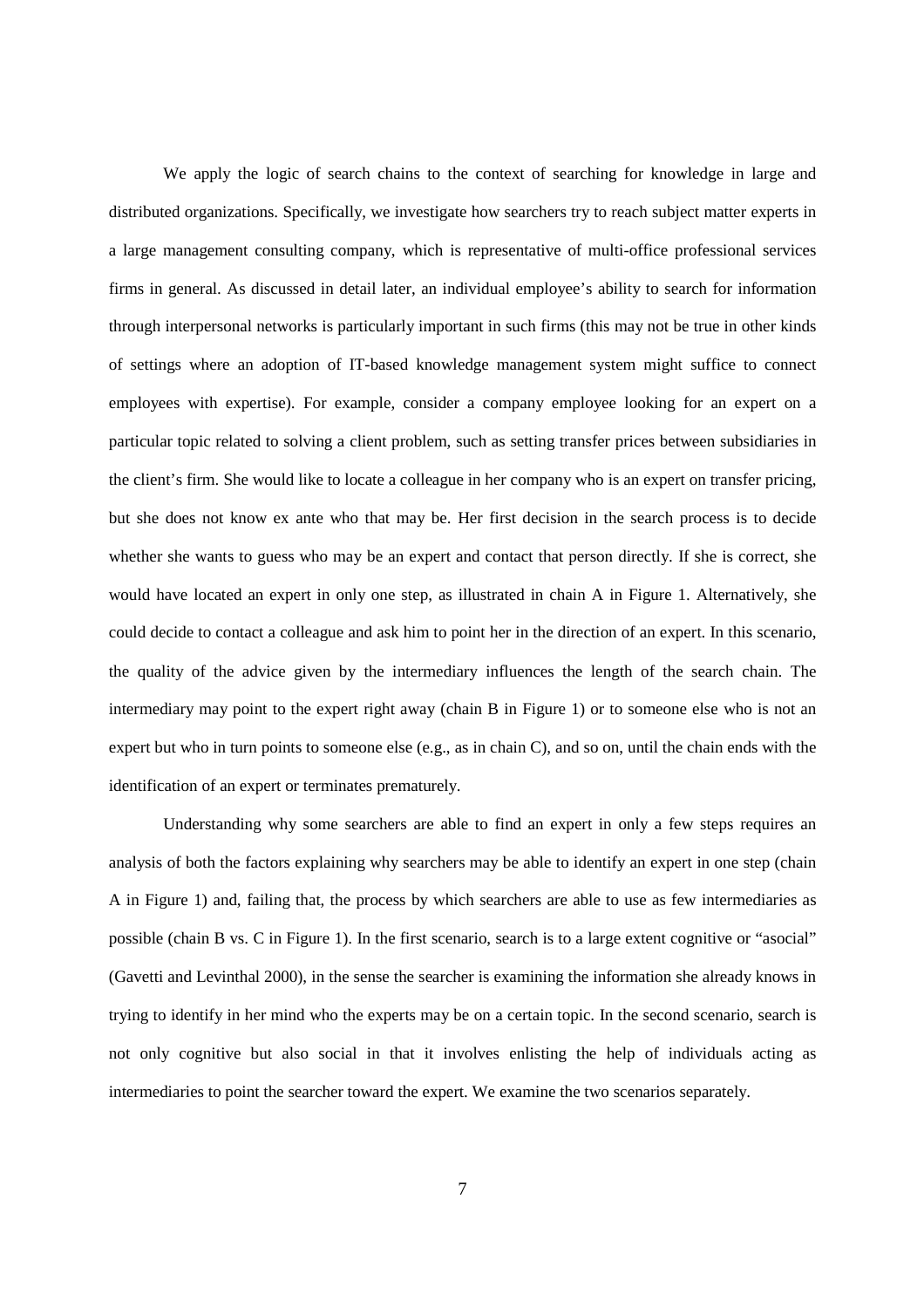#### **Identifying an expert in the first step of a chain: the role of peripheral status**

Why would some searchers be able to identify an expert in one step while others would not? As research on transactive memory has shown, employees develop an awareness of "who knows what" in an organization (Wegner 1987; Wegner at al. 1991, Moreland et al. 1996, Austin 2003, Borgatti and Cross 2003, Schulz 2003, Brandon and Hollingshead 2004). Applied to our context, the existence of transactive memories suggest that employees may know who the experts are on a certain topic in the organization, but this information is likely to be unevenly distributed among employees. In particular, employees on the periphery of an organization's social structure may be at a relative disadvantage in locating experts because they may have poorer information about the identity of experts than do members of the core. As a long line of organization research has shown, some groups of organizational members tend to be at a disadvantage in terms of access to timely information circulating within organizations (e.g., Kanter 1977, Mintz and Schwartz 1981 and 1985, Brass 1985, Ibarra 1992, 1995).

Organizations often exhibit a core-periphery pattern, with a core group of people—a dominant coalition, an elite, or a majority—exerting the most influence or decision making authority (Brass 1984 and 1985, McPherson et al. 2001). While position in the formal hierarchy to some extent determines members of this elite group, the degree to which a member belongs to the core or exists at the periphery depends on other factors as well. Extant research has typically focused on an employee's position in social networks, gender, ethnicity, and length of tenure as categories along which organizational periphery is defined (e.g., Kanter 1977, Brass 1985, Ibarra 1992). In this paper we concentrate on network centrality, tenure, and gender to define the degree to which an employee belongs to an organization's periphery. We define members as having a periphery status to the extent that they have a low network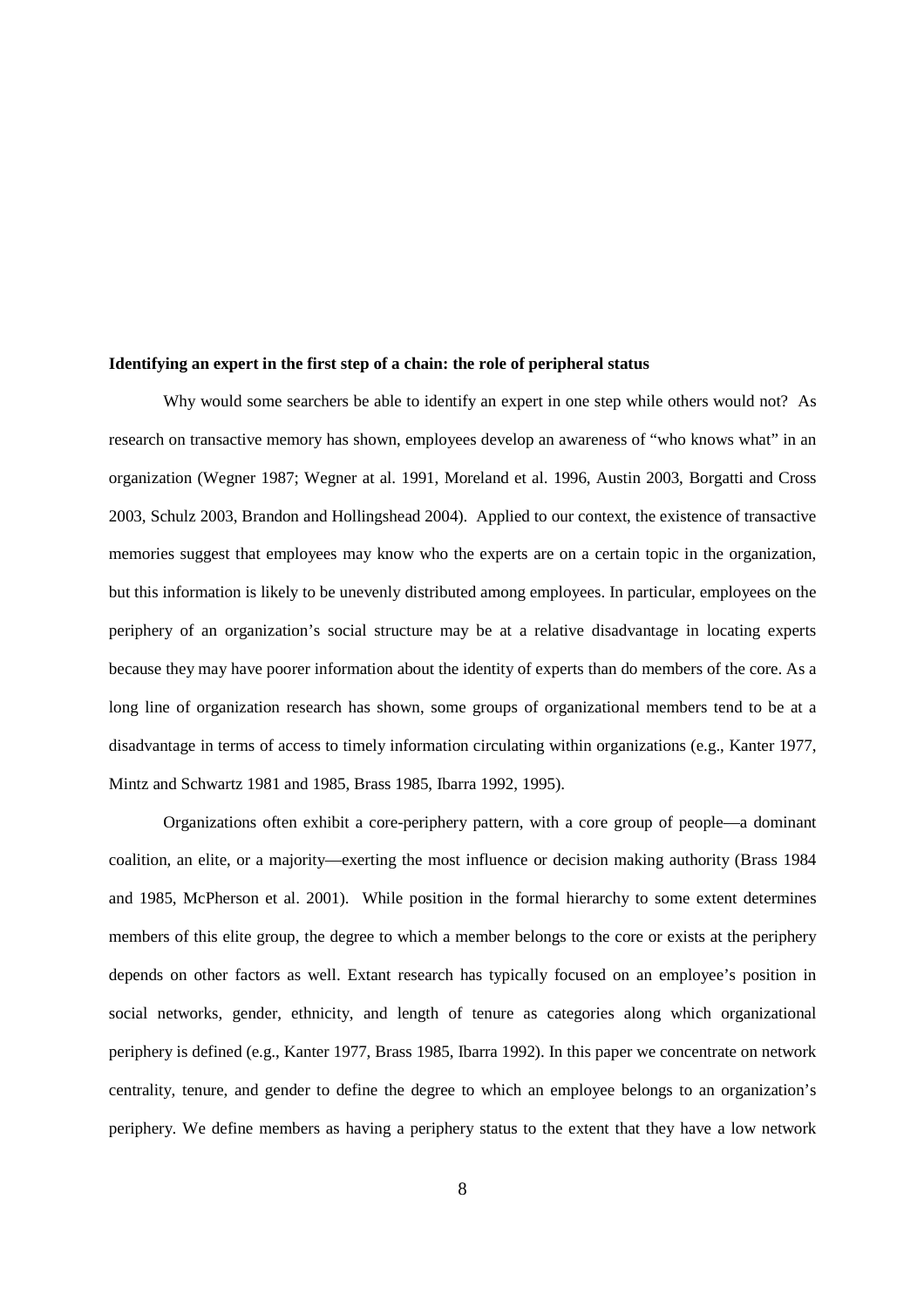expert-related centrality, have short tenure, and whose gender is underrepresented. The periphery status of employees is to some extent empirical and depends on the distribution of employees within a particular organization.<sup>1</sup> For example, only 19.5% of professionals in our empirical context were women, implying that women are on the periphery in this context, but this may not be the case in other organizations.

**Expert-related centrality**. One way of characterizing the degree to which an employee belongs to the periphery in an organization is to assess their position in the organization's social network (Brass 1984). Centrally placed individuals belong to the core while non-central actors belong to the periphery (McPherson et al. 2001). Therefore, the first variable we consider is a searcher's centrality with respect to location of a group of experts in the organization network. To understand how a searcher is linked through the network to a set of relevant experts, we distinguish between being central to *everybody* in the organization and to a confined group of experts. For a particular search, it is more important for a searcher to be central vis-à-vis experts than all employees: a person can have a central position vis-à-vis the overall set of employees in an organization, yet have a low centrality vis-à-vis a particular group of experts. To implement this distinction, we draw upon the well-established concept of closeness centrality in networks (Freeman 1978) and define "expert-related centrality" as the length of the path through the network that has the lowest number of intermediaries between a searcher and a set of topic experts.<sup>2</sup> The variable *network distance to expert* is the converse of expert-related centrality: the higher the number of intermediaries between a searcher and a group of topic experts in the network, the higher the network distance to expert.

Information about identities of experts is likely to travel through these pathways, like pipes through which information travels, including information about "who knows what" (Podolny 2001).

-

<sup>&</sup>lt;sup>1</sup> While it is beyond our scope here to explore this empirically, one can imagine the underlying mechanisms driving the effects of being on the periphery to be shaped by constructs such as power, which is known to be correlated with individuals' cognition of intra-firm networks (Krackhardt, 1990) as well as social behavior (Keltner et. al., 2003).  $2$  This is the same as the smallest of the geodesics between a focal employee and any of the experts on a topic. The geodesic is the shortest path through the network, e.g., a direct tie is a geodesic of one, a path through one intermediary is a geodesic of two, and so on. To probe the distinction between centrality vis-à-vis everybody or a group of experts, we also implemented a network distance measure based on geodesics to all employees in the organization, but this measure was not significant in our models and had no predictive power.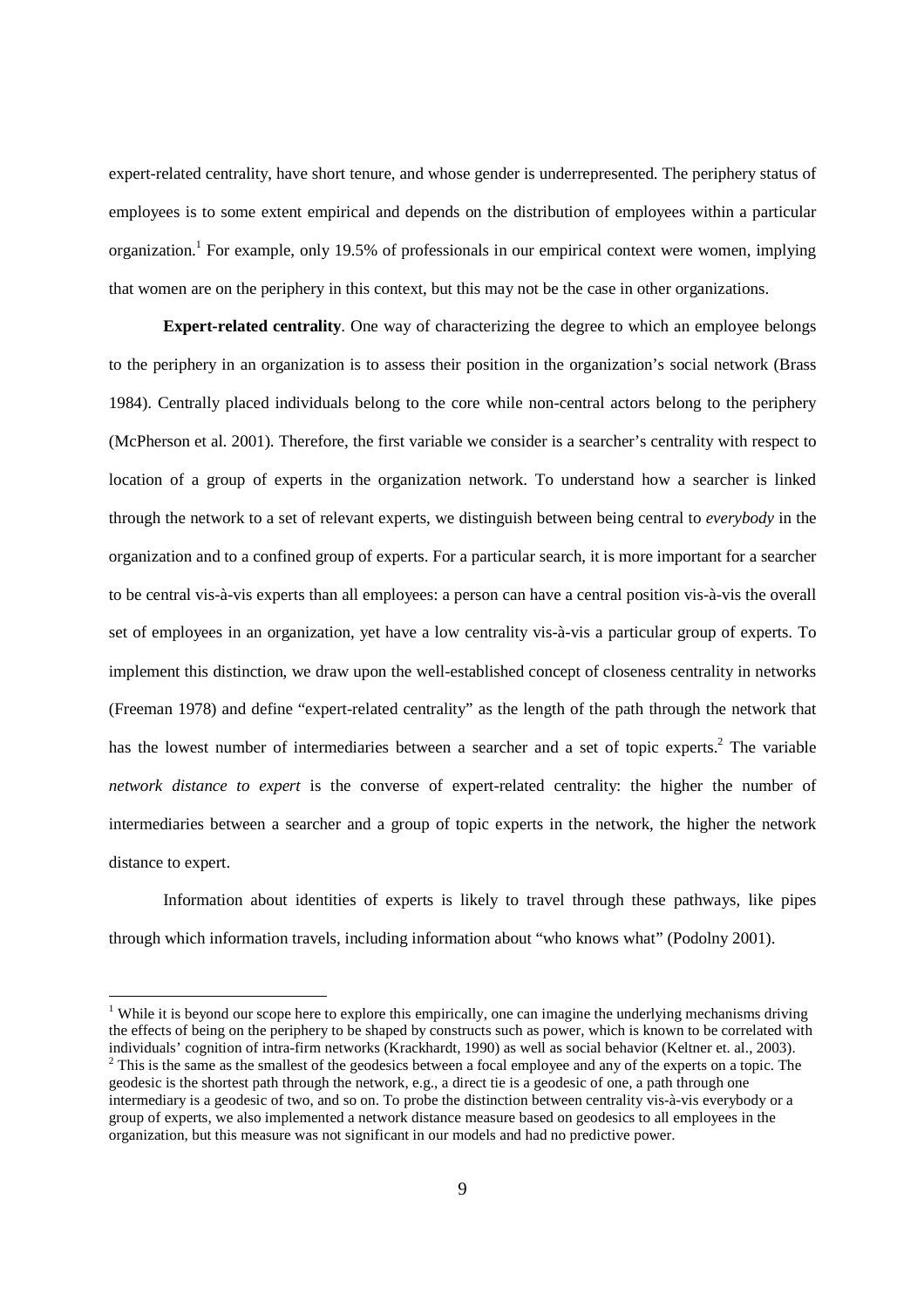If the focal employee and an expert have worked with each other before on a project and thus have a direct tie (a path of one step), it is likely that the employee will know that the expert is in fact an expert on the topic in question. If the focal employee has no direct relation to the expert but they have both worked previously on different projects with a third person (i.e., a path of two steps), information about who is an expert needs to flow via this third person. For example, in our qualitative interviews, a consultant in the San Francisco office, who was connected to an Information Technology expert in Chicago through one intermediary, told us how information flowed to him via this link: "I have spoken to him [intermediary] on several occasions, and he told me about some of the projects in IT that he had been working on with Mike [expert], so when I needed that specific expertise I had some idea who to call." In this case, the consultant in San Francisco knew that Mike was an expert because he had picked up that information while working with the intermediary on something else. Thus he knew the identity of the target via the intermediary, information he could act on when he needed to find an expert on IT.

In other situations, however, the original searcher may not know the identity of the target. Let's suppose the consultant in San Francisco had not picked up the name "Mike." When he needed an IT expert, the consultant could have contacted the intermediary, who would then point to Mike. The short network distance between Mike and the San Francisco-based consultant (via one intermediary) makes such a search easier.

However, the diffusion of information between two individuals in any network can be expected to fall as the network distance between the two increases (Singh 2005). Specifically, in our setting, information about who is an expert on what subjects is likely to become distorted, biased, or entirely lost as more intermediaries are needed in order to pass it on. Employees may misunderstand each other when exchanging information, and intermediaries may neglect to mention relevant pieces of information, forget details, filter or deliberately withhold some information (Miller 1972, O'Reilly 1978, Huber 1982, Huber and Daft 1987). The consequence is that a focal employee's knowledge about who is an expert on different subjects becomes imprecise, incomplete and perhaps altogether incorrect to the extent that many intermediaries have been involved in funneling information through the network. When it comes time to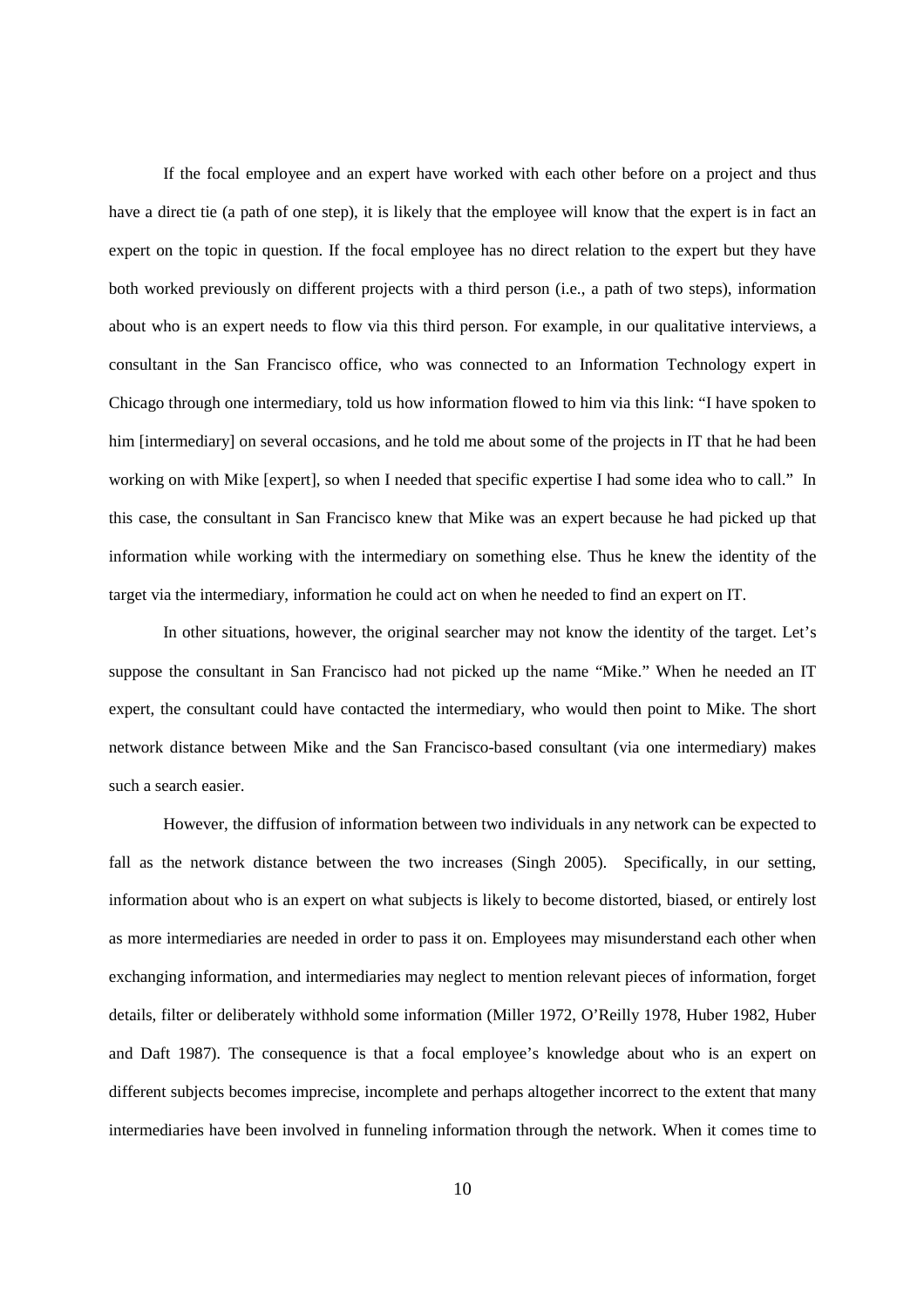conduct a search, a focal employee who has a long network distance to relevant experts is therefore less likely to be able to pinpoint the identity of an expert on a particular subject than one with short network distance. As one interviewee, who had a long path of two intermediaries to an expert, told us when we mentioned the expert's name after our experiment had been concluded: "I have never heard that name [expert], I have no idea about this person."

**Tenure**. The second periphery variable we consider is a searcher's tenure. Employees' company tenure (i.e., number of years employed in the focal company) is likely to affect their ability to identify an expert in one step. Long-tenured employees are likely to have a more central network position than shorttenured ones, as they have had more time to build network connections in the organization (cf. Chatman and O'Reilly 1994, Harrison and Carroll 1998). Beyond this network effect, however, tenure may also be associated with a larger repertoire of knowledge about the body of expertise embedded in the organization. As employees accumulate experience in an organization, they also accumulate knowledge about who knows what. In professional services firms, for example, experience is related to project work on a range of topics. As employees work on more projects as time passes, they accumulate more project experience and with that more knowledge about project topics. Assuming that they do not work on the same project topics every time, this experience should translate into more knowledge about project topics, including knowledge about who knows the most about these topics. Because of this experience effect associated with tenure, short-tenured employees are less likely to identify an expert in the first step of a search than are long-tenured individuals.

**Gender**. A searcher's gender is also likely to affect the chances of identifying an expert in the first step of a search chain. For our analysis, we consider the situation in which men are the majority of the employees and the upper echelon of managers. In these contexts, women are likely to experience a worse information flow than men, including information about the identities of experts in an organization. This may be partly due to a worse position than men in the work-flow network (Brass 1985, Ibarra 1992, Podolny and Baron 1997). Beyond this task-related network effect, however, women may also be excluded from social circles in an organization, including social activities at work and after-job activities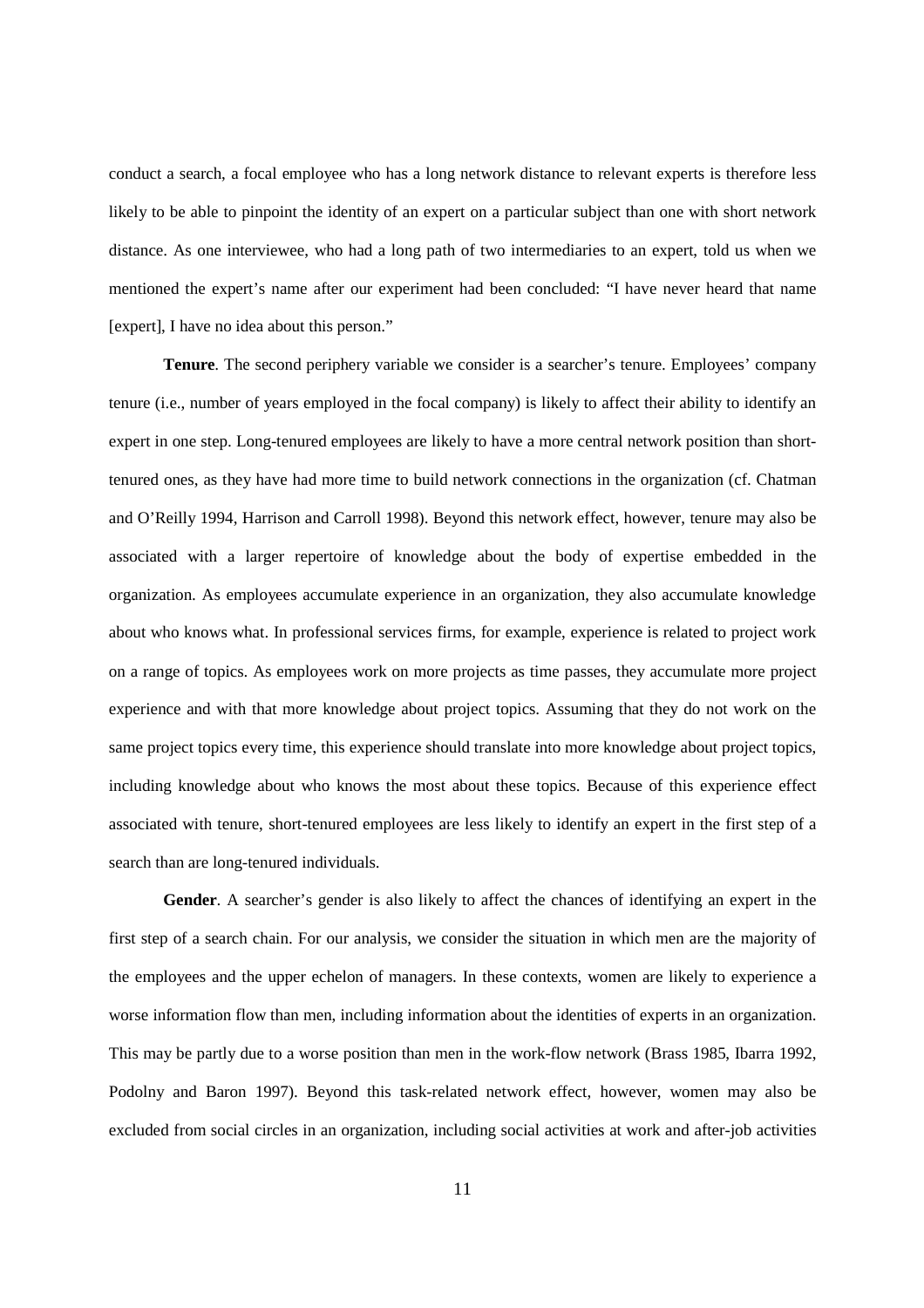that strengthen interpersonal ties and increase the rate of communication (Kanter 1977). Moreover, to the extent that men occupy the key positions in the organization and constitute a dominant coalition that also includes knowledge experts, women may find it difficult to develop interactions with these organizational elite and thus be cut off from the information flow emanating from it (Brass 1984 and 1985).

Women may also sort themselves into, or be sorted into, different types of work (Ibarra 1997). In our context, women may prefer to stay "local" in their geographically local office for family reasons, increasing the chances that they work on the same types of projects with the same colleagues over again. As one female consultant in a U.S. West Coast office related: "The partner really wanted me to go to new York and head the project over there, but I had a one-year old a home and didn't want to, so I said no…I got myself on to a project working for a local client that I had worked with before." Working locally with a small group of clients and colleagues in turn creates a narrow accumulated knowledge base, leading to less knowledge than men's about the wider distribution of expertise in the organization. For these reasons, women may have less cognitive awareness than men about who knows what in the organization, making it more difficult to pinpoint a knowledge expert in the first step of chain.

In short, our arguments can be summarized in a hypothesis: $3$ 

*Hypothesis 1. Searchers who have low expert-related centrality, have short tenure, or are in the gender minority are less likely to pinpoint an expert in the first step of a search chain.* 

#### **Impediment to effective search through intermediaries: the role of homophily**

-

Many times employees may not know who the expert on a topic is. They can then ask someone to help them identify an expert. Employees may undertake "social" search by contacting intermediaries and asking them to point them in the direction of experts (Gavetti and Levinthal 2000). In this situation, the challenge is not to know the identity of experts but to identify an intermediary who could be in a position to help point to an expert—a "connector" or a "bridge" (Gladwell, 2002). As specified in the prior

 $3$ Our arguments suggest a cognitive rationale for why some employees may know the identity of experts while others do not. But even if employees know the identity of experts, some may be reluctant to contact them, perhaps because they feel intimated approaching someone who is likely a senior partner. As discussed later, whether they feel comfortable approaching experts is, however, a separate issue from whether they know their identities.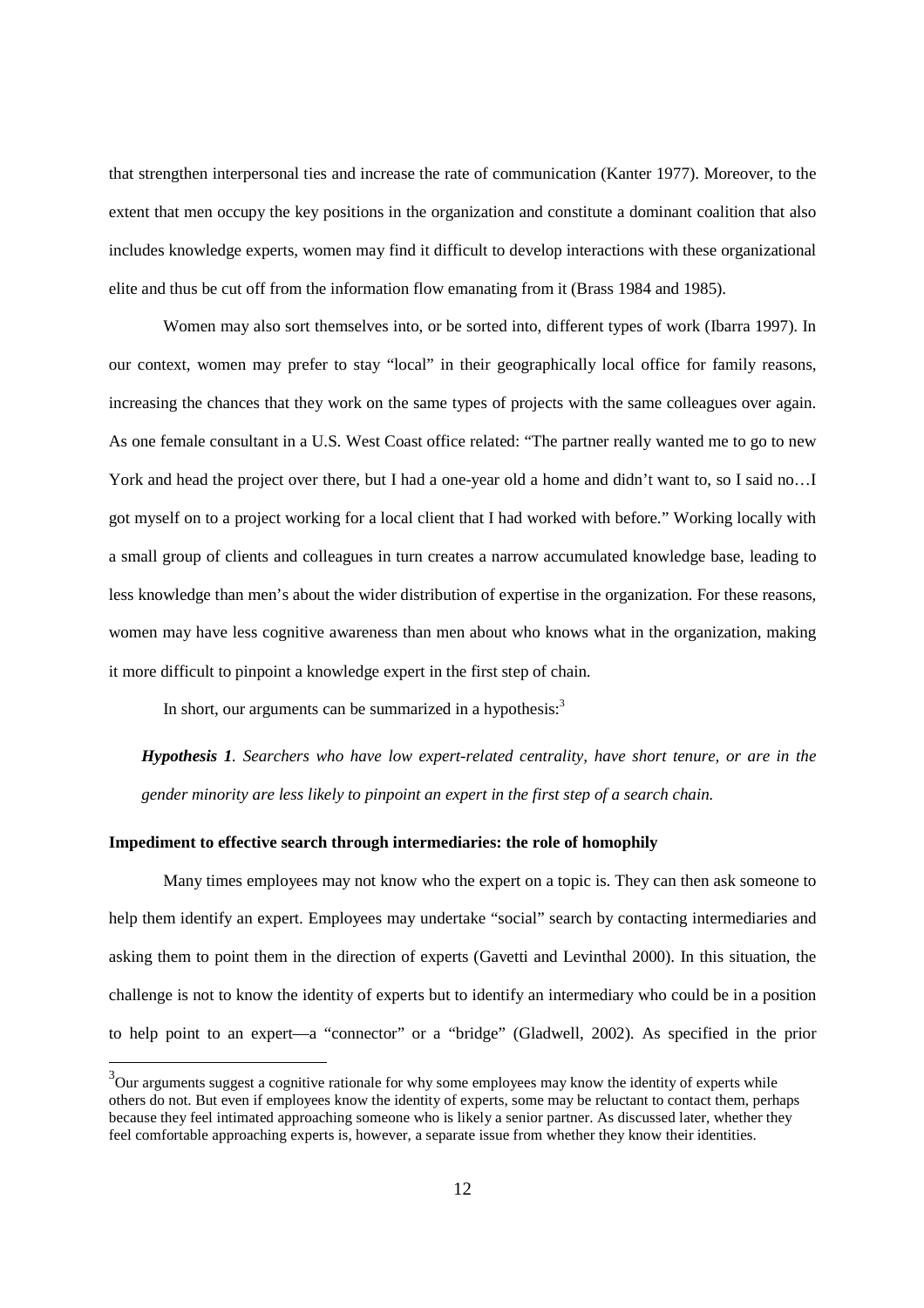section, employees who have a high expert-related centrality, long tenure, and are in the gender majority should be in the best position to act as an intermediary, because they have a high degree of awareness about who knows what in the organization. Thus, a rational search strategy would be to approach an intermediary who belongs to the organizational core as defined by these characteristics.

As research on stratification in organizations has shown, however, employees may instead prefer to socialize and connect with people who are like themselves along demographic characteristics such as race and gender (Lazarsfeld and Merton 1954, Ibarra 1992, McPherson et al. 2001, Ruef et al. 2003). Applying this logic to our setting, searchers who choose to contact an intermediary in search are likely to contact someone who are like themselves: Searchers on the organizational periphery are likely to contact an intermediary who also is also on the periphery, while searchers who are a member of the organizational core are likely to contact another member of the core.

One reason for this homophilous search behavior is familiarity: two colleagues who share one or more traits (e.g., gender, tenure, race, nationality) may prefer to interact with each other because of ease of communication based on common attitudes and world-views. Another reason is perceived safety or trust: asking someone for help in finding experts reveals a lack of one's knowledge and exposes oneself to the risk of an unfavorable judgment (Edmondson 1999). It is safer to contact an intermediary with whom one is more familiar based on similarities than someone who is different but could potentially be in a better position to act as an intermediary (Hansen and Lovas 2004, Casciaro and Lobo 2008). One junior consultant in Melbourne revealed in a follow-up interview: "I suppose the reason why I thought of Matt [a fairly junior person picked as the intermediary] is that Dave and John are all vice presidents...I had personally worked with Matt before so I probably just felt just a little more comfortable."

Thus, rather than approaching an intermediary belonging to the core of the organization, a female searcher will likely contact another woman, a junior consultant will likely reach out to a fairly junior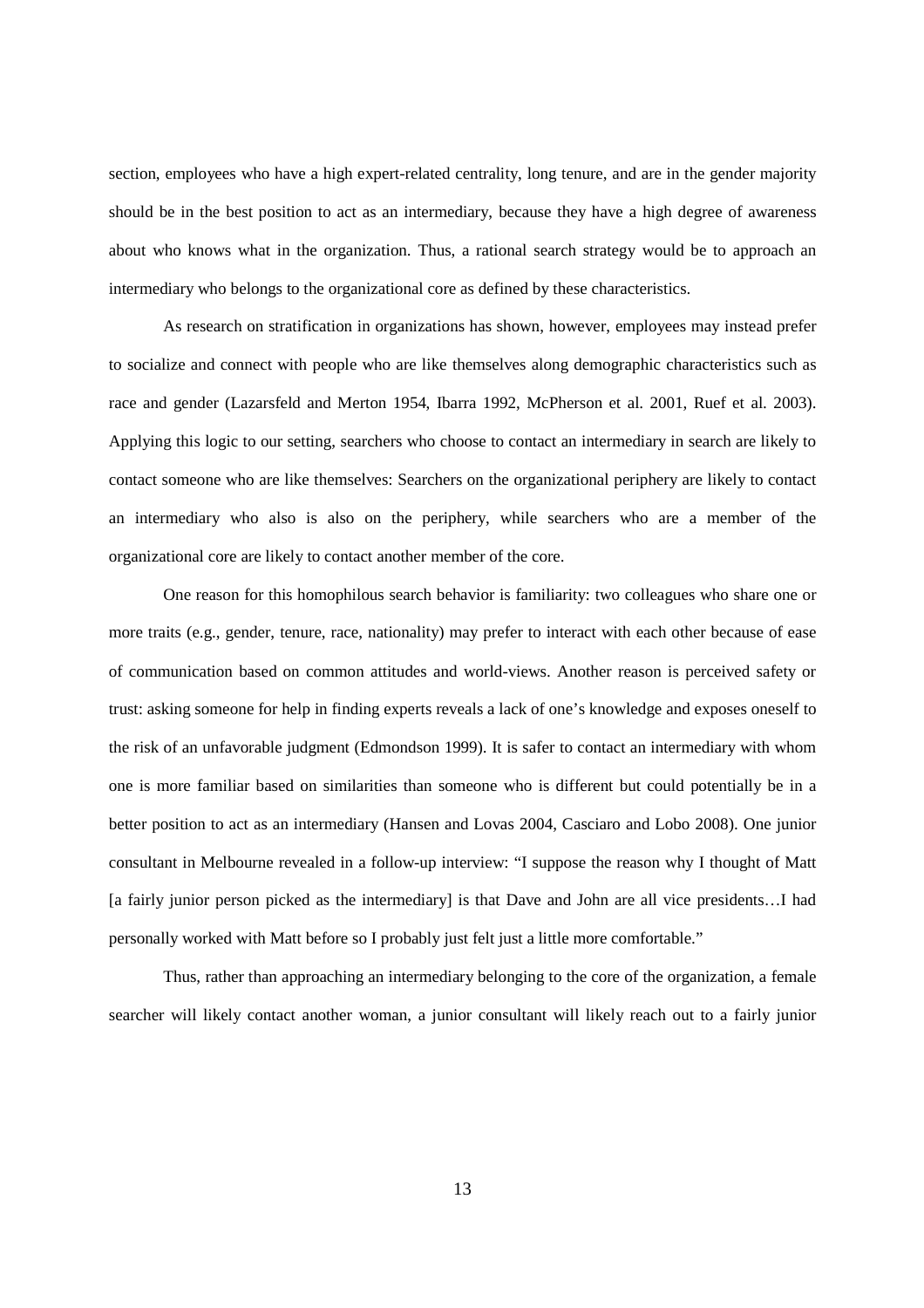colleague, and a consultant with low network centrality will likely contact another with fairly low network centrality.<sup>4</sup> Following these arguments leads us to our second formal hypothesis:

#### *Hypothesis 2. Searchers are more likely to select intermediaries with whom they share a*

*characteristic (expert-related centrality, tenure, gender) than intermediaries with whom they do not.* 

 Homophilous search is naturally constrained, however, by the availability of similar others in an organization (McPherson et al. 2001). Women, for example, have fewer chances than men to develop relations with same-sex colleagues in organizations dominated by men (Ibarra 1992). McPherson et al. (2001) calls this a baseline (or induced) homophily that is determined by the opportunity set. Thus, it is quite possible that an employee on the organizational periphery will contact members of the core simply because there are few other peripheral members to select as intermediaries. However, to the extent that homophilous search operates (called "inbreeding" or choice homophily, McPherson et al. 2001), we should expect to see members of a sub-group select intermediaries who are also members of a sub-group in a greater proportion than what would be expected based on the baseline. For example, in our empirical context, 19.5 % of the consultants were women: inbreeding homophily suggests that female searchers will select female intermediaries in more than 19.5% of the cases (in fact, our empirical results revealed that female searchers chose female intermediaries in 38.5% of the cases).

Is homophily-based search disadvantageous for members on the organizational periphery? This hinges on whether intermediaries who are part of the periphery perform worse in their role as an intermediary than those who are part of the core. We argue that they will. The reasons for this are the same as those for Hypothesis 1. An intermediary on the organizational periphery is likely to suffer from the same exclusion issues as an original searcher who is part of the periphery. Intermediaries with low expert-related centrality are less likely than intermediaries with a high degree of centrality to identify an

-

<sup>&</sup>lt;sup>4</sup> While a searcher can easily identify the tenure and gender of potential intermediaries, detecting whether someone has high or low network centrality is more difficult. In our empirical context, consultants had some hunches as to who were in the "in-crowd" as defined by network relations. For example, well-networked junior consultants would go to lunches with partners or work with them in their offices; those were visible cues that created boundaries between central and peripheral actors in the network.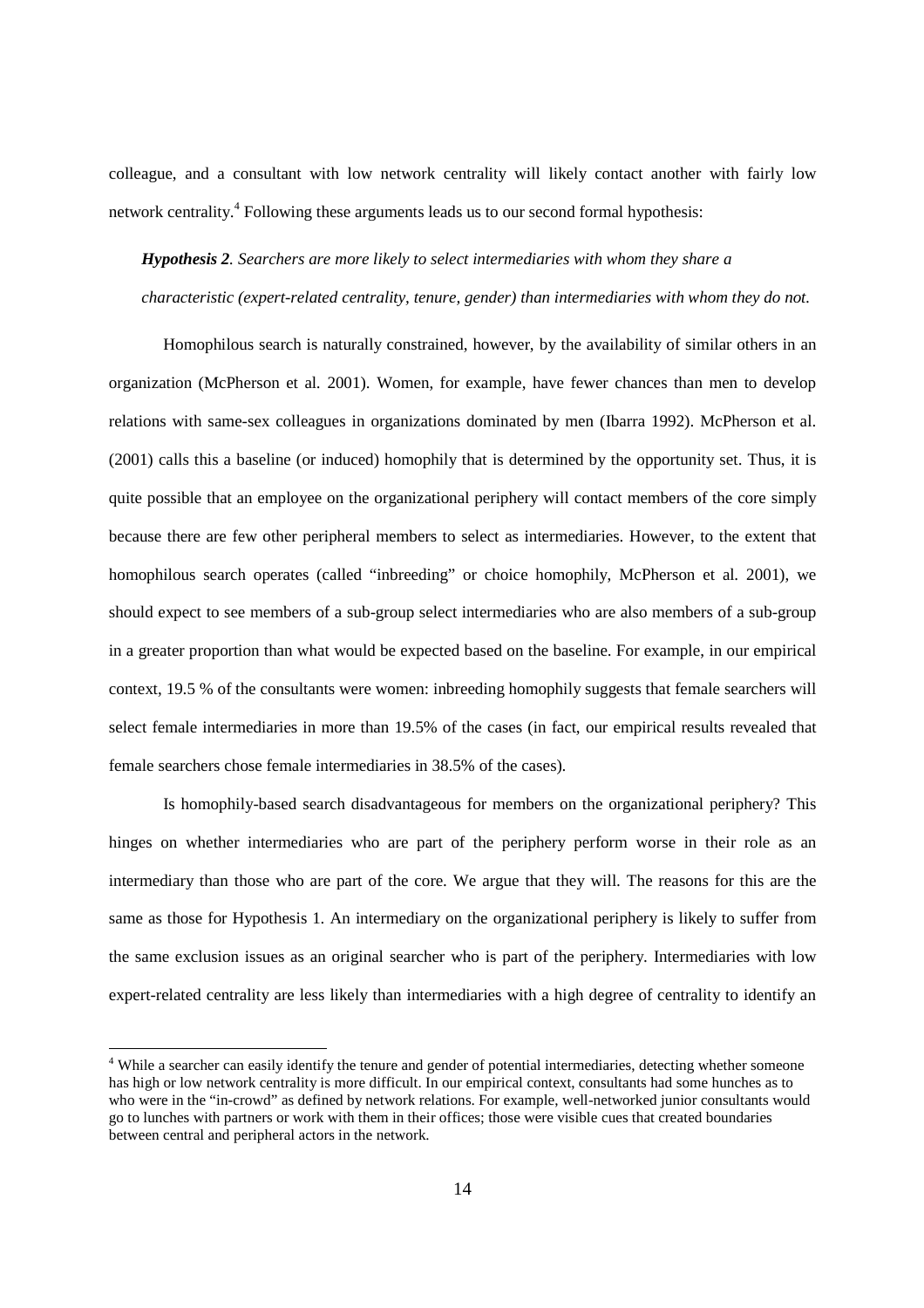expert on a topic. An intermediary with short tenure is less likely to have accumulated enough experience to identify an expert than one with a long tenure. And a female intermediary is more likely to suffer from social exclusion and lack of integration into the dominant coalition than is a male one, leading to a lower chance of pinpointing an expert.

Furthermore, if an intermediary chooses not to try to pinpoint an expert but instead points to a second intermediary, the periphery effect is likely to manifest itself in this scenario too. Like the original searchers, intermediaries are also likely to tend toward homophily, pointing to a second intermediary that is like themselves along the centrality, tenure and gender dimensions. The unfolding search chain will therefore reproduce social structure, like ripples in a pond, leading to a differential effect for chains that begin on the periphery versus in the core.

We have argued that members on the organizational periphery are likely to have longer search chains because they have low cognitive awareness of who the experts are (and thus are likely to experience difficulties in naming an expert in the first step of the search) and base their searches on homophily (which is a poor search strategy for peripheral employees). If this is correct, one issue becomes, how can peripheral members improve their search for experts in an organization? A simple answer is to try to "cross over:" employees with short tenure can contact intermediaries with longer tenure; female searchers can contact male intermediaries, and employees with low centrality can contact centrally placed intermediaries. Such crossing over strategies are likely to be more beneficial to the extent that they occur earlier in the chain as they will redirect the subsequent steps. Crossing over should help mitigate the negative effects of homophily-based searches for members on the organizational periphery.

These arguments lead us to two related hypotheses predicting the number of search steps in a search chain required to reach an expert:

*Hypothesis 3a. Searchers (original and intermediaries) who have low expert-related centrality, short tenure, or are in a gender minority tend to have longer realized search paths.*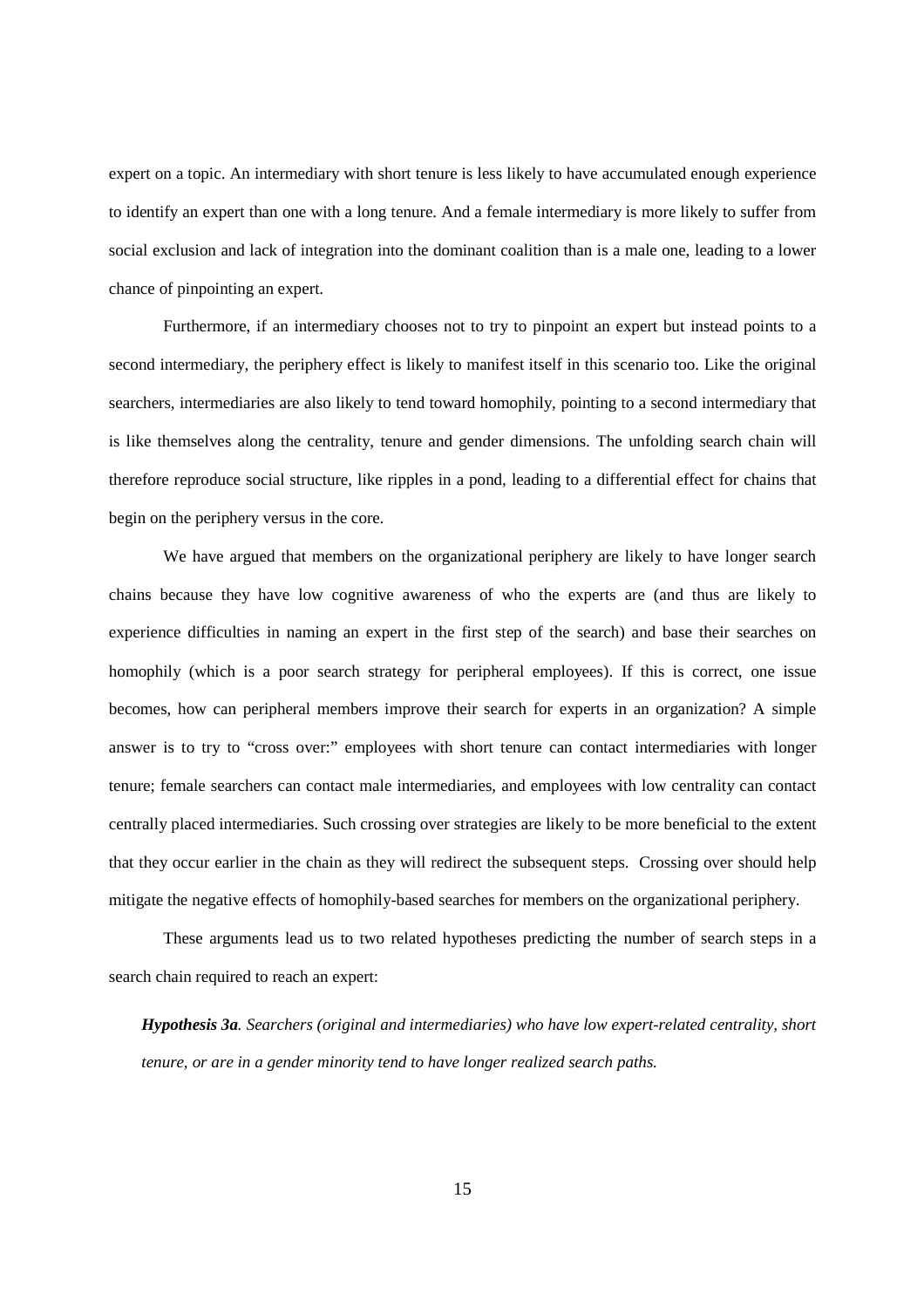*Hypothesis 3b. For searchers who belong to the organizational periphery, those who name members belonging to the core as the next search step tend to have shorter realized search paths than those who don't.* 

#### **DATA AND METHODS**

 Our research site is a global management consulting firm with 50 offices in major cities worldwide, covering 34 countries around the world. At the time of our study, the firm had 2,800 consulting staff and 350 partners, for a total of 3,150 "line" consultants. After we had negotiated with a senior partner to conduct this study and received the go-ahead from the CEO, we spent six months designing and implementing a field-based small world study. We conducted several preliminary discussions with the consulting staff and spent several months in the company as a participant observer before developing and implementing surveys and extracting information from the firm's databases. We also conducted nine follow-up interviews with consultants who participated in the surveys.

#### **Setting**

 The 50 local offices were the primary organizing unit in the firm, and each office was staffed with a set of partners, senior managers, and other consulting staff. Each office had over a period of time accumulated consulting expertise that reflected the type of work that had been done in that office. What had emerged over the years was therefore a mosaic of knowledge dispersed across offices and consultants, with some individuals becoming experts on particular topics because of the issues they had dealt with during their client work. The topic experts were to a large extent not officially appointed experts with any formal responsibility or title, but were regular line consultants who emerged as informal and unofficial experts. Because of the dispersion and unofficial position of experts and the continued development of new knowledge due to ongoing projects, locating individuals with particular and up-todate expertise was a major problem. To organize some of this vast knowledge pool, the firm had over the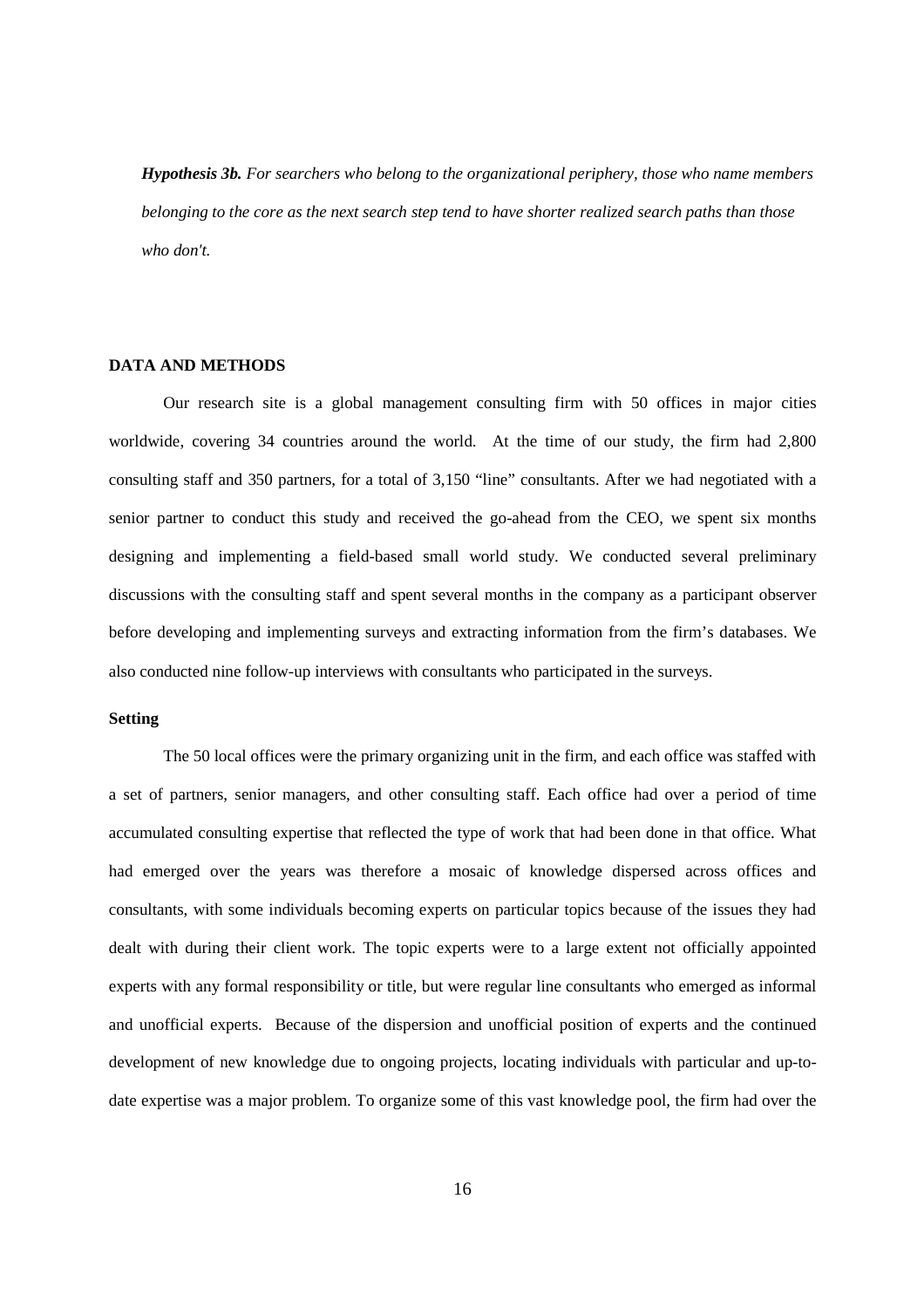past decade developed 11 "practice groups," each of which was responsible for organizing the knowledge pertaining to either an industry (e.g., financial services) or a topic (e.g., information technology). The firm had also over the past five years implemented an electronic knowledge management (KM) system that stored prior sanitized client presentations and discussion documents on particular topics.

 While the offices were the primary organizing unit, project-based teams were the primary work unit. Consultants joined these temporary teams, which normally lasted from two to six months, to work on a particular engagement. At the end, when the engagement was finished and the team was dissolved, they would leave to join another team for a new project. When a partner had sold a project to a client, the team was formed. Team composition was determined on a project-by-project basis: factors such as expertise, experience, availability, and geographic location all played a role in determining the composition of a given team, which typically included 4-7 consulting staff.

At the outset of a project, team members spent time getting up to speed on the particular topics covered by the project and often used the first couple of weeks to search the firm for experts on relevant topics. They typically downloaded relevant documents from the electronic KM system and also contacted the official practice group coordinators relevant to the project at hand. More than these formal sources of information, however, consultants relied heavily on informal, personal contacts with other consultants, frequently asking for advice on relevant topics, industries, and companies. As a consultant told us during preliminary interviews, "using KM is a first good start but you really get to the experts by asking around."

Informal inter-personal relations were important in searching for knowledge and were to a large extent a by-product of joint work on past projects. While consultants developed informal relations with one another because they worked in the same office, came from the same university, or were part of the same incoming "class" by starting working at firm at the same time, working on the same projects was a main determinant of the formation of informal work-related relationships. Project work was typically very intense, with each consultant working upward of 80 hours per week on a project and often traveling with other team members to visit clients, becoming well acquainted with one another during the project. Thus, team membership was a major determinant of work-based interactions in the consulting practice.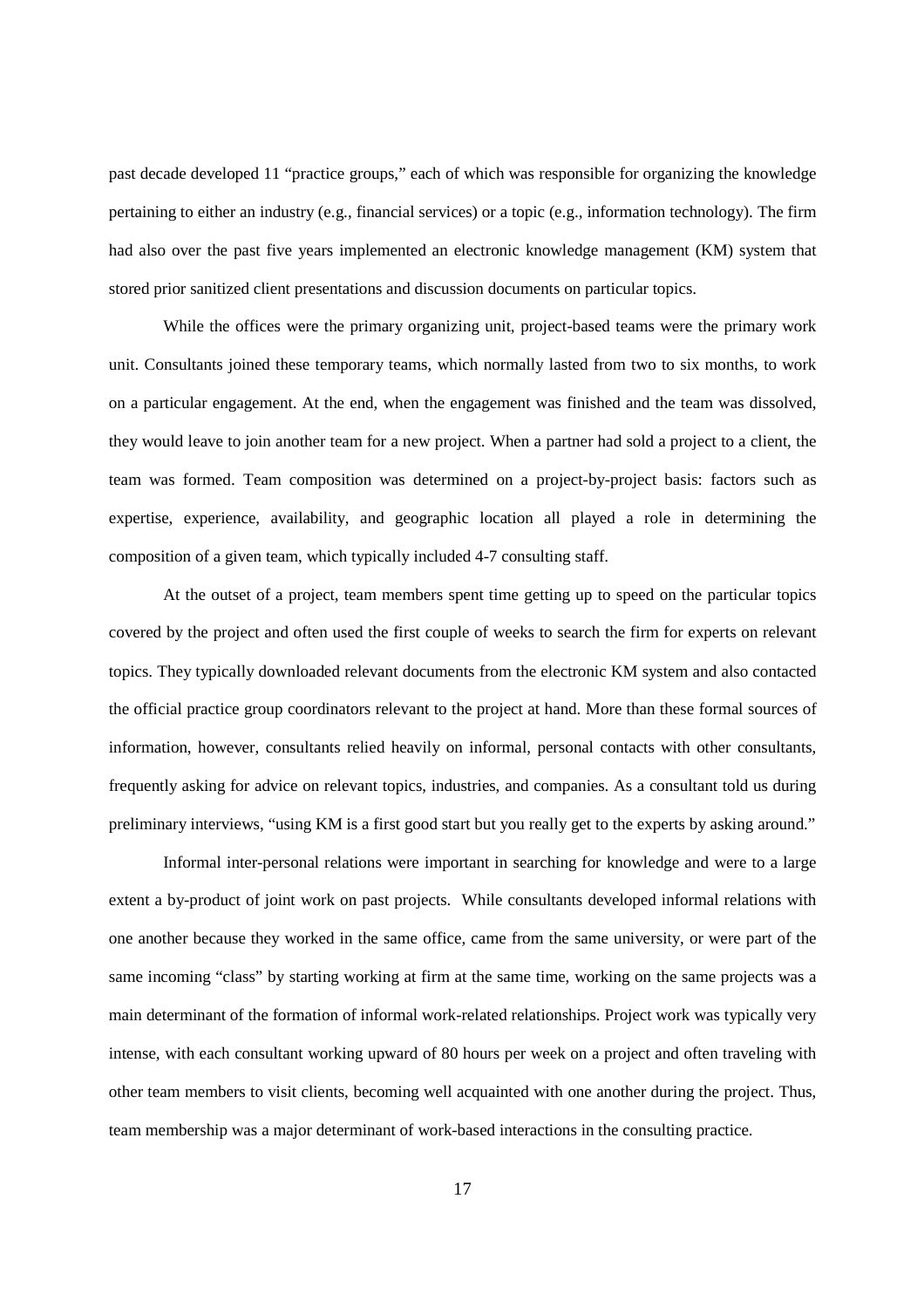#### **Small-world study design**

 Using Travers and Milgram's (1969) original small-world study as a departure point, we designed a small-world study that had four components: (i) selection of four knowledge areas or topics; (ii) identification of topic experts for each of the four topic areas; (iii) selection of a random set of original searchers (i.e., consultants who started a search chain); and (iv) a chain-based survey methodology based on a "snowball" method.

**(i) Selection of four knowledge topics**. To limit the study, we first decided to narrow the scope of the possible consulting topics employees could search for. Because we wanted to have a relatively high number of original searchers per topic area, we chose to limit our analysis to four topic areas. The tradeoff in deciding the number of topics was that, while choosing only one topic area might not be representative, choosing too many would have reduced the number of survey respondents per topic. To select topic areas, we used the taxonomy of topics that had been developed by the firm's knowledge managers to categorize electronic documents on the KM system. This taxonomy was the firm's most comprehensive effort to categorize the topics covered by client projects. The list comprised five hierarchical levels of topics, ranging from the most general to very specific topics, such as from "marketing and sales" (the most general level), "marketing strategy," "advertising," "media planning," to "website measurement research" (the most specific level). We excluded the two most general levels, because they did not provide sufficient specificity for consultants to even initiate a search (e.g., it was too general to ask someone whom they would contact for knowledge on "marketing and sales"). Field interviews and preliminary checks of the data also revealed that the two most specific levels often did not contain any experts and had few associated electronic documents, making these less suitable for our purposes. Thus, as a practical matter, we focused on the middle, or third level, in the hierarchy (e.g., "advertising" in the example above). This level contained 227 topics.

 Field interviews indicated that topics varied significantly in terms of the overall volume of knowledge and concentration of experts on a topic. While we remain agnostic as to how these two parameters affect search, we nevertheless want to incorporate these dimensions by selecting topic areas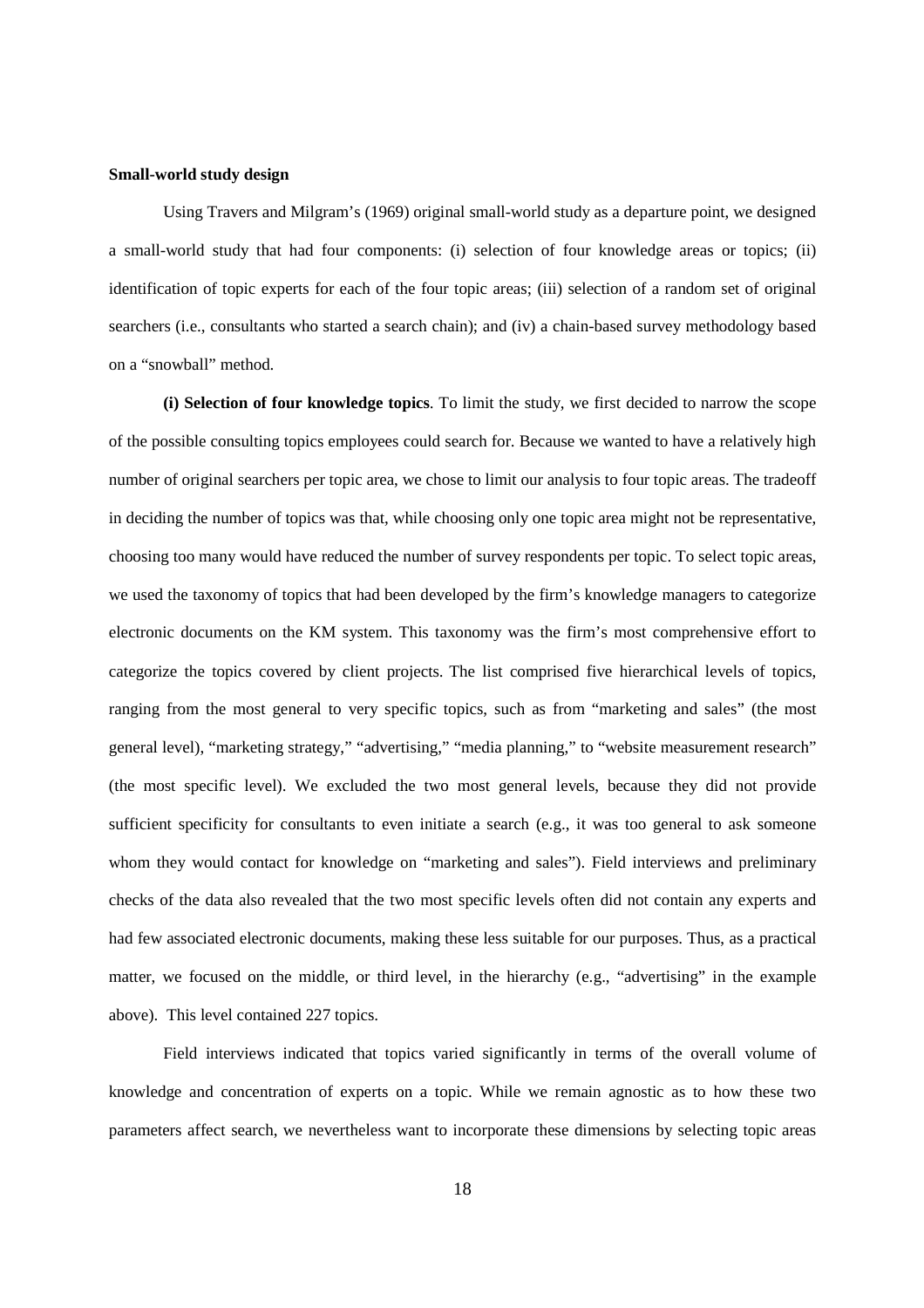that vary along these dimensions. To achieve this, we computed volume and concentration measures using data on electronic documents in the KM system. We measured volume of knowledge as the total number of electronic documents stored in the KM system on a particular topic. To compute concentration, we derived a Herfindahl index of the degree to which the electronic documents on a topic were authored by few individuals. Formally, this was calculated as  $H = \sum_i p_i^2$ , where  $p_i$  is the fraction of consultant *i*'s documents among all documents on a topic. This measure ranges from 1/n to 1, where n is the total number of authors on a topic. If one author had written all the documents on a topic, this measure is 1.

Figure 2, which depicts the volume of electronic documents and the degree of concentration of authors for the 227 topics, reveals that there is a fairly high correlation between the two measures  $(r = -1)$ 0.45). As volume increased, knowledge in the form of electronic documents typically became increasingly dispersed among a greater number of individual authors in this company. Allocating the topics into four quadrants based on the mean-level of the two dimensions, we selected four topics: Enterprise Resource Planning Systems or ERP (i.e., consulting on how companies should develop information systems and integrate them with their strategy); Asset Productivity (i.e., review of and recommendations for improving returns on assets in a company); Transfer Pricing (i.e., issues around internal transfer prices in large multiunit companies); and Advertising (i.e., review of and recommendations for a company's advertising strategy and campaigns).

As summarized in Table 1 and graphically depicted in Figure 2, these four topics represent various combinations of volume and concentration. While ERP has a fairly high volume but is dispersed (i.e., upper-left quadrant in Figure 2), Asset Productivity has a somewhat low volume and is also fairly dispersed (i.e., lower-left quadrant). Transfer Pricing has a low volume but is fairly concentrated (i.e., lower-right quadrant). Advertising is the topic closest to the upper-right quadrant in Figure 2, by having a high volume and not being too dispersed. These four topics also meet an additional criterion of being easy to understand: pretests with several consultants showed that they immediately knew what the topics were about (although they did not necessarily know who the experts were).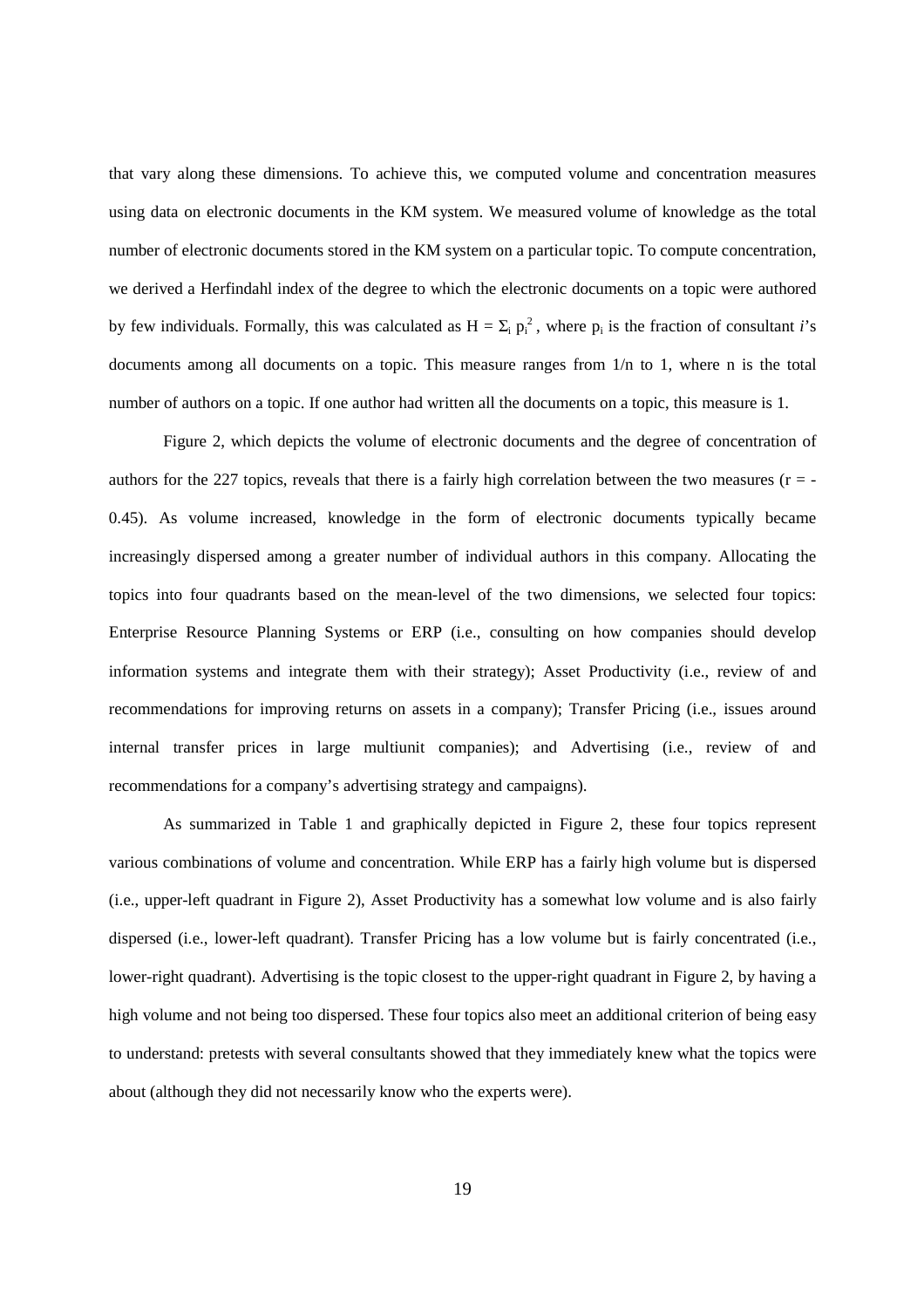**(ii) Identifying topic experts prior to starting search chains**. Because the firm's experts on the four topics did not occupy any formal expert roles and did not have any official title that acknowledged their expertise, they were not immediately visible. Searchers could therefore not just simply look them up in electronic "yellow pages" but had to ask for help from others in identifying the experts in case they did not themselves know the exact identity of experts. The essence of the search process was therefore to identify experts and not to move messages toward a pre-identified target, as is common in small-world studies. This setting thus satisfied our argument that a model of search chains in an organization should not be premised on searchers knowing the targets ex ante. But it posed a challenge for us as well, since we also did not have access to any existing source of information that would list the identities of experts on different topics. But we needed to know who the experts were so that we could determine whether a chain reached one. To identify the experts, we therefore relied on a systematic nomination process involving several iterations, the idea being that we would generate a list of who the experts were but we would not reveal this to the searchers.

Importantly, to ensure that the process of finding experts would be independent from the process of searching for them, we relied on different data sources and surveys. First, as a starting point, we identified an initial batch of "suspected experts" on the four topics by analyzing the project and KM databases for the previous five years. We identified consultants with the greatest project experience (by using data from the project database, which listed the number of times a consultant had worked on a project topic), the largest number of authored KM publications, and having the most "hits" in the KM database in terms of downloads of their publications (which help measure how influential their documents were on that topic). Specifically, an individual would have to meet one of the following two criteria to make our initial list of suspected experts: (a) be among the top 20% who had worked on the topic in terms of total number of projects on that topic; or (b) be among the top 20% individuals based on an individual's total number of authored documents *and* be among top 20% in terms of total number of downloads attributed to those documents. The first rule states that those consultants with the greatest relevant project experience "under their belt" have greater likelihood of being experts on a topic. The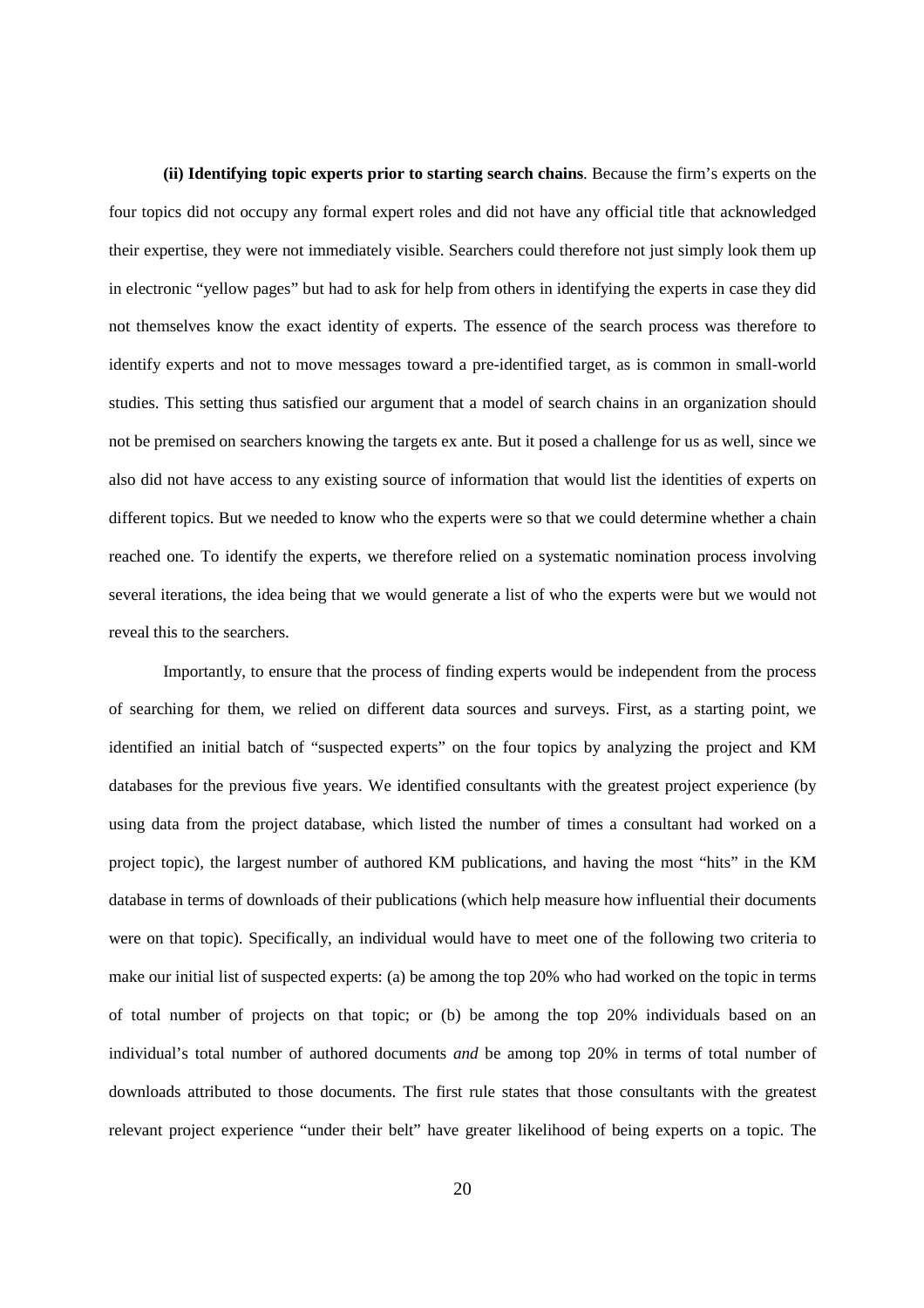second rule states that individuals who have authored most KM documents that are also widely read have greater likelihood of being experts on a topic. Using these rules, the initial list of "suspected" experts ranged from 14 to 29 per topic, for a total of 79 (see Table 2a).

Next, we sent each of these "suspected experts" a survey that asked them to rate their own expertise in this area and answer the following question (using the Advertising topic as an example): "Whom in [company name] would you identify as an expert on Advertising (name up to 5 persons)?" They could not nominate themselves. This step generated a list of consultants nominated as experts by the initial batch of suspected experts. In total, 78 individuals received at least one nomination in this round. We then sent out a second round of the same survey to all 50 nominees who had not already been surveyed, yielding 34 new nominees. Finally, we completed a third round of surveying, yielding only 9 new nominees across the four topics. The generation of new nominees had thus dwindled to between 1 and 3 per topic after the third survey, indicating that the total of 144 consultants who were surveyed converged in their assessment of who the experts were on these four topics.

Based on this information, we used the cut-off of four or more nominations to determine a real expert in the firm, leading to between 2 and 8 experts per topic, for a total of 26 experts (see the last column in Table 2a). Hereafter, we refer to these individuals as the experts in the firm. We conducted several follow-up checks to verify that using a cut-off of 4 nominations was indeed a right way of identifying experts. Many of the other nominees had received just 1 or 2 nominations, and could easily be dismissed as not being experts. The only doubt was about the handful that received 3 nominations, but on closer inspection none of them seemed worth considering either: they had been nominated mostly based on just the number of projects done related to the topics, with any demonstrated expertise beyond that being substantially lower than those with four or more nominations. Thus the picture was rather clear as to who should be judged as experts. Nevertheless, as yet another check, we sought reactions to our expert list from three "elders" in the company, long-time partners who sat at the center of the firm's knowledge flows by virtue of their roles (e.g., one was head of the company's "think tank".) While their views could also be biased or incomplete, they could detect whether there was something completely wrong with our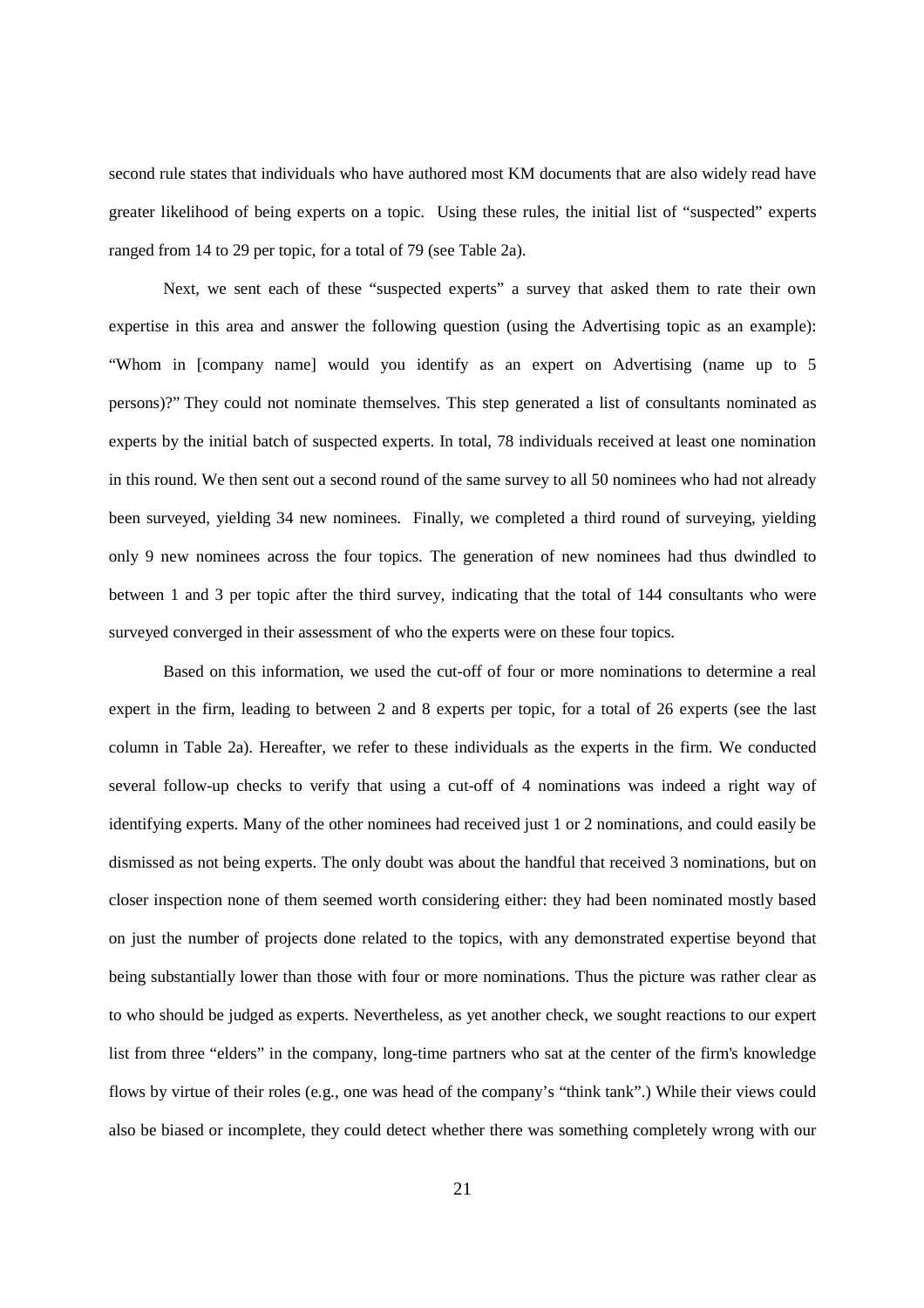selection. Each one reviewed the short-list and they only highlighted one person (in Advertising) who seemed suspect to them (upon further investigation we kept this person). As a final check, we repeated a similar verification process with leaders of each practice group pertaining to the four topics, and their reactions further validated that our list of experts was indeed correct.

One might still worry that we might have missed some real experts that were completely hidden in the organization. We think this highly unlikely because we started the nomination procedure with a very wide net, by surveying consultants who had worked and authored on these topics. Starting with this wide search makes it unlikely that a real expert on a topic had gone completely unnoticed in the firm.

Table 2b lists the demographics and office location of the experts. It is worth noting that the fraction of male experts is 92.3%, while the fraction of men among all employees is 80.5%. Similarly, the average tenure of experts is 9.7 years, while the average employee tenure in the company is only 3.8 years. Both of these suggest that members on the periphery have a lower probability of being experts than one would expect if experts were just randomly distributed among all employees. The experts were clearly part of the "core" of the organization.

**(iii) Selecting and surveying original searchers.** We randomly selected 96 individuals for each topic to start a search chain (hereafter called *original searchers*), yielding 384 original searchers or 381 usable ones as three individuals on the list had left the company. Thus, we were able to start 381 chains. Of the 381 submitted surveys, 241 (63%) responded. The original searchers were each sent an email survey from the office of the senior partner sponsoring the study (see Appendix 1 for a list of questions). We asked the original searcher to name *one* individual whom the searcher would contact as a topic expert if he or she were to do a client case on the topic (hereafter called a "contact").<sup>5</sup> If the searcher did not

-

 $5$ Our question did not ask the respondent to distinguish between who they would name as an expert (awareness) and who they would feel most comfortable contacting (familiarity and trust). This distinction was not especially important in our empirical context, as the role of familiarity was less important in approaching experts: there was a strong norm that it is acceptable to contact topic experts for their expertise and those experts were supposed to respond, making it less intimidating to approach them. In contrast, contacting someone to ask who the expert may be (the intermediary function) meant interrupting a colleague who is not an expert and asking for advice on finding an expert, something that could be intimidating for some consultants on the periphery, such as junior consultants. In this instance, going to colleagues similar to oneself was deemed safer.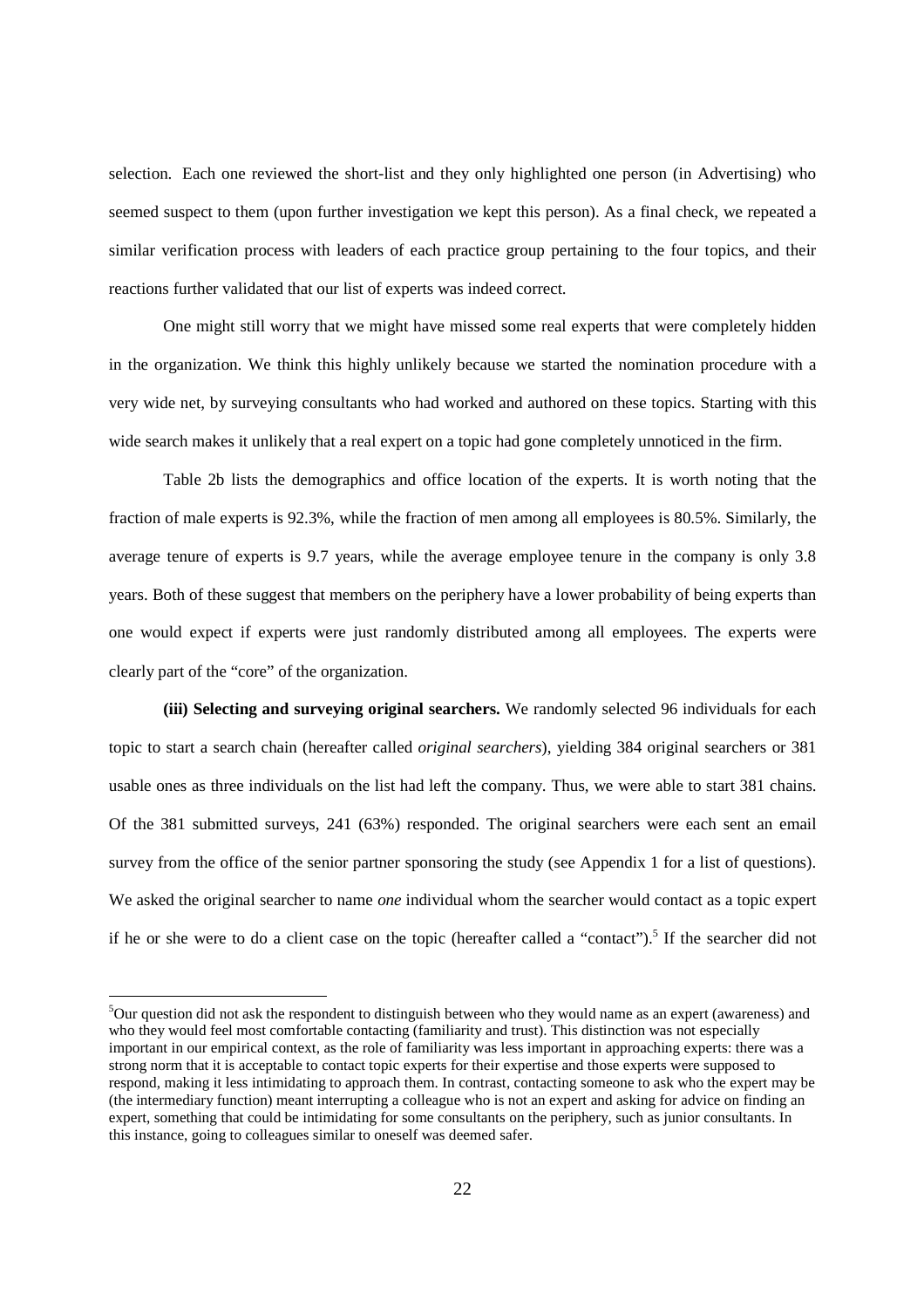know whom to contact as a topic expert, we also asked who he or she would contact as someone who could help identify an expert (hereafter called an "intermediary"). Intermediaries thus differ from contacts in that they are not considered topic experts but act as intermediaries who may point the original searchers to a topic expert. Of the 241 responses, 40 identified an expert right away and 139 provided a name of a contact that allowed us to follow the chain by sending e-mails to the named person. The remaining 62 respondents who returned the survey to us did not complete it by filling out a name and we could therefore not follow through with those chains. (We control for non-responses in our statistical analyses by running multinomial regression models where a non-response is one of the outcomes.)

**(iv) Chain-based survey**. Of the original searchers who responded to the survey, 40 identified one of our pre-identified experts, and the chain thus stopped, as the original searcher had already reached an expert. We conducted a follow-up survey for the other chains where a contact name was provided. In a second round of surveys, we submitted the same survey as in the first round to everyone who was named as an intermediary in a chain. This led to 114 individuals being surveyed in the second round. We repeated these steps in a third round (surveying an additional 31 people) and a fourth round (surveying an additional 3 people), at which point all chains had either reached an expert or could not make further progress due to non-responses or incomplete surveys (i.e., no name was given in the survey). In all, 529 surveys were conducted in four rounds. Table 3a summarizes the results for each survey round.<sup>6</sup> In total, we received 356 responses, giving an overall survey response rate of 67.3%. There were no significant differences between respondents and non-respondents in terms of tenure (with respective means of 5.4 and 5.3 years,  $t = -0.0741$ ), age (36.4 and 39.3 average years respectively,  $t=1.56$ ), proportion women  $(0.14 \text{ and } 0.20 \text{ respectively}, t=1.62)$ , and proportion partner  $(0.20 \text{ and } 0.14, t=1.22)$ .

#### **Sample construction**

-

<sup>&</sup>lt;sup>6</sup> Since each survey pertained to search for an expert in a specific topic area, individuals named as contacts or intermediaries in multiple topic areas were asked to fill in one survey per topic area. Therefore, the 529 surveys involved 511 unique individuals (including original searchers, intermediaries and contacts).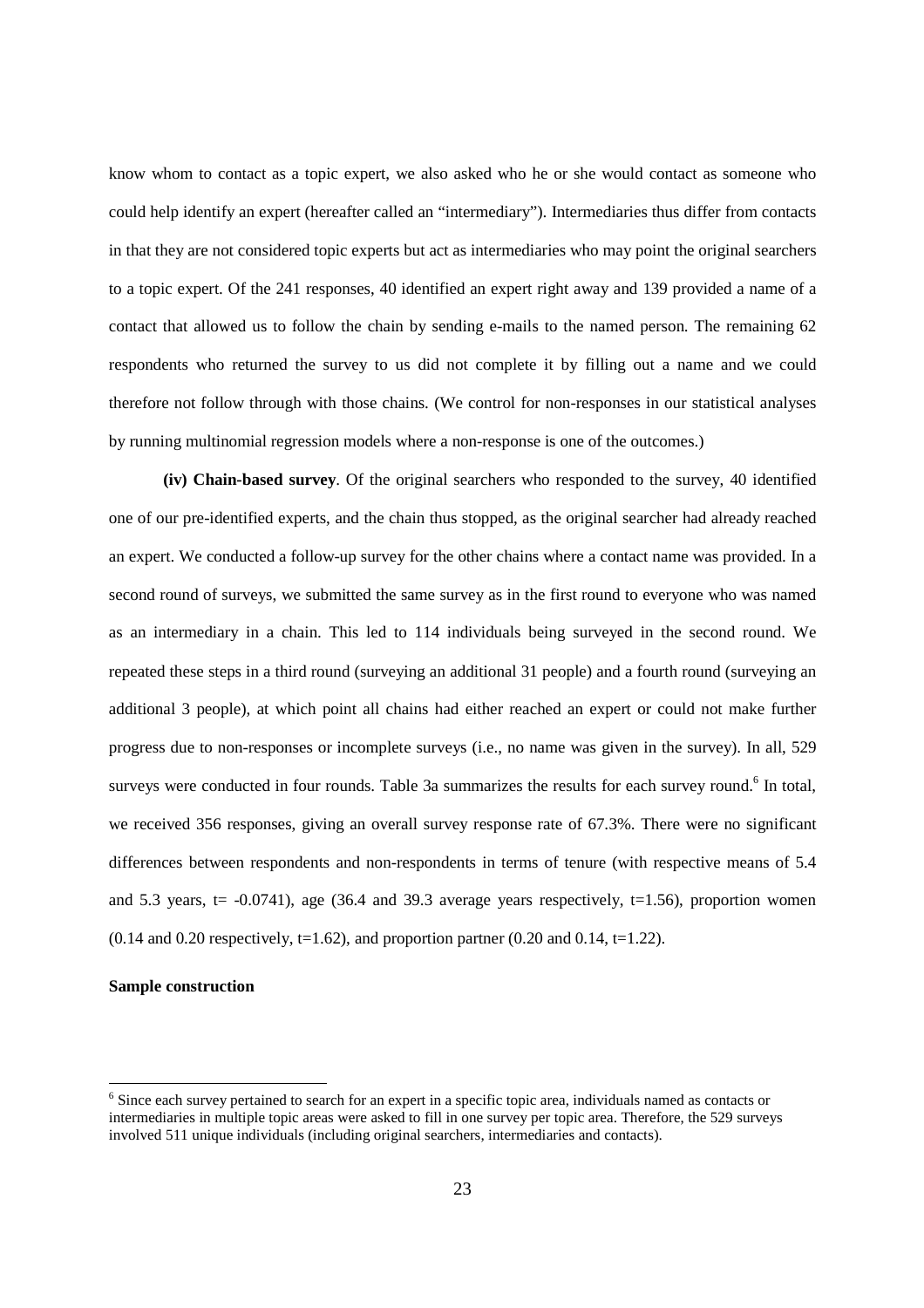We constructed a data set in which each surveyed individual for each chain was included as a separate observation, starting with the original searcher, then the first named contact or intermediary, and so on, up to and including the last person surveyed for that chain (including non-respondents as observations). This approach is akin to the methodology of "spell splitting" whereby a chain is broken into its constituent parts of all individuals belonging to that chain (Tuma and Hannan 1984). The resulting data set is summarized in Table 3b.

Because searchers from different chains (but on the same topic) sometimes named the same intermediaries, these intermediaries could appear in multiple chains: 23 individuals were named as intermediary by two searchers, 3 individuals were named thrice, 3 individuals were named four times, 1 individual was named five times, another individual was named six times, and a final one was named seven times. To construct complete chains, we therefore transformed the original data on 529 actual surveys (summarized in Table 3a) into a sample of 582 observations (summarized in Table 3b) used for further analysis.<sup>7</sup> In subsequent regression analysis where observations from all chain steps are included, we assign different observations different weights to ensure that duplicate counting of a survey entered as multiple observations does not bias the results.<sup>8</sup>

#### **Dependent and independent variables**

-

In our initial analysis, we use a dependent variable, *chain length*, defined as the number of steps in the search chain starting from an originating individual to an expert. Based on this variable, we created another variable, *remaining chain length*, defined as the number of remaining steps in the search chain starting from *any* individual (originator or intermediary) to an expert. We also use another dependent variable, *reached expert*, which is an indicator for whether or not an original searcher was able to correctly name an expert in the first step of the chain.

 $<sup>7</sup>$  One might reasonably ask why we did not exclude multiple observations for the same individual. The reason is that</sup> one of the central control variables is the individual's position in the sequence of steps in a search chain: individuals who were named more than once occurred at different steps in the chains.

<sup>&</sup>lt;sup>8</sup> Specifically, this means weighting each observation so that the sum of the weights for a survey observation (i.e., a unique individual-topic combination) always sums to 1. For example, if a survey of an individual appears 4 times as different observations, the weight assigned to each observation for that survey would be 0.25.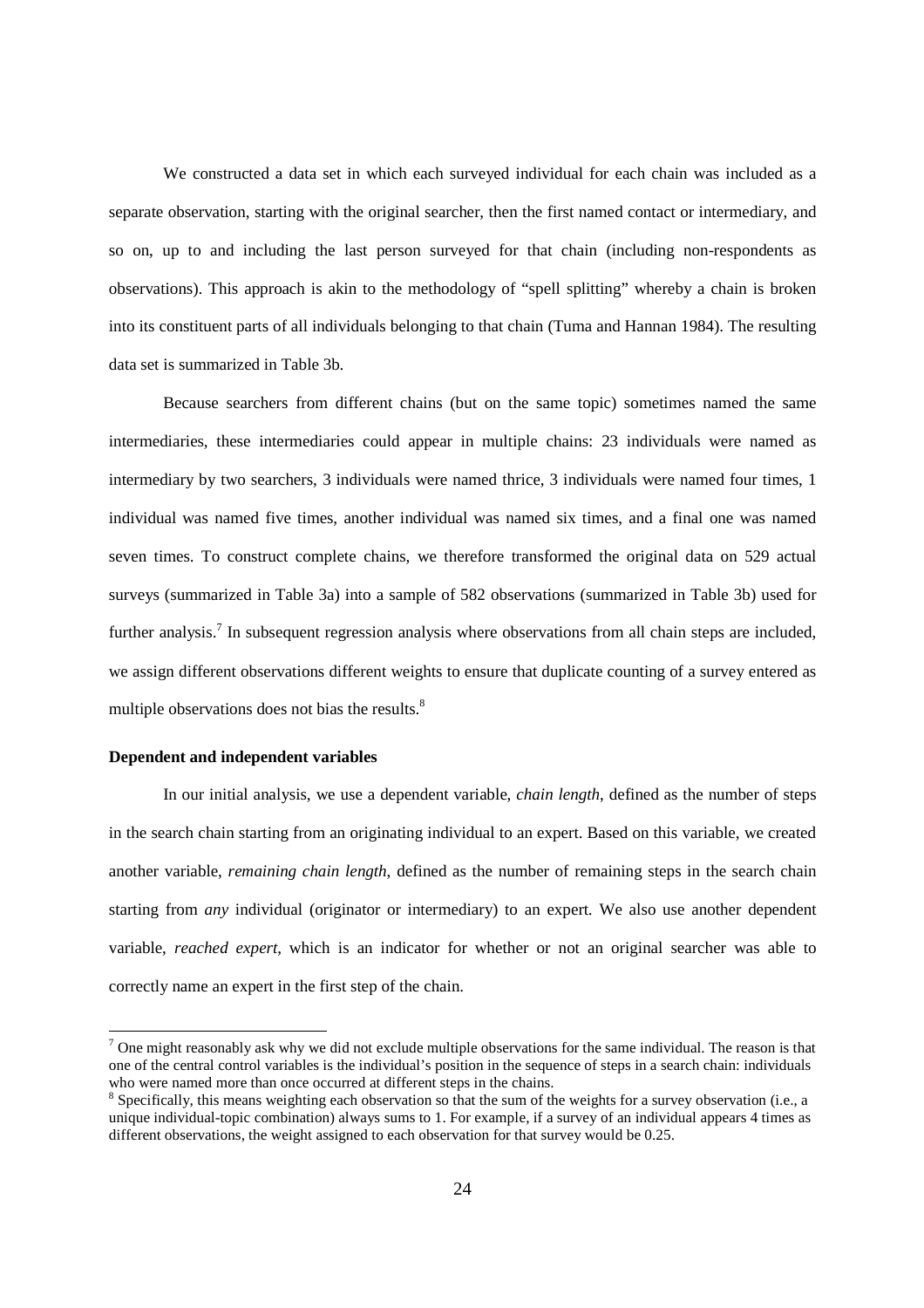We employ a binary variable, *woman,* to capture whether an original searcher or an intermediary was a woman (1) or a man (0). We use a variable, *tenure,* to denote the respondent's tenure, measured as the number of years that the individual has been employed in the company.

Creating our network measure, *network distance to expert (i.e., the converse of expert-related centrality)*, was a more elaborate procedure. Importantly, we needed to construct a network measure that relied on network data measured *prior* to a particular search attempt; otherwise we would be confounding cause and effect relationships. We therefore relied on two entirely different data collections for the search chain measures and for the network distance (centrality) measure, for which we used historical network data that existed prior to the individual search attempts in our study.

Specifically, we used the affiliation network generated by the consultants' project work history to create this measure. As our preliminary field interviews revealed, task-mandated interactions for consultants arise most directly from project assignments; consultants worked in teams to serve clients, and accordingly a consultant's history of team membership is likely to be an important determinant of the relations that the consultant developed over time. As a general principle, a consultant (ego) who has worked with another consultant (alter) on a project is also indirectly connected to others with whom the alter (but not ego) has worked, and so on. Any two individuals in the work-flow network could therefore be connected through paths of various lengths in the work-flow network. By implication, a consultant also has established work-flow network paths to the experts. The longer the ego's path length to the experts *prior* to any given search effort, the more intermediaries lie between the experts and ego in the work-flow network. We define *network distance to expert* for individual *i* in topic area *T* as  $D(i,T) = \min_{j \in E(T)} d(i, j)$ , where  $E(T)$  is the set of all experts in topic area *T*, and  $d(i, j)$  is the length of the minimum path (geodesic) between individual *i* and individual *j* in the work flow network.

 To construct the network and compute path lengths to experts, we extracted information from the company's time and billing databases, which comprised information on all projects in the past several years and the names of consultants who had worked on each project. This approach allowed us not only to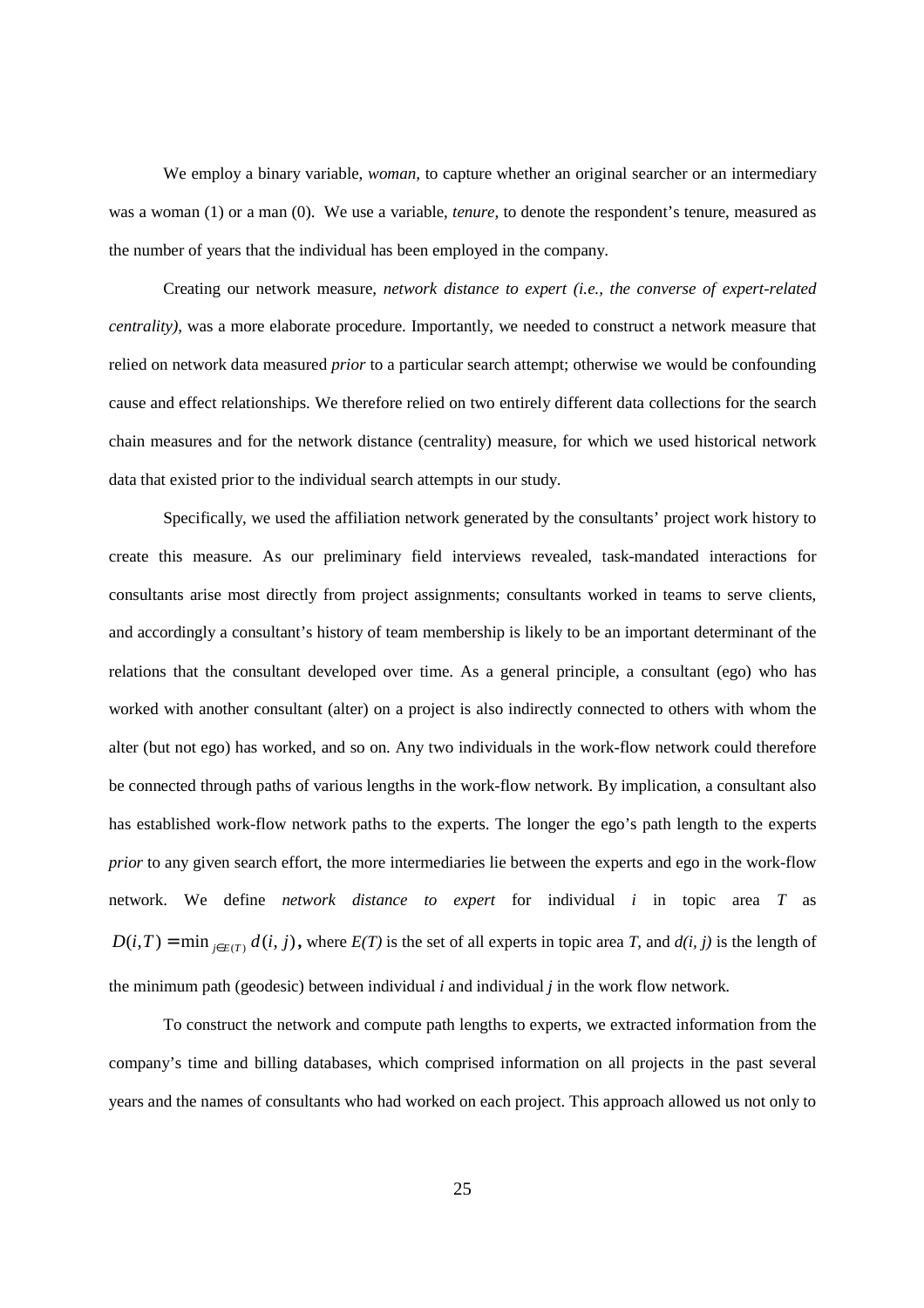construct a complete network but also to use information about the network that existed prior to our search experiment. We used information from three years prior to our study, and created an affiliation measure in which an affiliation tie between two consultants was recorded if they both had spent at least 40 hours working on at least one common project.<sup>9</sup> We used 40 hours as a cut-off to exclude so-called "sales leads," which were non-project assignments on which consultants worked for a few hours; these assignments involved working on a small assignment (such as collecting data on a potentially new client) and did not involve in-depth teamwork from which relations could be formed. Our exclusion is consistent with the sharp distinction drawn in the firm between real project work and sales lead work.

We counted 95,578 symmetric ties among 4,533 consultants who had worked for the firm during this time, giving a density of 0.009 for this network. This network exhibits the small-world properties of high clustering and short average path lengths.<sup>10</sup> It is also quite decentralized.<sup>11</sup> Based on this network, we constructed the variable, *network distance to expert,* as the shortest distance from a given individual to the closest expert on a topic (Wasserman and Faust 1994).<sup>12</sup> This variable can be seen as the converse of closeness centrality (high network distance means low closeness centrality).

Finally, we created three dependent variables to study the homophily effect. The indicator variable, *next is low network distance to expert*, takes on a value of 1 if the next person named in the chain has a below-median network distance to the experts, and 0 otherwise. The variables, *next is high* 

-

 $9^9$  Consulting projects tended to be relatively short, so the resulting network ties were not as long-lasting as in many other settings (e.g. collaboration between inventors or academics). In any case, consultants' expertise developed significantly year by year, and the expertise from more than three years ago was probably also less relevant and possibly obsolete. On the other hand, these relationships were not short-lived either: we asked several consultants about how long they thought project relations "stuck" and found the consensus to be around 3 years.

<sup>&</sup>lt;sup>10</sup> Kogut and Walker (2001) compared the two measures of small-world properties (clustering and path length) for several networks. Using their method, our network appears to exhibit small-world properties. See Appendix II for detailed calculations for our network and a comparison with small worlds networks reported in previous studies.

<sup>&</sup>lt;sup>11</sup> The distribution of degrees in this network is not very wide: mean=42.0; median=36.0; maximum=219; standard deviation=30.6; and skew=1.24. Formally, Freeman's group degree centralization measure (Wasserman and Faust, 1994, p. 180) is 0.039, which is far closer to the lower theoretical extreme of 0 (for a network where all degrees are equal) than for the upper extreme of 1 (for a star graph).

<sup>&</sup>lt;sup>1</sup><sup>2</sup> This measure thus captures the *minimum* network distance between the focal employee and one of the experts on the topic in question. We also specified an *average* distance measure between the focal employee and all experts on the topic, and our results remained the same for both measures.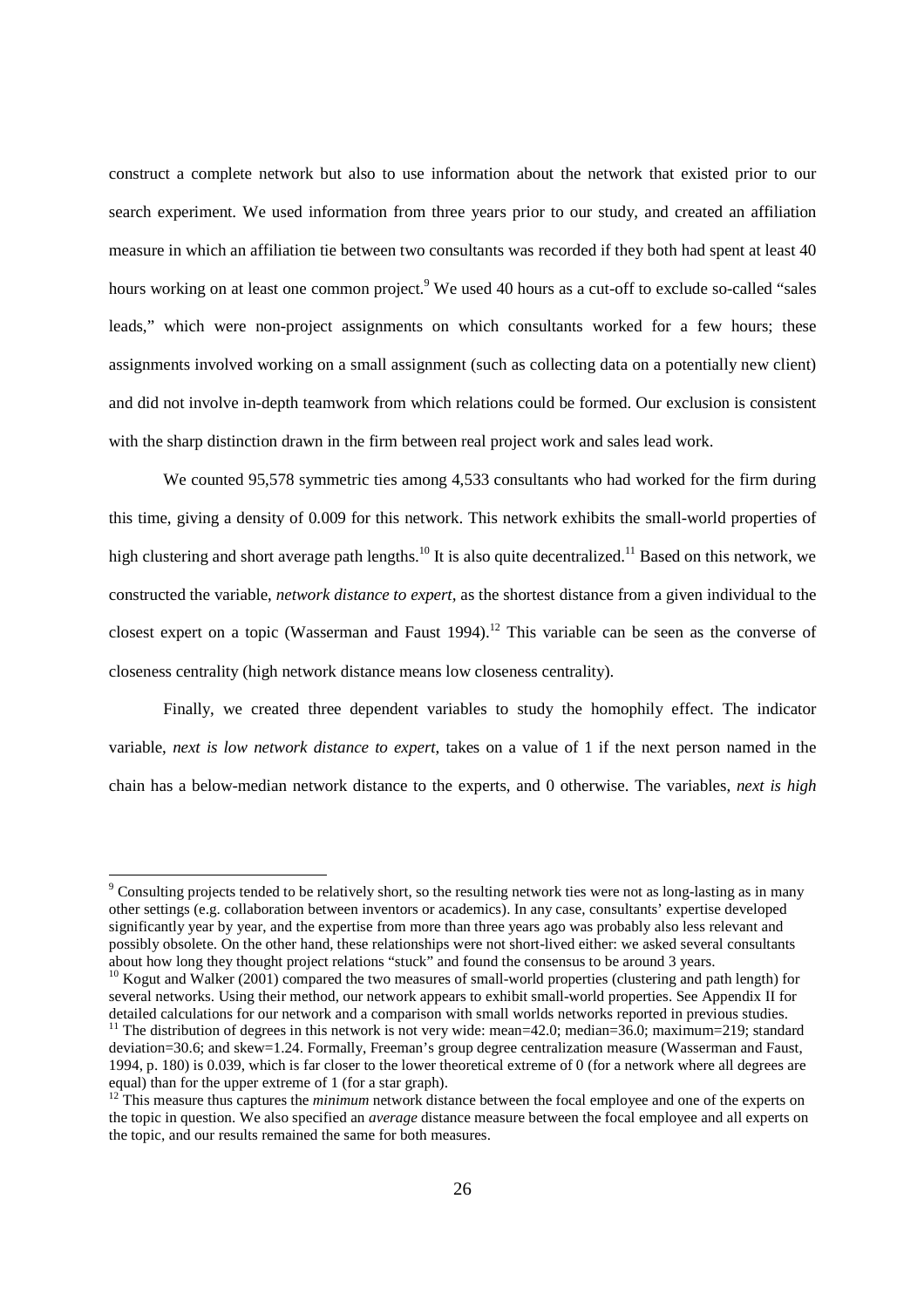*tenure,* and *next is male*, are indicator variables defined as 1 when the next person named in the chain is at above-median tenure or a man, respectively.

#### **Control Variables**

We use a control variable, *self-reported expertise,* to allow for the possibility that individuals who consider themselves to have high expertise on the topic might be more successful in reaching the experts (see Appendix 1 for the question asked to solicit this information). To account for the possibility that being in the same location as an expert may facilitate search, we also include a variable, *expert in same office*, defined as an indicator variable for whether or not an employee and an expert are in the same geographic office.<sup>13</sup> As it could potentially be harder to look for experts in one or more of the four topic areas, we also included indicator variables for three of the topic areas - *advertisement*, *asset productivity* and *enterprise resource systems*, with the omitted category being *transfer pricing*. To account for the fact that search chains might progressively get closer to experts as they unfold, analysis using a sample from multiple steps also includes a control variable, *step*, which measures the sequential position that a respondent occupies in the chain (i.e., has a value of 1 if the respondent is the original searcher, 2 if the respondent is the first intermediary, and so on).

#### **Models**

-

In the analysis of *chain length* and *remaining chain length*, we have a choice between using completed chains only (where the final length is known) and also including non-completed chains. We chose the latter approach in order not to bias the results toward completed chains. Non-completion of chains might hold useful information, as surveys returned with the respondent being unable to suggest the next person may reflect a failure in completing the search.<sup>14</sup> To include such observations, our empirical

<sup>&</sup>lt;sup>13</sup> In analyses not reported in the paper, we also tried a control based on the physical distance between the office of an employee and that of the nearest expert, but the findings did not change.

 $14$  The same cannot be said of the chains that were not completed because the survey was not returned at all, as the respondent might have named the next person if he or she had returned the survey. So we do not include such chains in the sample. In checks not reported here, we ensured that our main findings are robust to including these chains as "failures" in the sample as well as to using a two-step procedure where the first step is a Heckman correction for failure to respond to the survey. All findings are also robust to only focusing on successful chains.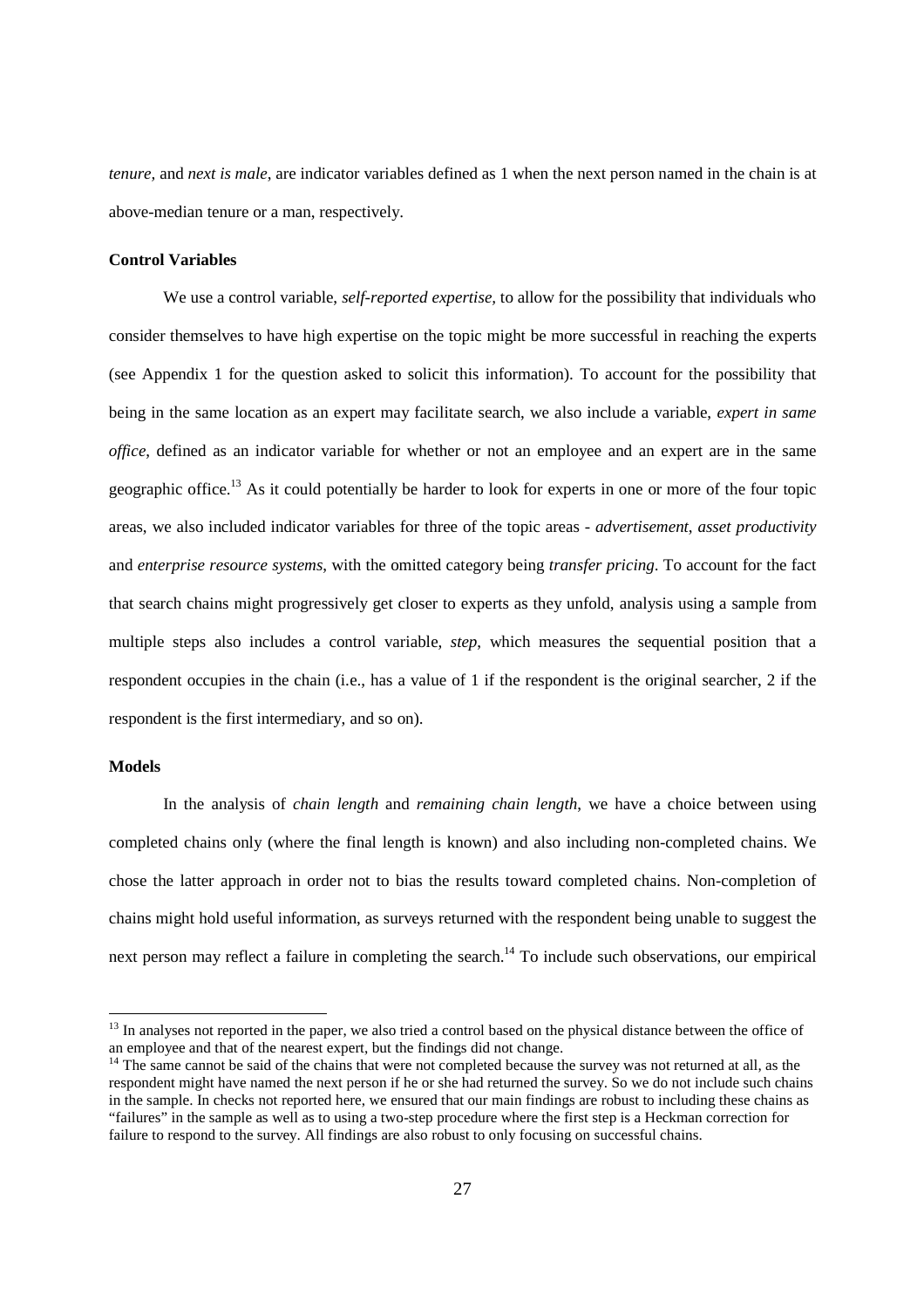models for *chain length* and *remaining chain length* use an ordered logit regression model where such failures are coded as a chain length of "99" (i.e., longer than any successful chain: the exact magnitude does not matter as long as it is large enough, since an ordered logit only uses the ordinal ranking of the outcomes).

In our analysis of the dependent variable, *reached expert,* we again include not just observations with a next name given but also those where no such names exists, hence avoiding potential response biases. Specifically, we estimate a multinomial logit model with four possible outcomes: (i) the individual responds to the survey and named a contact or intermediary who was not an expert; (ii) the individual responds to the survey and named an expert; (iii) the individual returns it without including a name for the next contact; (iv) or the individual fails to return the survey at all. This approach controls for the potential selection bias of including completed search chains only (Kleinfeld 2002, Dodds et al. 2003). A similar multinomial logit model is employed when considering the homophily-related dependent variables *next is low network distance to expert*, *next is high tenure* and *next is male* in analyzing a sample that includes not just observations with a name given but also observations with no next person identified.<sup>15</sup>

#### **RESULTS**

-

 Table 3b shows the distribution of chain lengths for completed and non-completed chains. Among the 107 completed chains, the average path length (i.e., number of steps) to reach an expert was 1.89, with a median length of 2.<sup>16</sup> However, these numbers do not account for incomplete chains and can therefore be somewhat misleading. Specifically, since failure to respond to a survey can happen at each

<sup>&</sup>lt;sup>15</sup> In analysis not reported in the paper, we also employed just logit models based only on observations where a name was actually given. The main results remained very similar.

<sup>&</sup>lt;sup>16</sup> It may seem like a small number that only 107 (28%) of 381 started chains were completed, but this is consistent with prior research (Kleinfeld, 2002). This happens because a chain risks being terminated in any survey round. Even though we had high survey return rates in every round (63% to 100%), chains' likelihood of completion is a function of the products of survey completion rates.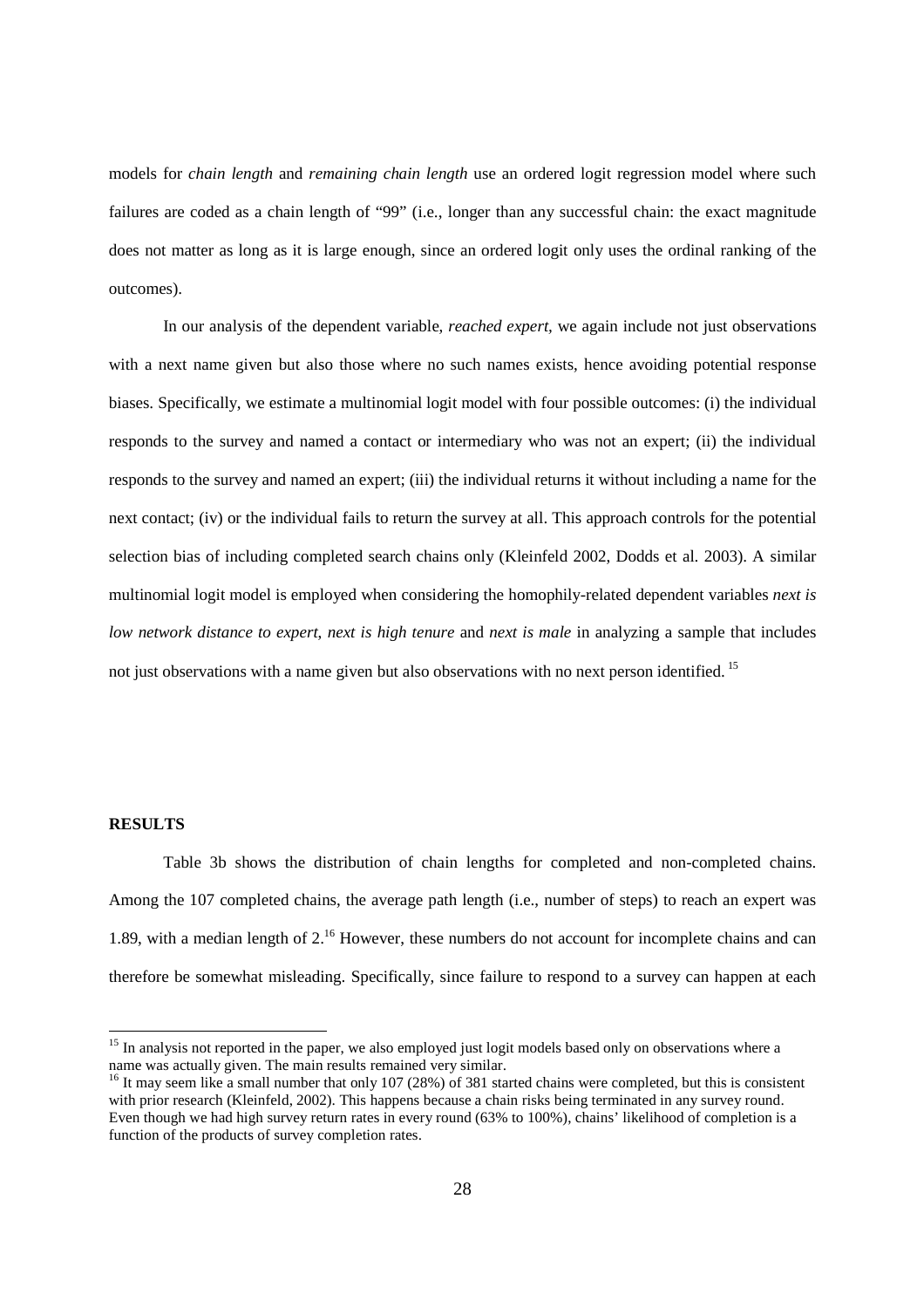step in a chain, longer chains are more susceptible to not ending up in the observed sample of completed chains since there are more opportunities (steps) at which these can get dropped due to non-response. Following an adjustment procedure similar to that employed by Dodds et al. (2003), we find a corrected estimate for chain length one would expect if all surveys were returned to be  $2.37$ <sup>17</sup>

Descriptive statistics for our main variables are shown in Table 4. Before we test our formal hypotheses, we show the results from a baseline analysis predicting the chain length for a sample of 241 chains that were initiated as a subset of the 381 original searchers returned our initial survey. Consistent with our baseline expectations, the results in Table 5 show that searchers who had long network distance to expert, short tenure, or were women had *longer* search chains. The result is robust to including these variables individually (columns 2, 3 and 4 respectively) as well as to including these three variables together in a model (column 5). Thus, the gender and tenure effects are not simply due to the possibility that the searcher had greater expert-related centrality in the work-flow network.

 To test Hypothesis 1, we analyzed whether an original searcher would identify an expert in the first step. The multinomial logit approach models four competing outcomes: naming an expert, naming an intermediary, returning a survey without any name, and not returning the survey at all. The results in Table 6 reveal that long network distance to expert, short tenure, or being a woman leads to a lower likelihood of finding an expert in the first step of a search. These findings lend support to Hypothesis 1.

Turning to Hypothesis 2, we next test the tendency to engage in homophilous search. As shown in Table 7, the dependent variable used in columns 1 and 2 is a binary variable for whether the next person in a chain has a low (i.e., below median) network distance to expert. The results of this analysis reveal that a searcher's network distance to expert negatively and significantly affects whether network distance to expert for the next person in the chain would be low. In other words, searchers with low expert-related centrality are more likely to name a next person who also has a low centrality. Interestingly, the tenure

-

 $17$  This calculation is sensitive to the assumption one makes regarding probability of reaching an expert at any given step for the chains that encountered the non-response issue. Specifically, our calculation assumes that these chains would have the same probability of reaching the target in a given step as the completed chains we actually observe. If, in fact, their probability of reaching an expert at any given step were systematically lower, the corrected value for average chain length would be even larger.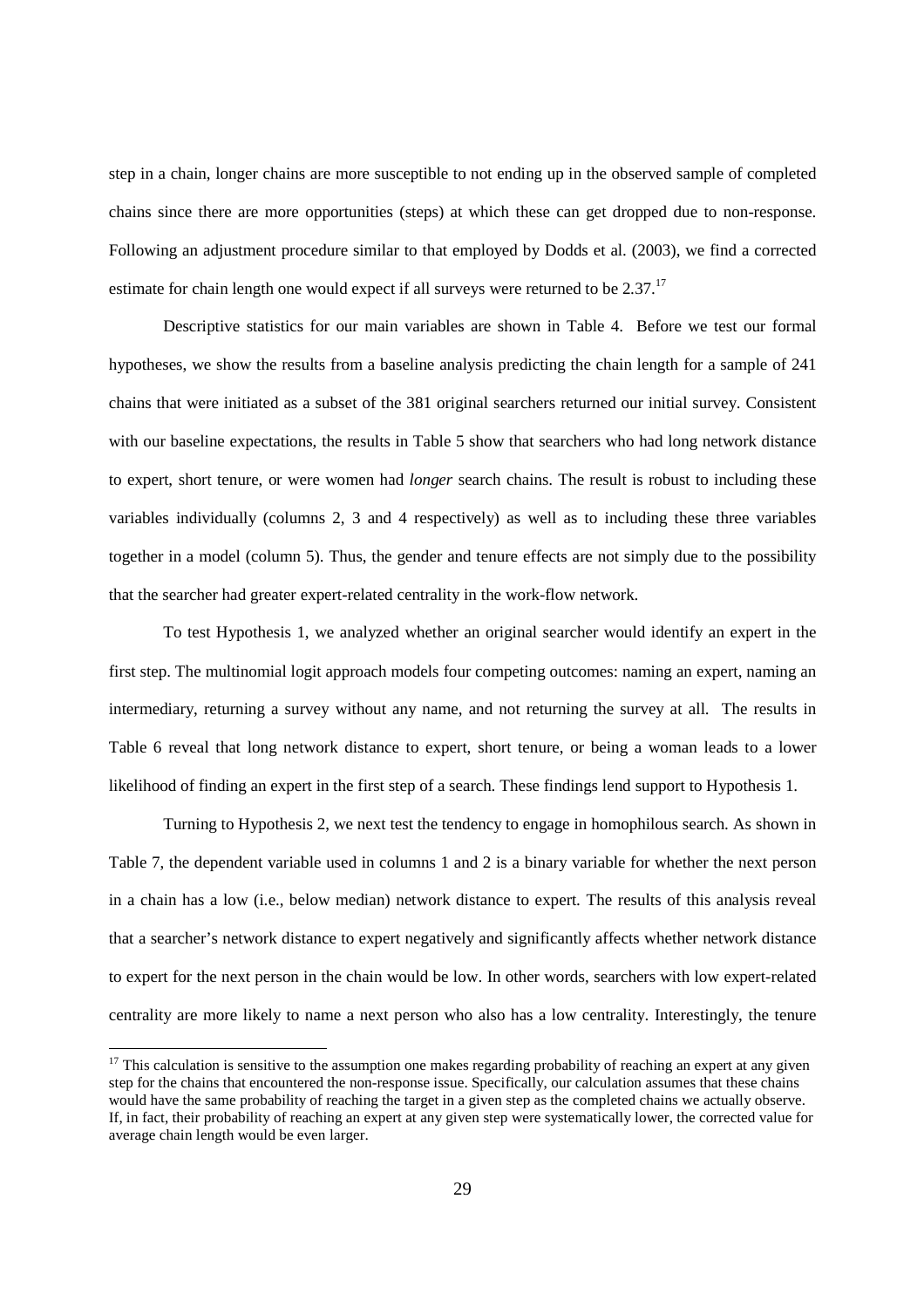and woman variables are also significant in the results as displayed in column (2) in Table 7. The lower the tenure of the searcher, the *lower* the likelihood of naming someone with a low network distance to expert. Likewise, if the searcher is a woman, the next person she picks is less likely to have a low network distance to expert than if the searcher had been a man.

Columns (3) and (4) in Table 7 use tenure of the next person in the chain as the dependent variable: the estimates in column (4) support the homophily argument that a searcher's tenure positively predicts the likelihood of naming someone with high (i.e., above median) tenure as the next person.

Finally, columns (5) and (6) in Table 7 use gender of the next person in the chain as the dependent variable. The results support the homophily argument that a female respondent is significantly less likely than a male respondent to name a man as the next person. A cross-tabulation of descriptive statistics also revealed a tendency for gender homophily: Male searchers picked another male in 89% of the cases (with the remaining 11% picking a woman). In contrast, 72% of female searchers picked another woman as an intermediary (and 28% picked a man). That is well above the "baseline" in this organization where 19.5% of the consultants were women. Overall, these findings support Hypothesis 2.

We now turn to testing Hypothesis 3. The results reported in Table 8 predict *remaining chain length*, which is measured as the length of the chain from any position in the chain to the completion of the chain. This analysis extends the sample from Table 5, where only the 241 chains initiated by original searchers returning the survey were included, to 440 observations corresponding to all observations pertaining to these chains. As in Table 5, an ordered logit allowed us to include the non-completed chains in the analysis, while clustering of observations from different steps of the same chain takes their nonindependence into account in computing standard errors. The results in column (1) of Table 8 reveal that long network distance, short tenure, and being a woman all lead to a longer remaining chain length from any step of a chain. These results lend support to Hypothesis 3a.

To test Hypothesis 3b, we examined whether peripheral members that "crossed over" had shorter chain length than those who did not. Columns (2) through (5) of Table 8 report findings on such crossing over for the three dimensions. Column (2) starts with an independent variable, *decrease in network*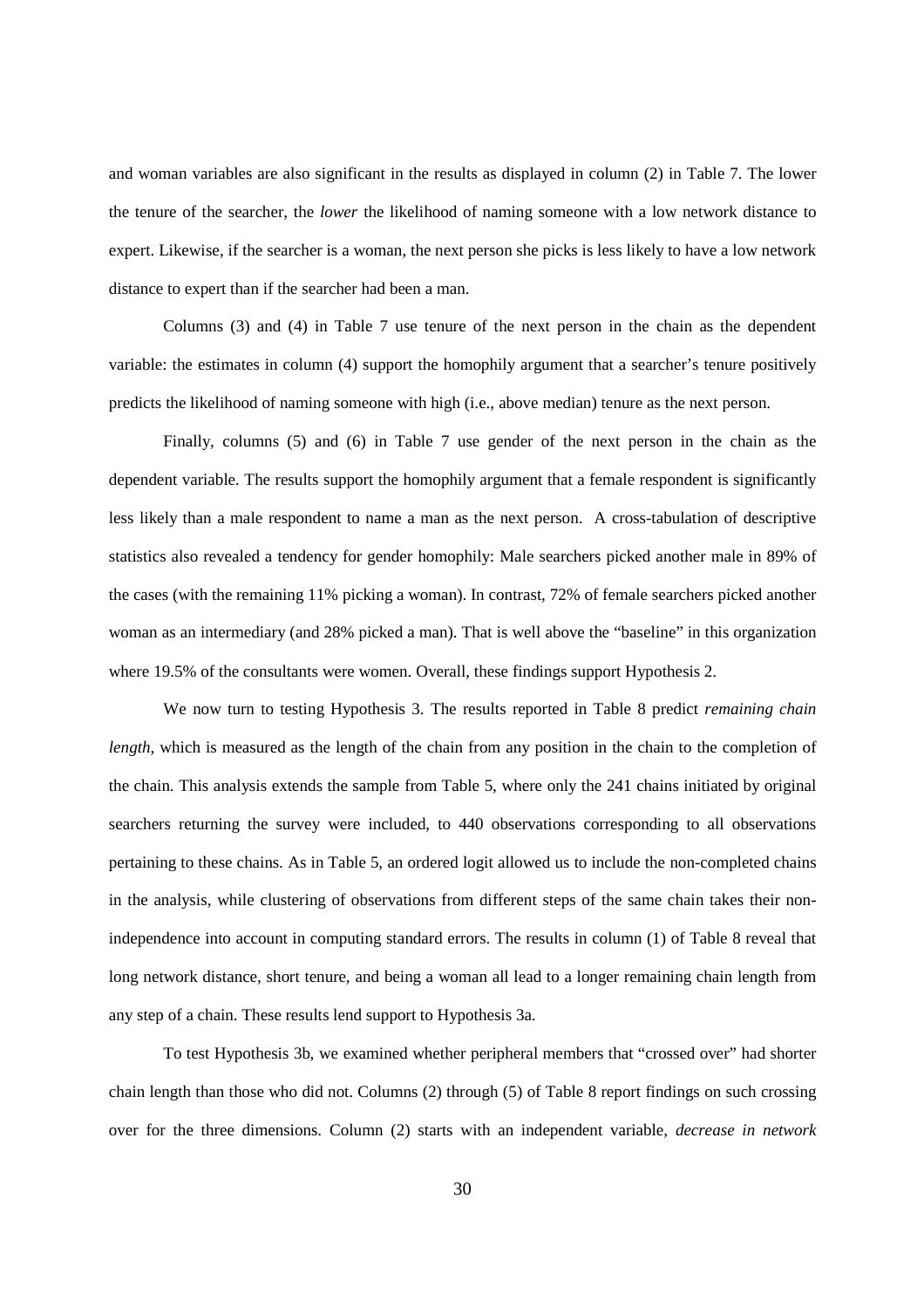*distance to expert*, that measures the network distance to expert score for the searcher *less* the network distance score for the next person she named. The idea is to test whether a searcher who picked someone with lower network distance than herself had shorter chain length. As the results reveal, this variable is indeed negative and significant, lending support to an argument that searchers with a high network distance who "cross over" to intermediaries with lower network distance have shorter search chains.

In column (3) of Table 8, we similarly analyze the effect for tenure by creating a variable, *increase in tenure*, that measures the next person's tenure *less* the searcher's tenure. The idea is test whether short-tenured consultants who "crossed over" to longer-tenured intermediaries have shorter search chains, a conjecture we again find to hold in line with Hypothesis 3b.

Finally, column (4) in Table 8 examines whether women who named men as intermediaries had shorter chains than women who did not. The negative and significant coefficient is again consistent with the argument that women who "cross over" to naming a man as an intermediary have shorter search chains than women who do not. Column (5) shows that crossing over continues to be valuable even when all three dimensions are considered simultaneously in a single regression model. Overall, all the findings therefore provide strong support for Hypothesis 3b: crossing over leads to shortening of chain lengths.

#### **DISCUSSION**

The main finding in this paper is that members of the periphery in an organization—those with low expert-related network centrality, short tenure, and women in our setting—experienced a form of information disadvantage by having longer search chains to reach experts than did members belonging to the core. Their world of search was relatively large. Two theoretical mechanisms explain why this was the case. First, members on the periphery had lower cognitive awareness about "who knows what" in an organization: they fared worse than members of the core in pinpointing an expert in the first step of a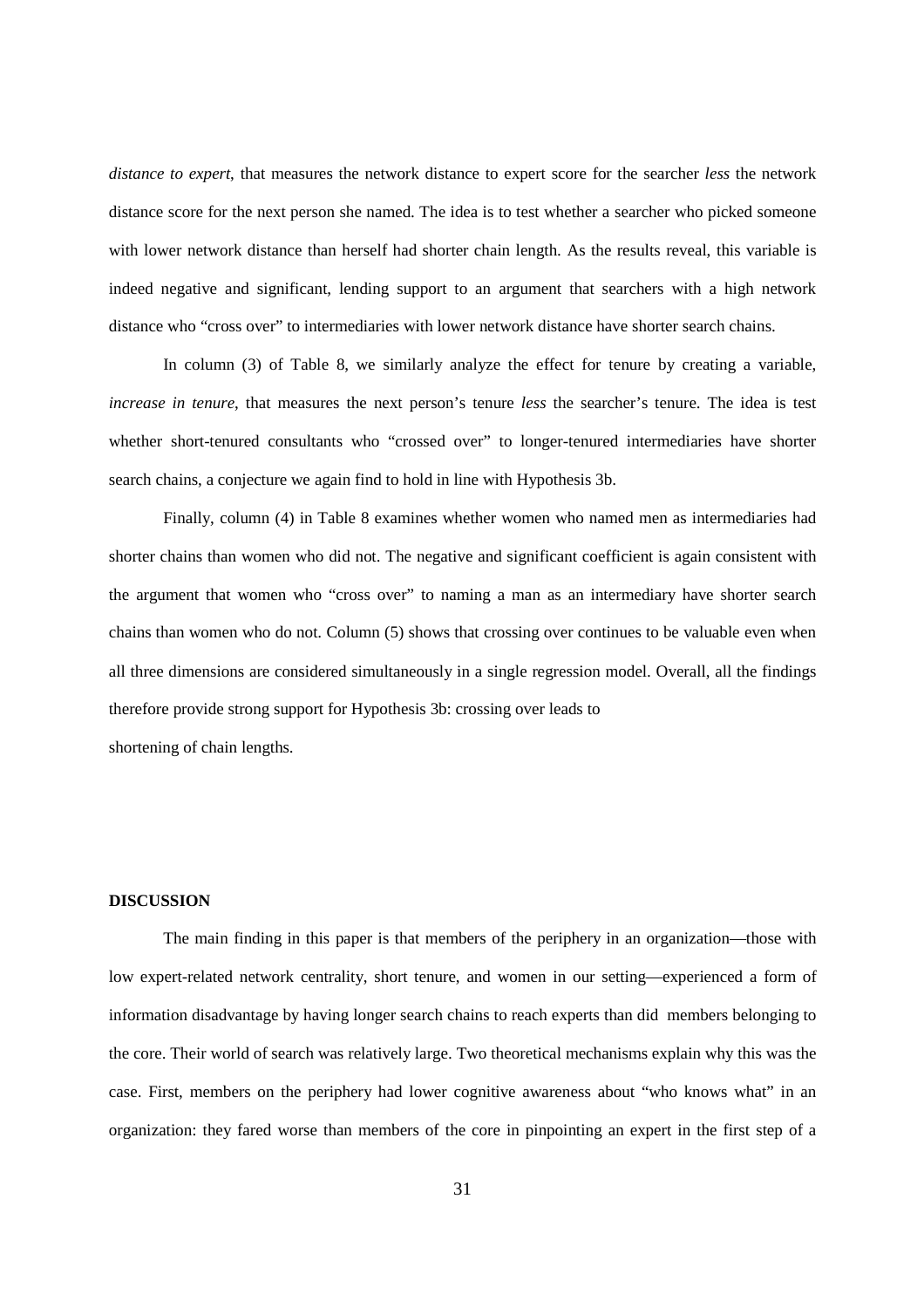search chain. Second, members on the periphery also selected intermediaries on the basis of homophily (i.e., intermediaries who were also on the periphery), worsening their search process. However, those members of the periphery that "crossed over" and selected intermediaries from the core shortened their search chain as compared with those who did not.

These findings cast new light on the important phenomenon of access to information in organizations. It has often been asserted that employees in large, complex organizations have uneven access to information and knowledge, but there is scant theory about, and empirical analysis of, employees' search processes that may explain inequality of access. The theoretical framework presented in this paper provides insights into why some organizational members experience greater difficulties searching for information than do others. It also helps explain the direction of search—the different pathways that different employees take to find the information they need to accomplish tasks.

Before we discuss the contributions to extant research, it is worth noting several limitations of our empirical research. We analyzed one organization only, raising issues about the extent to which our findings can be generalized. Obviously, our framework does not apply to work contexts in which employees typically do not have to engage in search for information to accomplish their tasks. Even for the settings where such search is required, our model is most applicable when search needs to take place primarily through people. For example, it does not apply when relevant search can be conducted just through information systems, as when employees are able to get all the information they need from a knowledge management system. Finally, our approach does not generalize to settings where all employees know who the experts are ex ante. If everyone knew who to contact on specific topics, there is no need to start any search chains where the aim is to identify an expert.

Our study also has a few limitations due to a small sample size in some of the analyses. While we started a large number of chains (381), the sample size became lower as the chains progressed. While our response rate for each survey was high (ranging from 63.3% to 100%), the number of chains completed was only 107 because the response rate for completed chains is the *product* of the response rates for the survey rounds. The more survey rounds required to complete a chain, the lower the overall response rates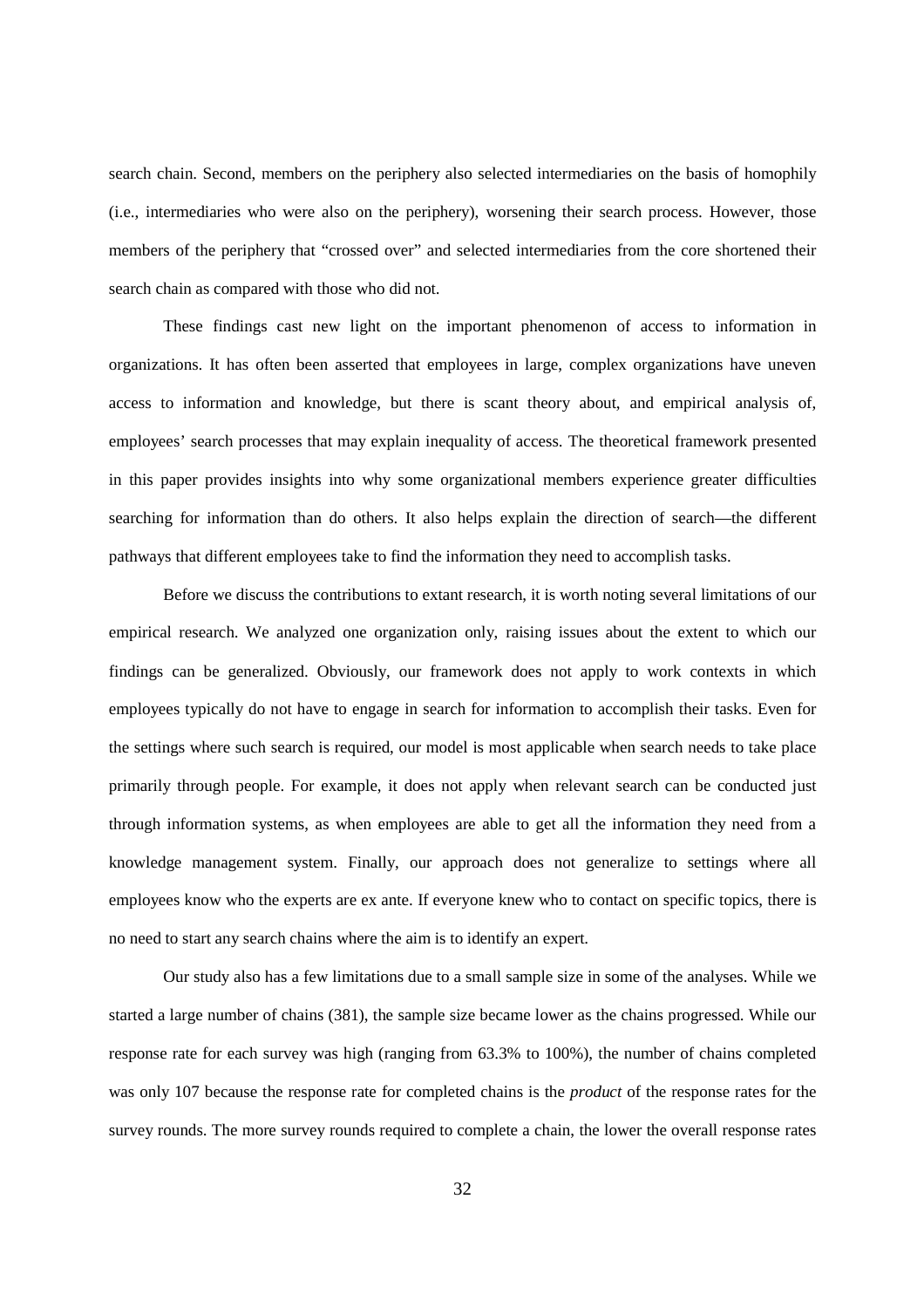for the chains. This posed some problems when we analyzed sub-groups, especially women. Of the 69 chains started by women, for example, only 12 were completed. Subsequent studies could improve on our study of women in particular by stratifying the initial sample on gender. We did not do this because we were also interested in studying other effects, but such a design can be used to conduct more fine-grained analysis. For example, with a large sample of women, researchers could study the conditions that lead some women to cross over and choose men as intermediaries.

Despite our sample size preventing us from dividing the sample into smaller groups for further analysis, our main framework and hypotheses received strong support from the empirical analysis. While acknowledging the limitations of our settings, we believe that our results have important implications for research on small worlds, intra-organizational networks, and inequities in organization.

#### **Implications for small world and organization network research**

Our research expands existing small world studies in significant ways. While the small world literature in social network research has focused on network structures that give rise to short average path lengths, this line of research has paid much less attention to explaining why individuals within such networks vary in how well they search. Our paper reverts attention to the individual level of analysis but also incorporates network structure elements by theorizing about how network structure, in the form of expert-related network centrality, affects the length and direction of an individual's search chain. Our conceptualization of search thus situates individual search chains within a network structure. This allows us to "socialize" search in the sense that employees' search is shaped by their network position, the social category to which they belong, and demographic characteristics that explain the direction of a search chain. As our results show, employees do not base their search on rational considerations alone, as when a junior consultant would select the seemingly most effective choice of a senior partner as an intermediary, but rather on what is safe, appropriate, and familiar. This approach expands existing research on search chains considerably, because it shows how employees actually search in a context of social constraints. It calls for research to move beyond considering rational search strategies only and take into account the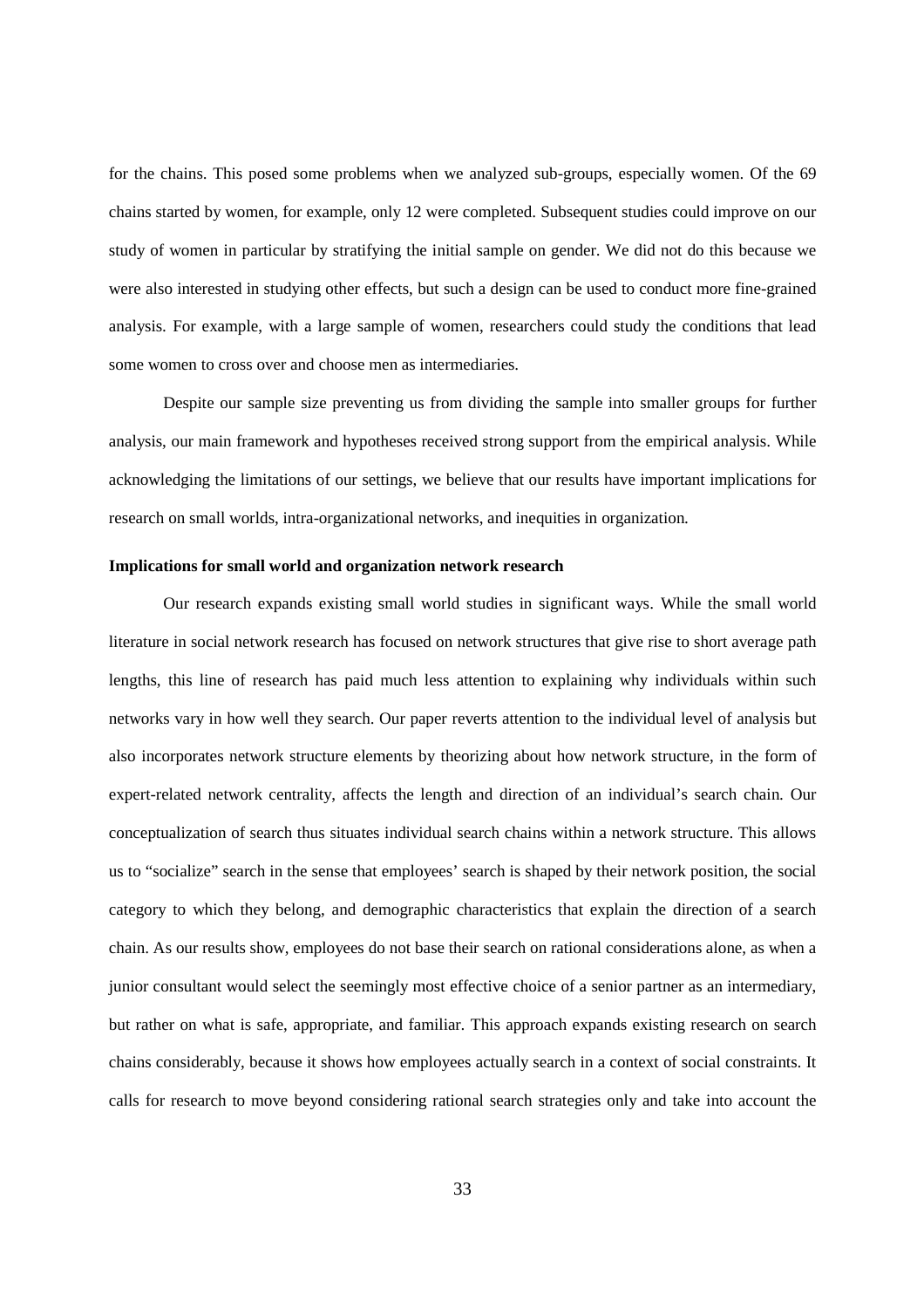rich social fabric surrounding search steps. For example, one fruitful avenue of subsequent research would be to further disentangle the mechanisms of cognitive awareness and relational considerations (such as familiarity and trust) in determining *who* gets contacted in a search chain. Our methods and setting did not allow us to ask the original searchers who they would *ideally* contact as experts and who they would feel most *comfortable* contacting as experts in the first step of the search chain. It's one thing to know who the experts are; it is another to feel safe to approach them. This line of inquiry would build on existing research that examines the role of affect in determining who contacts whom in organization (e.g., Casciaro and Lobo, 2008).

Our study also opens up for some new and interesting avenues in social network research in organizations. To our knowledge, this study is the first that combines more typical intra-organization network research with the small world method, by studying the effects of individuals' position in an organization's network structure (centrality) on the direction and length of actual search paths. While researchers have often collected intra-organizational network data and studied the effect of network properties on task outcomes (e.g., Burt, 2004; Hansen 1999), existing research has stopped short of studying the actual unfolding search processes. *How* employees actually search has remained a black box. Our approach, in contrast, opens up this black box by analyzing the unfolding steps in a search chain. In some sense, our framework provides the theoretical mechanisms for understanding why a given organizational network structure affects task outcomes based on the mechanism of search. Building on our approach, social network researchers who collect intra-organizational network data can add a field experiment of search chains and analyze additional mechanisms. For example, while we focused on only one network structure property (expert-related centrality), subsequent studies can study the effects of nonredundancy in ego-centric networks (Burt 1992) on unfolding search behaviors. It would be interesting to analyze, for example, whether intermediaries who occupy structural holes in the network perform better as intermediaries than those who do not in terms of reducing the length of search chains.

#### **Implications for inequity in organizations**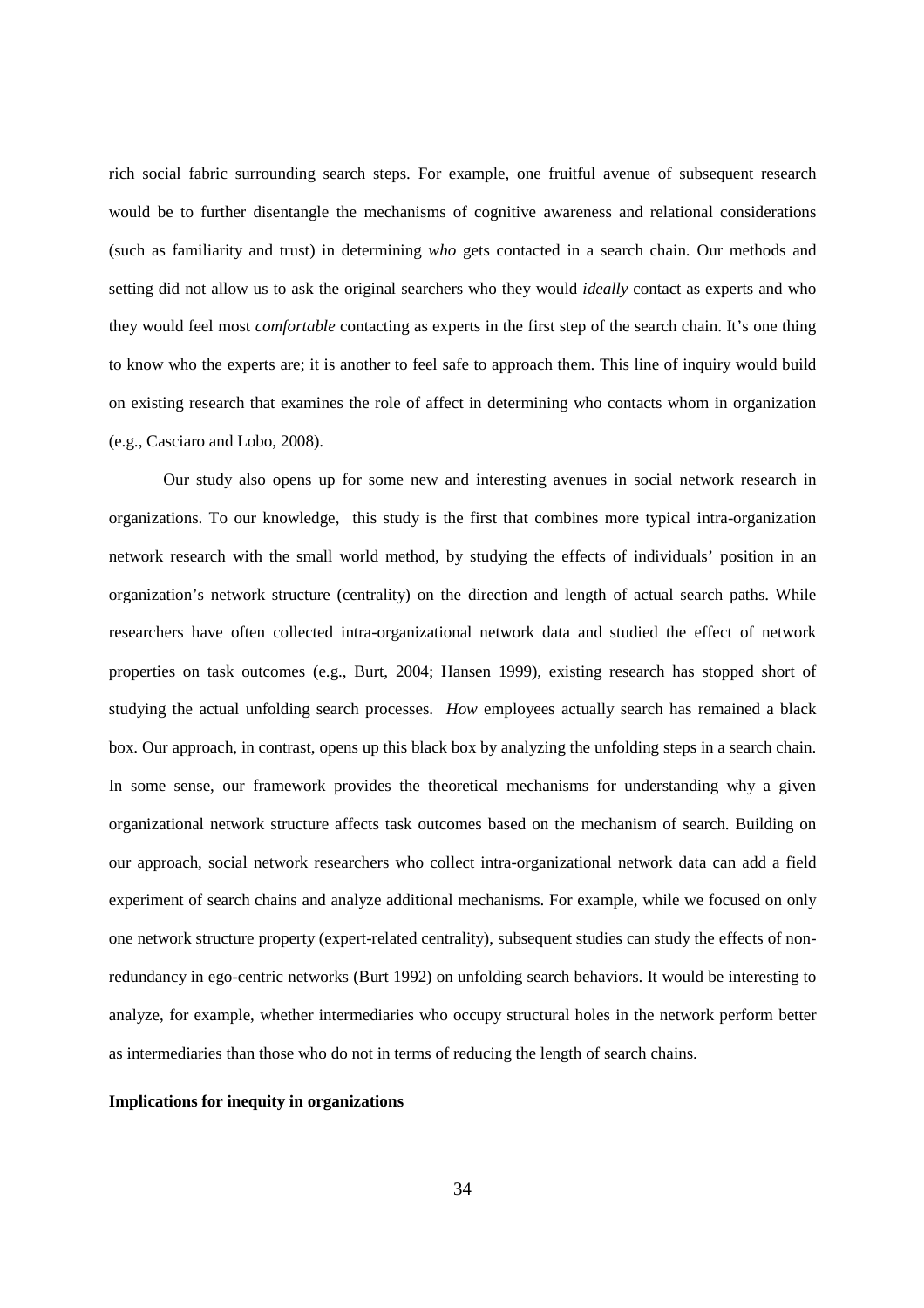Our study also contributes to the body of research devoted to understanding inequity in organizations. Much research has been conducted on various forms of inequity, ranging from overt forms of discrimination to more subtle and implicit forms of inequity. The type of information disadvantage we studied can be considered in the subtle and implicit category. It is an innocuous form: members of the organizational periphery have longer search chains than do members of the core because they have less cognitive awareness about who knows what. This factor, combined with the fact that they contact others like themselves (who in turn face the same disadvantage), prolongs search. There is seemingly no actor who carries out any discriminatory behavior. Rather, the roles of network structure, gender, tenure, and homophily operate to lengthen search. In fact, it is unlikely that the employees we studied who had longer search chains because of their periphery status even recognized that this was the case. For example, women who need one more step than men in finding an expert are unlikely to know this as there is no explicit manifestation of the inequity, in contrast to highly visible outcomes such as promotions.

One possible criticism of this form of inequity is that it doesn't matter much. Having to contact one more person in a search chain to find an expert may not seem like much of a burden. However, the extent to which this poses problems depends on the context. In our study, this impediment likely mattered substantially. Because the consultants worked under severe time pressure and needed information at the beginning of a project task, locating an expert, quickly, likely explained the ability to assimilate highquality information, leading to different work performances. While we did not empirically analyze these consequences, subsequent studies can link search performance to task outcomes.

To the extent that the kind of information inequities suggested here are widespread, our study has important managerial implications. It highlights a need to think broadly about "equal opportunity" to also encompass equitable access to information in organizations. Undoubtedly, wider information availability through IT-based solutions might at least partially overcome some of the information disparities.<sup>18</sup> However, such benefits from formal IT-based systems vary across contexts. In settings such as the

-

 $18$  For example, Ding et al. (2009) find that diffusion of Internet has disproportionately helped subgroups that were previously disadvantaged in academic science: women scientists, early-to-mid career scientists, and those employed by mid-to-lower-tier institutions.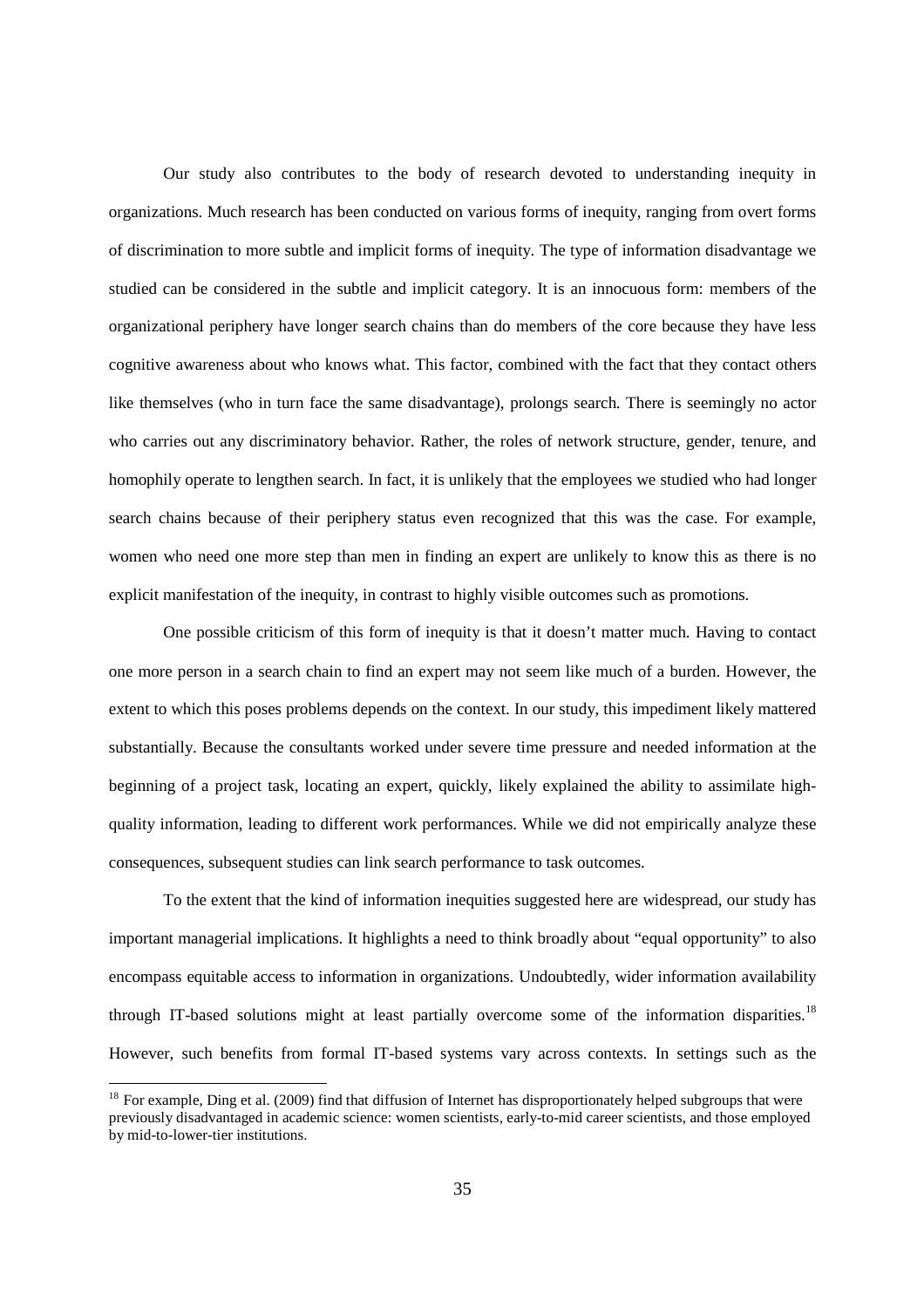professional service firm we examined, the ability to leverage inter-personal networks to look for hidden information is likely to remain critical even after implementation of formal IT-based knowledge management solutions. In fact, the company we study had put in place such a system and spent significant resources on it; yet, several years after its implementation, the primary mode of finding expertise was still to ask people.

Extrapolating from our setting, we speculate that reliance on interpersonal networks remains crucial when a firm's knowledge cannot be easily codified and stored in databases, when it changes quickly (making it difficult to keep track of who knows what), and when it is distributed across people who are not official experts. This calls for managers to recognize that formal IT systems are rarely substitutes for inter-personal networks. The implication is that managers need to help members on the periphery develop their networks. For example, one approach would be to help more peripheral members become reasonably good connectors between peripheral and core employees. Such connectors may not necessarily be perfect connectors (providing the shortest path), but they may provide "good enough" pathways to experts in an organization.

In conclusion, as many organizations are increasingly dependent on their knowledge to compete, how that knowledge is distributed and how employees are able to search for that knowledge become crucial to understand, yet extant theory offers few models for how employees actually conduct searches within large distributed organizations. Our model of network search, which not only explains the direction of search chains but also their efficacy, seeks to close that gap in organization theory.

#### **REFERENCES**

Adamic, L., E. Adar. 2005. How to search a social network. *Social Networks*. **27** 187-203.

- Austin, J.R. 2003. Transactive memory in organizational groups: The effects of content, consensus, specialization, and accuracy on group performance. *Journal of Applied Psychology.* **88** 866-878.
- Barnard, H.R., H.R. Bernard, P.D. Killworth, C. McCarty. 1982. ndex: an informant-defined experiment in social structure. *Social Forces.* **61** 99–133.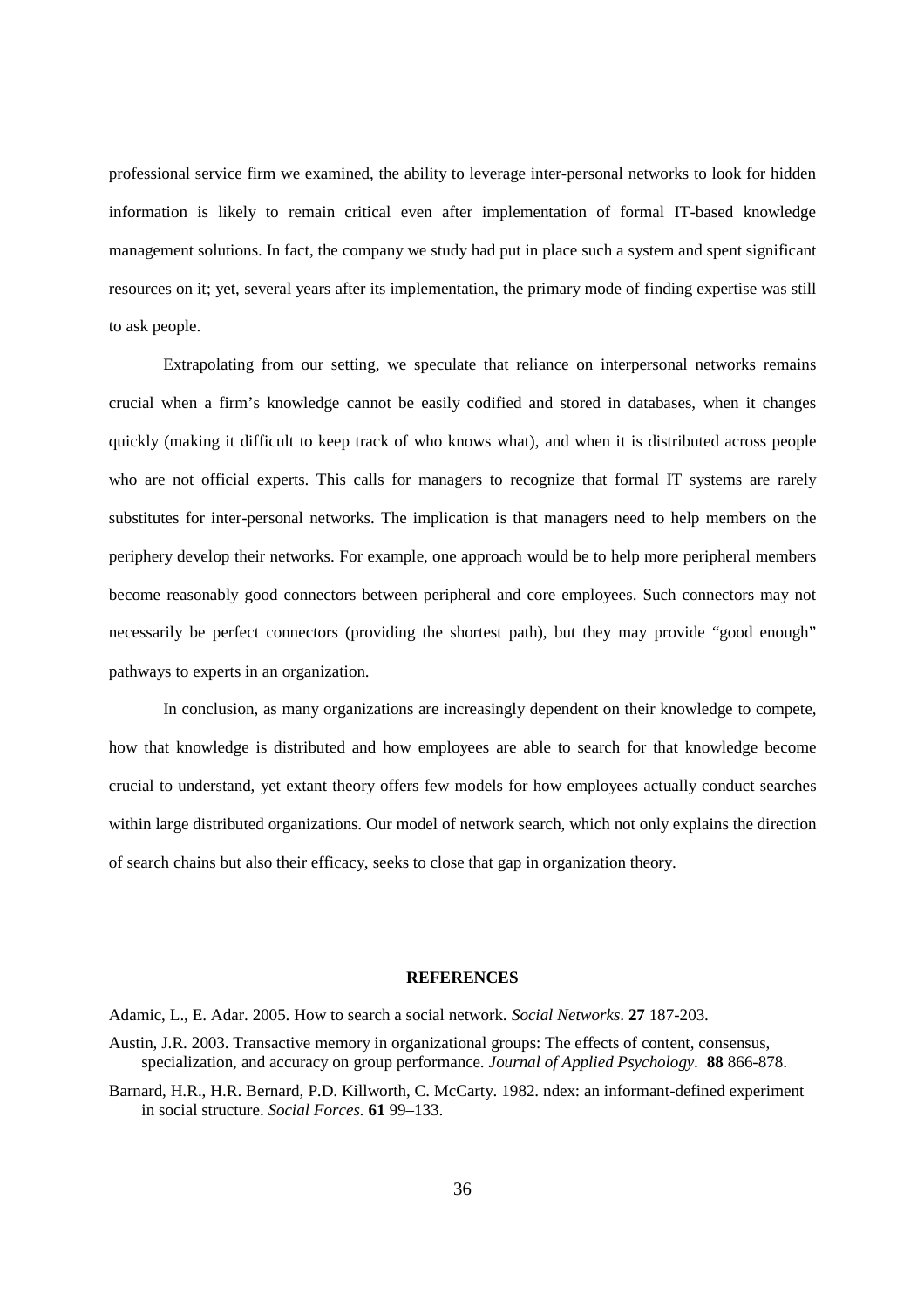- Baum, J.A.C., A.V. Shipilov, T.J. Rowley. 2003. Where do small worlds come from?. *Industrial and Corporate Change*. **12** 697-725.
- Borgatti, S., R. Cross. 2003. A relational view of information sharing and learning in social networks. *Management Science*. **49** 432-445.
- Brandon, D.P., Hollingshead, A.B. 2004. Transactive memory systems in organizations: matching tasks, expertise, and people. *Organization Science*. **15** 633-644.
- Brass, D.J. 1984. Being in the right place: A structural analysis of individuals influence in an organization. *Administrative Science Quarterly*. **29** 518-539.
- Brass, D.J. 1985. Men's and women's networks: A study of interaction patterns and influence in an organization. *Academy of Management Journal.* **28** 327-343.
- Burt, R.S. 1992. *Structural Holes*. Cambridge, MA: Harvard University Press.
- Burt, R. 2004. Structural holes and good ideas. *American Journal of Sociology* **110**(2) 349–99.
- Chatman, J.A., C.A. O'Reilly. 1994. Working smarter and harder: a longitudinal study of managerial success. *Administrative Science Quarterly*. **39** 603-627.
- Davis, G.F., M. Yoo, W.E. Baker. 2003. The small world of the American corporate elite, 1982-2001. *Strategic Organization*. **1** 301-326.
- Denrell, J., N. Arvidsson, U. Zander. 2004. Managing Knowledge in the dark: An empirical study of the reliability of capability evaluations. *Management Science*. **50**(11) 1491-1503.
- Ding, W.W., S.G. Levin, P.E. Stephan, A.E. Winkler. 2009. The Impact of Information Technology on Scientists' Productivity, Quality and Collaboration Patterns. Working Paper.
- Dodds, P., R. Muhamad, D. Watts. 2003. An experimental study of search in global social networks. *Science*. **301** 827-829.
- Edmondson, A. 1999. Psychological safety and learning behavior in work teams. *Administrative Science Quarterly*. **44 (**4) 350-383.
- Fleming, Lee, C. King, A. Juda. 2007. Small worlds and regional innovation. *Organization Science.* **18**(6) 938-954.
- Freeman, L. 1978. Centrality in social networks: Conceptual clarification. *Social Networks.* **1** 215-234.
- Gavetti, G., D. Levinthal. 2000. Looking forward and looking backward: cognitive and experiential search. *Administrative Science Quarterly.* **45** 113-137.
- Gladwell, M. 2002. *The Tipping Point: How Little Things Can Make a Big Difference*. Back Bay Books.
- Guare, J. 1990. *Six Degrees of Separation*. Random House.
- Hansen, M. T. 1999. The search transfer problem: The role of weak ties in sharing knowledge across organization subunits. *Administrative Science Quarterly.* **44** 82-111.
- Hansen, M.T., M.R. Haas. 2001. Competing for Attention in Knowledge Markets: Electronic Document Dissemination in a Management Consulting Company. *Administrative Science Quarterly* 46: 1-28.
- Hansen, M. T., B. Lovas. 2004. How do multinational companies leverage technological competencies? Moving from single to interdependent explanations. *Strategic Management Journal* **25**(8) 801-822.
- Hargadon, A., Sutton, R. I. 1997. Technology brokering and innovation in a product development firm. *Administrative Science Quarterly* **42**(4) 716-749.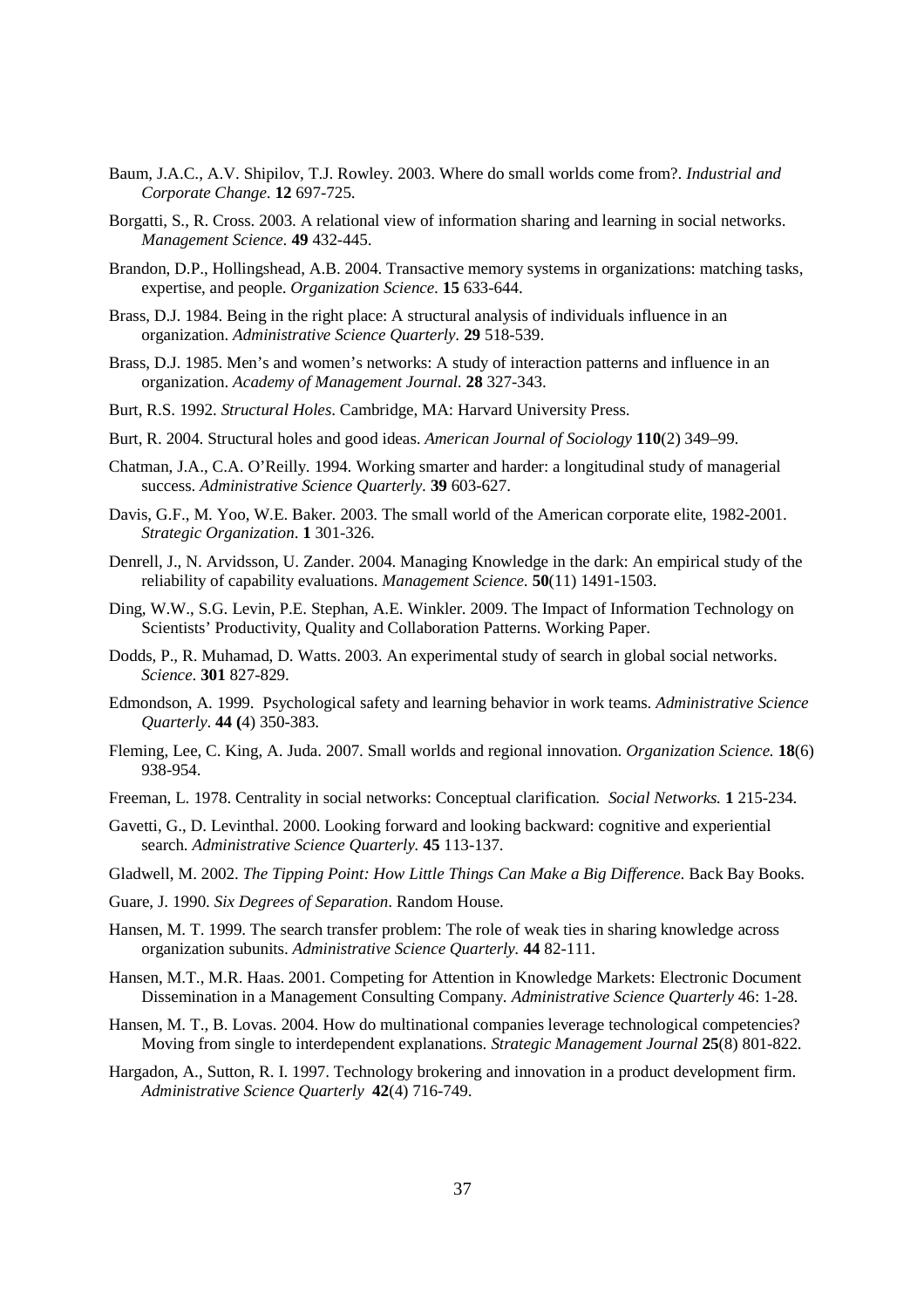- Harrison, J. and G. Carroll. 1998. Organizational demography and culture: Insights from a formal model and simulation. *Administrative Science Quarterly* 43: 637-667.
- Huber, G. 1982. Organizational information systems: determinants of their performance and behavior. *Management Science* **28** 135-155.
- Hubert, G., R. Daft. 1987. The information environment of organizations. In Jablin. F., L.L. Putnam, K.H. Roberts and L.W. Porter (eds), *Handbook of Organization Communication*. Sage, Beverly Hills, CA, 130-163.
- Ibarra, H. 1992. Homophily and differential returns: sex differences in network structure and access in an advertising firm. *Administrative Science Quarterly***. 37** 422-447.
- Ibarra, H. 1995. Race, opportunity, and diversity of social circles in managerial networks. *Academy of Management Journal.* **38** 673-703.
- Ibarra, H. 1997. Paving an alternative route: gender differences in managerial networks. *Social Psychology Quarterly.* **60** 91-102.
- Kanter, R.M. 1977. *Men and Women of the Corporation.* New York: Basic Books.
- Katila, R., G. Ahuja. 2002. Something old, something new: a longitudinal study of search behavior and new product introduction. **45** 1183-1194.
- Keltner, D., D.H. Gruenfeld and C. Anderson. 2003. Power, approach, and inhibition. *Psychological Review* **110** 265-284.
- Killworth, P., H. Bernard. 1978. Reverse small world experiment. *Social Networks*. **1** 159–192.
- Killworth, P., H. Bernard. 1979 A pseudomodel of the small world problem. *Social Forces* 58: 477-505.
- Killworth, P.D., C. McCarty, H. Bernard, M House. 2006. The accuracy of small world chains in social networks. *Social Networks.* **28** 85-96.
- Kleinberg, J. 2000. The small-world phenomenon: An algorithmic perspective. *Proc. 32nd ACM Symposium on Theory of Computing*.
- Kleinfeld, J.S. 2002. The small world problem. *Society*, January/February.
- Kochen, M. (ed). 1989. *The Small World.* Norwood, New Jersey: Ablex Publishing Corp.
- Kogut, B., G. Walker. 2001. The small world of Germany and the durability of national networks. *American Sociological Review*. **66** 317-335.
- Korte, C., S. Milgram. 1970. Acquaintance links between white and negro populations: application of the small world method. *Journal of personality and social psychology*. **15** 101-108.
- Krackhardt, D. Assessing the Political Landscape: Structure, Cognition, and Power in Organizations. *Administrative Science Quarterly*. **35** (2) 342-369.
- Lazarsfeld, P.F., R.K. Merton. 1954. Friendship as a social process: a substantive and methodological analysis. In Berger, M. (ed), *Freedom and Control in Modern Society*. New York: Van Nostrand, 18- 66.
- Lin, N., P. Dayton, P. Greenwald. 1978. *The urban communication network and social stratification: A small world experiment. In B. D. Ruben (ed), Communication Yearbook, Vol. 1.* New Brunswick: Transaction Books, 107-119.
- McPherson, M., L. Smith-Lovin, J.M. Cook. 2001. Birds of a feather: Homophily in social networks. *Annual Review of Sociology.* **27** 415-44.
- Milgram, S. 1967. The small world problem. *Psychology Today*. **2** 60-67.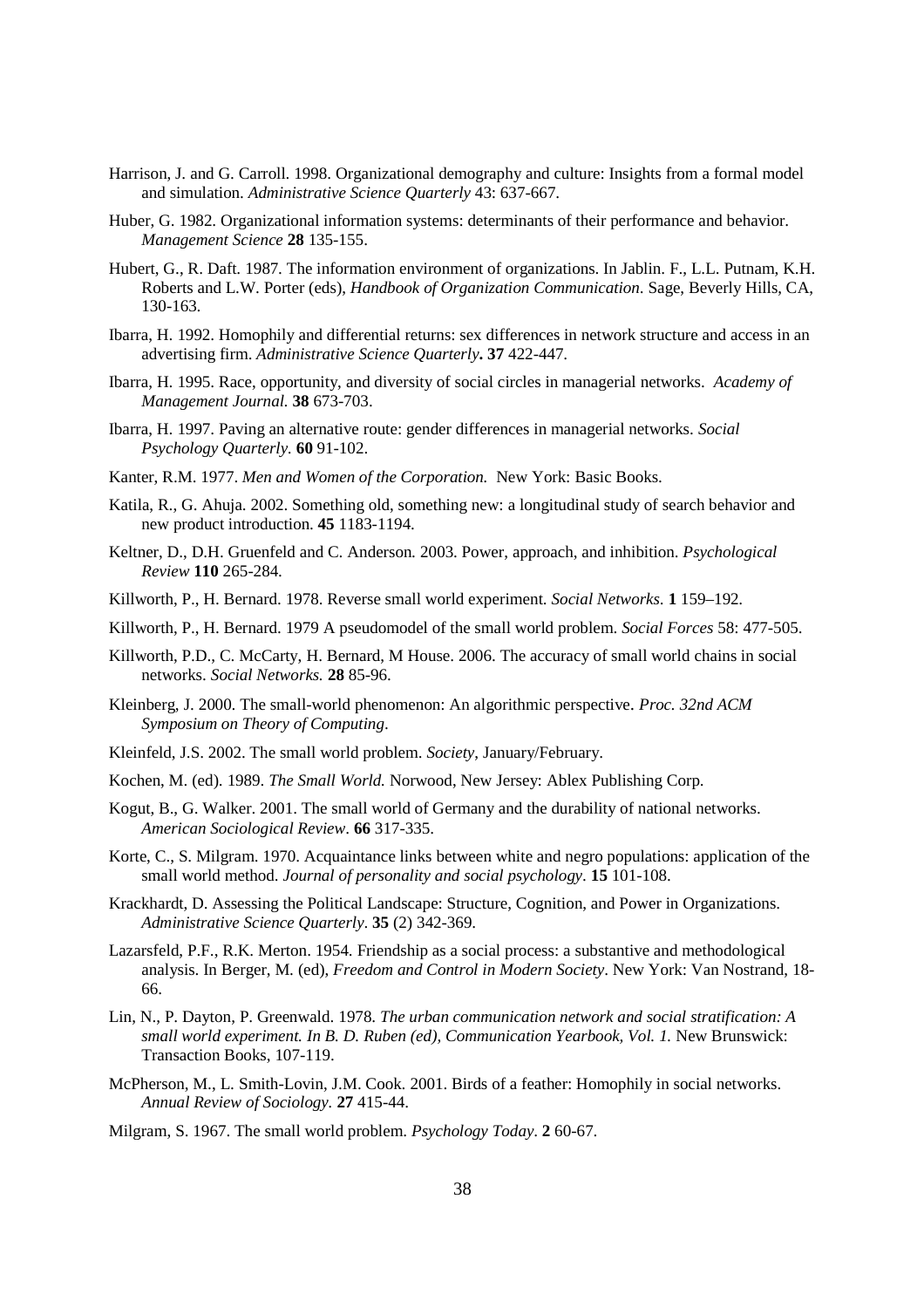Miller, J. G. 1972. Living systems: the organization. *Behavioral Science* **17** 1-8.

- Mintz, B., M. Schwartz. 1981. Interlocking directorates and interest group formation. *American Sociological Review*. **46** 851-868.
- Mintz, B., M. Schwartz. 1985. *The Power Structure of American Business*. University of Chicago Press.
- Moreland, R., L. Argote, R. Krishnan. 1996. Socially shared cognition at work: transactive memory and group performance. In Nye, J. and A. Brower (eds), *What's Social About Social Cognition?* Thousand Oaks, California: Sage, 57-85.
- O'Reilly, C. 1978. The intentional distortion of information in organization communication: a laboratory and field approach. *Human Relations.* **31** 173-193.
- Phillips, D. 2001. The promotion paradox: Organizational mortality and employee promotion chances in Silicon Valley law firms, 1946–1996. *American Journal of Sociology.* **106** (4) 1058-98
- Podolny, J.M. 1993. A status-based model of market competition. *American Journal of Sociology.* **98** (4) 829.
- Podolny, J.M. 2001. Networks as the pipes and prisms of the market. *American Journal of Sociology.*  **107** 33-60.
- Podolny, J.M., J. Baron. 1997. Resources and relationships: Social networks, mobility, and satisfaction in the workplace. *American Sociological Review* **62** 673-693.
- Pool, I., M. Kochen. 1978. Contacts and influence. *Social Networks*. **1** 5–51.
- Reagans, R., B. McEvily. 2003. Network structure and knowledge transfer: The effects of cohesion and range. *Administrative Science Quarterly*. **48** 240– 267.
- Rogan, M. 2008. Too close for comfort? The effect of competitive overlap and relationship duration on client retention post-acquisition. INSEAD Working Paper.
- Ruef, M., H.E. Aldrich, N.C. Carter. 2003. The structure of founding teams: homophily, strong ties, and isolation among U.S. entrepreneurs. *American Sociological Review*. **68** 195-222.
- Schilling, M.A., C.C. Phelps. 2007. Interfirm collaboration networks: The impact of large-scale network structure on firm innovation. *Management Science*. **7** 1113-1126.
- Schulz, M. 2003. Pathways of relevance: exploring inflows of knowledge into subunits of multinational corporations. *Organization Science.* **149** 440-459.
- Singh, J. 2005. Collaborative networks as determinants of knowledge diffusion patterns. *Management Science* **51** 756-770.
- Stuart, T., J. Podolny. 1996. Local search and the evolution of technological capabilities. *Strategic Management Journal*. **17**.
- Travers, J., S. Milgram. 1969. An experimental study of the small world problem. *Sociometry.* **32** 425- 443.
- Tsai, W. 2001. Knowledge transfer in intraorganizational networks: Effects of network position and absorptive capacity on business unit innovation and performance. *Academy of Management Journal*. **44** 996 – 1004.
- Tuma, N., M. Hannan. 1984. *Social Dynamics: Models and Methods*. Academic Press: New York.
- Uzzi, B., J. Spiro. 2005. Collaboration and <sup>c</sup>reativity: The small world problem. *American Journal of Sociology*. **111** 447–504.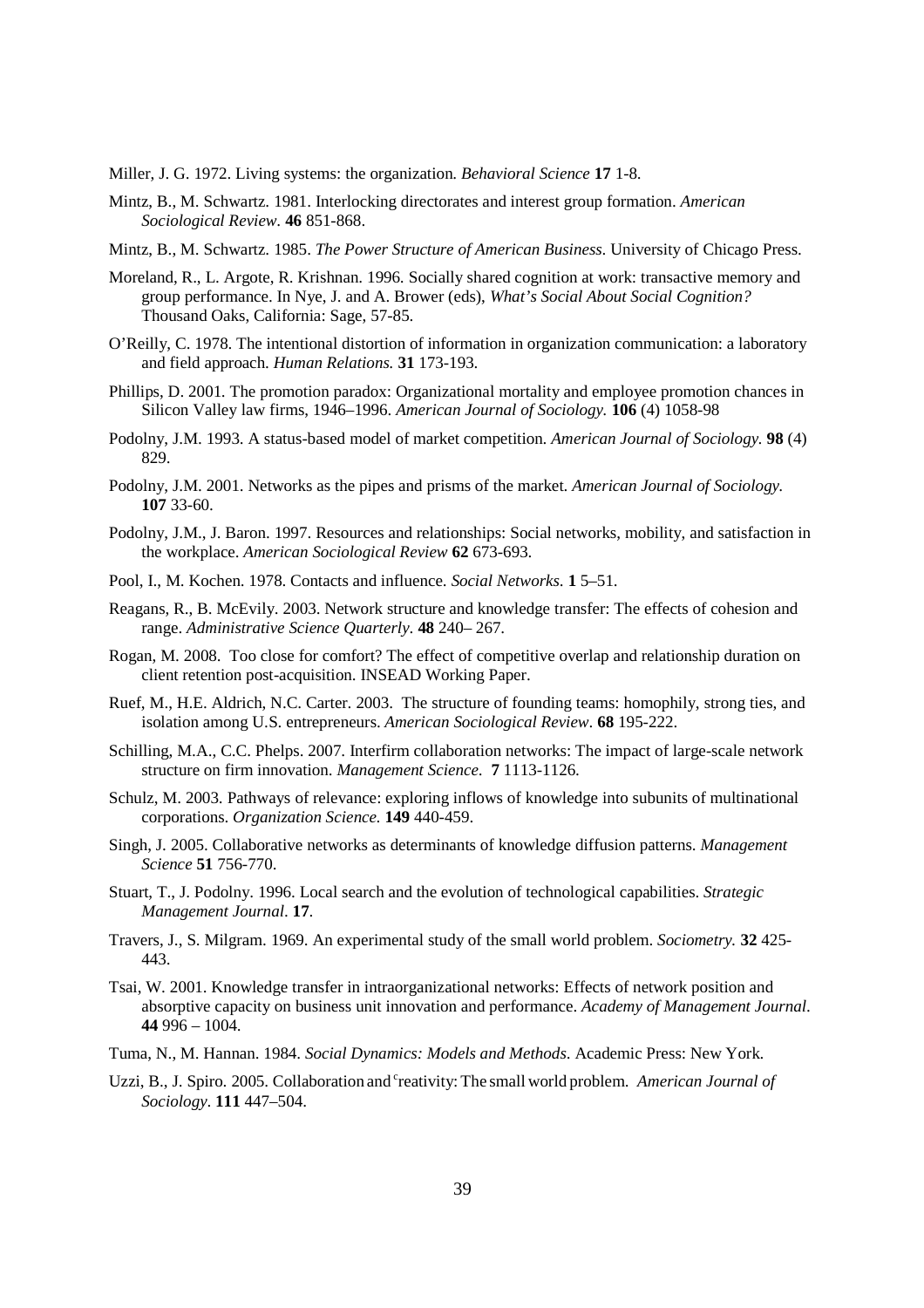- Uzzi, B., L. AN. Amaral, F. Reed-Tsochas. 2007. Small-world networks and management science research: a review. *European Management Review*. **4** 77-91.
- Wasserman, S., K. Faust. 1994. *Social Network Analysis: Methods and Applications*. Cambridge University Press, Cambridge.
- Watts, D., S. Strogatz. 1998. Collective dynamics of small-world networks. *Nature*. **393** 440-442.
- Watts, D.J. 1999. Networks, dynamics, and the small-world phenomenon. *American Journal of Sociology*. **105** 493-528.
- Wegner, D.M. 1987. *Transactive memory: a contemporary analysis of the group mind. In G. Mullen, G. Goethals (eds). Theories of Group Behaviors*. Springer-Verlag, New York, 185-208.
- Wegner, D.M., R. Erber, P. Raymond. 1991. Transactive memory in close relationships. *Journal of Personality and Social Psychology*. **61** 923-929.
- Zander, U., B. Kogut. 1995. Knowledge and the speed of the transfer and imitation of organizational capabilities: An empirical test. *Organization Science.* **6** 76-92.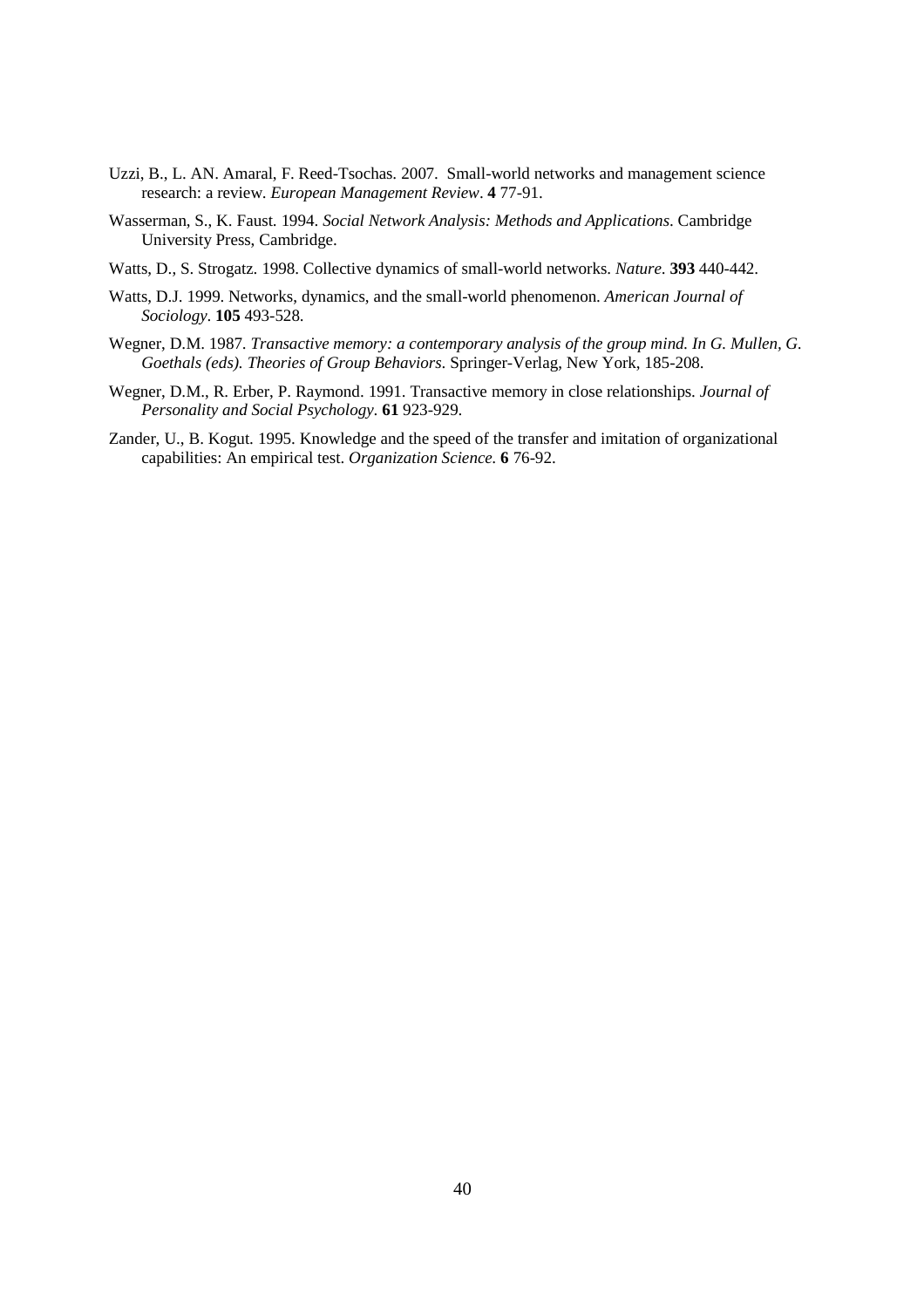

**Figure 1. Illustration of search chains for knowledge experts in an organization**

**Figure 2. Plot of volume and concentration for 227 topic areas** 

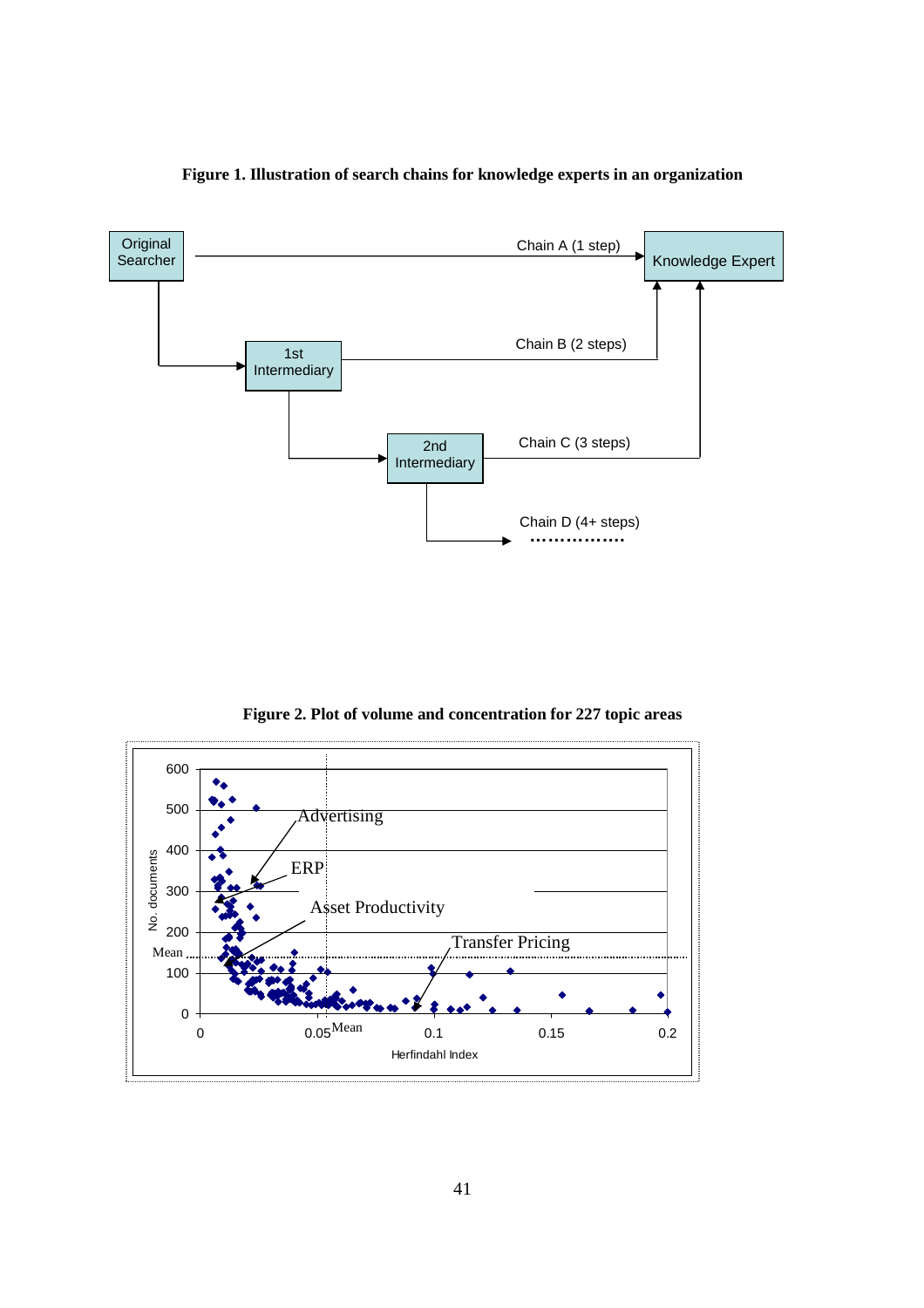| Topic                              |          | No. documents Herfindahl index<br>uploaded in the (based on authors | Quadrant in fig. 2 for<br>which representative |
|------------------------------------|----------|---------------------------------------------------------------------|------------------------------------------------|
|                                    | database | and documents)                                                      |                                                |
| Advertising                        | 313      | 0.026                                                               | Upper-right (closest case)                     |
| <b>Asset Productivity</b>          | 148      | 0.017                                                               | Lower-left                                     |
| <b>Enterprise Resource Systems</b> | 269      | 0.011                                                               | Upper-left                                     |
| <b>Transfer Pricing</b>            | 14       | 0.092                                                               | Lower-right                                    |
| Mean for all 227 topics            | 153      | 0.033                                                               |                                                |
| Std Dev for all 227 topics         | 219      | 0.090                                                               |                                                |

# **Table 1. Descriptive statistics for the selected four topics**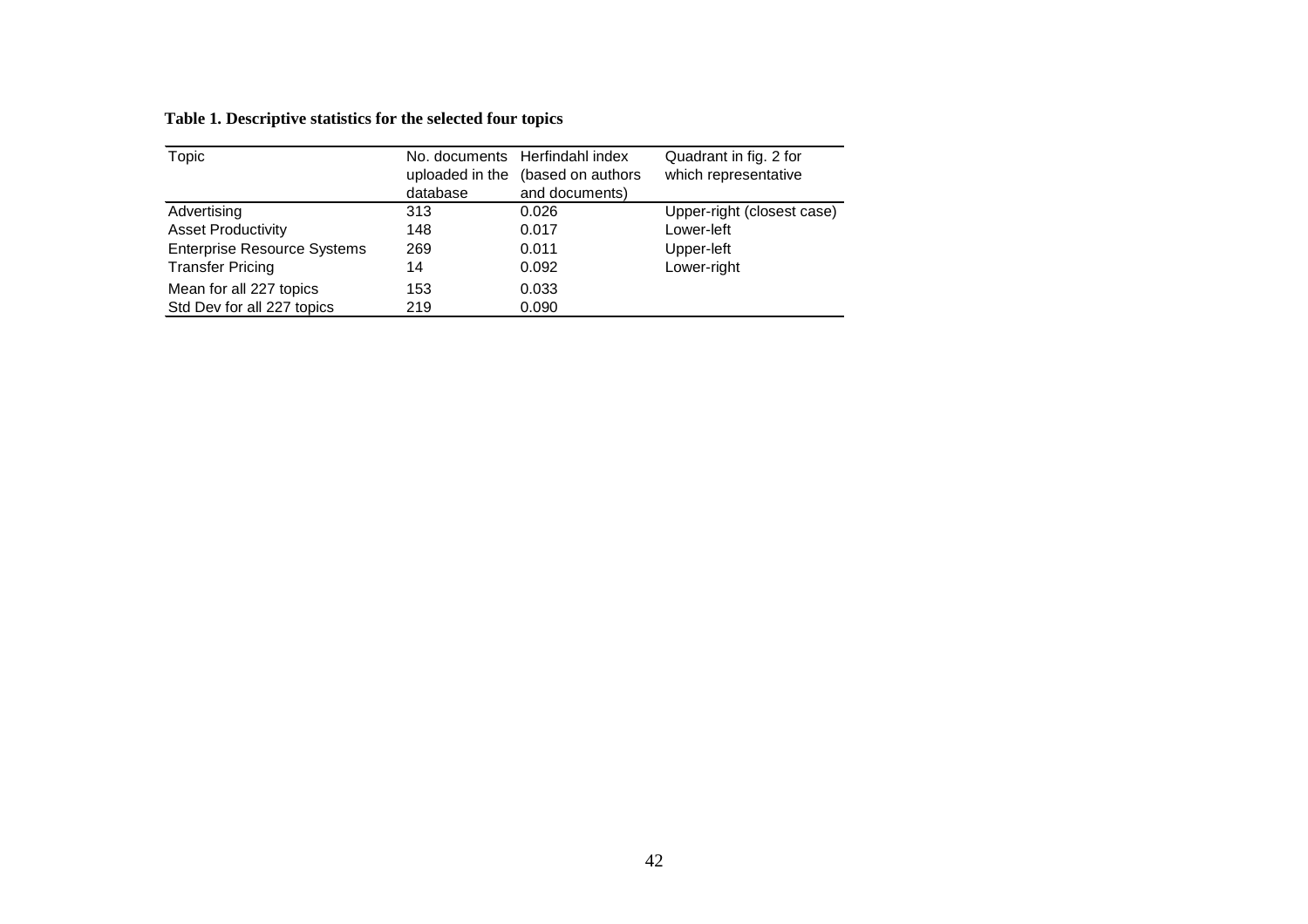# **Table 2a. Results for nomination of experts**

| Topic                              | Number of<br>initially<br>surveyed<br>"suspected<br>experts" | 1st survey:<br>individuals<br>receiving at<br>least one<br>nomination | 2nd survey:<br>new individuals<br>receiving at<br>least one<br>nomination | 3rd survey:<br>new individuals individuals<br>receiving at<br>least one<br>nomination | Final results:<br>receiving at<br>least three<br>nominations |
|------------------------------------|--------------------------------------------------------------|-----------------------------------------------------------------------|---------------------------------------------------------------------------|---------------------------------------------------------------------------------------|--------------------------------------------------------------|
| Total across all 4 topics          | 79                                                           | 78                                                                    | 34                                                                        | 9                                                                                     | 26                                                           |
| Advertising                        | 29                                                           | 24                                                                    | 12                                                                        | 3                                                                                     | 8                                                            |
| <b>Asset Productivity</b>          | 18                                                           | 26                                                                    |                                                                           | 2                                                                                     |                                                              |
| <b>Enterprise Resource Systems</b> | 14                                                           | 23                                                                    | 8                                                                         | 3                                                                                     | 9                                                            |
| <b>Transfer Pricing</b>            | 18                                                           | 5                                                                     |                                                                           |                                                                                       | 2                                                            |
| Cumulative number nominated        |                                                              | 78                                                                    | 112                                                                       | 121                                                                                   |                                                              |
| Total surveyed in round            |                                                              | 79                                                                    | 50                                                                        | 15                                                                                    |                                                              |
| Response rate for round            |                                                              | 75%                                                                   | 90%                                                                       | 80%                                                                                   |                                                              |

# **Table 2b. Descriptive statistics for the experts**

| Topic                                          | No. of core<br>experts | nominations<br>received | Average no. of Average tenure % Male<br>in company<br>(years) |       | No. of<br>different<br>offices | No. of different countries                            |
|------------------------------------------------|------------------------|-------------------------|---------------------------------------------------------------|-------|--------------------------------|-------------------------------------------------------|
| Advertising                                    | 8                      | 5.6                     | 9.7                                                           | 87.5% | 6                              | 6 - Japan, Austria, France,<br>Hong Kong, Germany, US |
| <b>Asset Productivity</b>                      | 7                      | 7.4                     | 10.7                                                          | 85.7% | 5                              | 3 - Germany, France, US                               |
| <b>Enterprise Resource Systems</b>             | 9                      | 5.9                     | 9.3                                                           | 100%  | 7                              | 3 - US, Austria, Germany                              |
| <b>Transfer Pricing</b>                        | 2                      | 4.5                     | 7.8                                                           | 100%  | 2                              | 2 - US, Australia                                     |
| Total across all 4 topics                      | 26                     | 6.1                     | 9.7                                                           | 92.3% | 14                             | 7                                                     |
| Statistics for all employees in<br>the company |                        |                         | 3.8                                                           | 80.5% | 50                             | 34                                                    |

Statistics for the entire company were calculated based on the company's personnel database,

which includes 3,150 consultants who worked at the company at the time of the study.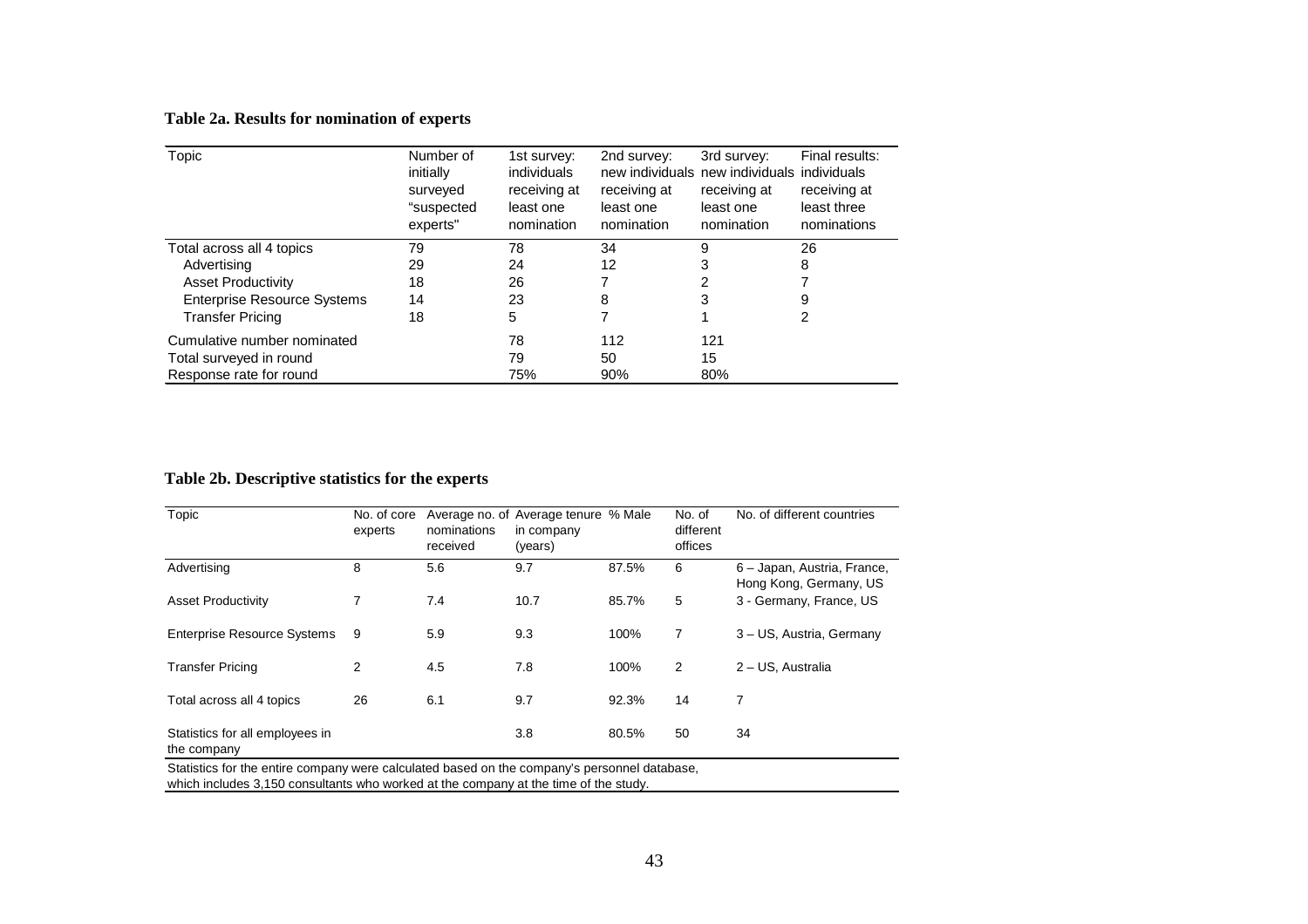**Table 3a. Details of the surveys conducted for examining realized search paths** 

|                                  |           |           |           | No. surveyed in No. surveyed in No. surveyed in No. surveyed in Total for all |        |
|----------------------------------|-----------|-----------|-----------|-------------------------------------------------------------------------------|--------|
|                                  | 1st round | 2nd round | 3rd round | 4th round                                                                     | rounds |
| Total number of surveys          | 381       | 114       | 31        |                                                                               | 529    |
| advertising                      | 96        | 28        | 6         |                                                                               | 130    |
| asset productivity               | 96        | 29        | 5         |                                                                               | 131    |
| enterprise resource systems      | 94        | 27        |           |                                                                               | 128    |
| transfer pricing                 | 95        | 30        | 13        |                                                                               | 140    |
| Total number of responses        | 241       | 89        | 23        |                                                                               | 356    |
| responses naming an expert       | 40        | 32        |           |                                                                               | 80     |
| responses naming an intermediary | 139       | 45        | 10        |                                                                               | 194    |
| responses with no name returned  | 62        | 12        | 6         |                                                                               | 82     |
| Survey response rate             | 63.3%     | 78.1%     | 74.2%     | 100.0%                                                                        | 67.3%  |

Notes. Since each actual survey pertained to search for an expert in a specific topic area, individuals named as intermediaries multiple times within the same topic area needed to be asked to fill in the survey for that topic area only once. However, individuals named as intermediaries in multiple topic areas were asked to fill in one survey per topic area. In total, the 529 surveys involved 511 unique individuals (including original searchers or intermediaries).

|                                                                                                                                                                                              | $Step = 1$             | $Step = 2$            | $Step = 3$           | $Step = 4$ | $Step = 5$    | Total for all<br>steps  |
|----------------------------------------------------------------------------------------------------------------------------------------------------------------------------------------------|------------------------|-----------------------|----------------------|------------|---------------|-------------------------|
| Number of chains potentially reaching this step                                                                                                                                              | 381                    | 137                   | 49                   | 13         |               | 582                     |
| Number of chains actually reaching this step<br>search ends successfully as expert named<br>search continues with intermediary named<br>search terminates unsuccessfully as no name returned | 241<br>40<br>139<br>62 | 112<br>46<br>49<br>17 | 41<br>14<br>13<br>14 | 13<br>4    | $\Omega$<br>0 | 409<br>107<br>203<br>99 |

#### **Table 3b. Details of the search chain paths resulting from the surveys**

Notes. To construct a dataset where each step of a chain is an observation, we transformed the original data on 529 actual surveys from Table 3a into a sample of 582 observations. This approach is akin to the methodology of "spell splitting" whereby a chain is broken into its constituent parts of all individuals belonging to that chain (Tuma and Hannan 1984). In cases where the same individual was named in multiple chains, this implied creating multiple observations for the person's corresponding survey. Because searchers from different chains (on the same topic) sometimes named the same intermediaries, these intermediaries could appear in multiple chains: 23 individuals were named as intermediary by two searchers, 3 individuals were named thrice, 3 individuals were named four times, 1 individual was named five times, another individual was named six times, and a final one was named seven times. Data coding errors for two chains led to 139 intermediaries named in step 1 actually leading to only 137 usable potential chains in step 2.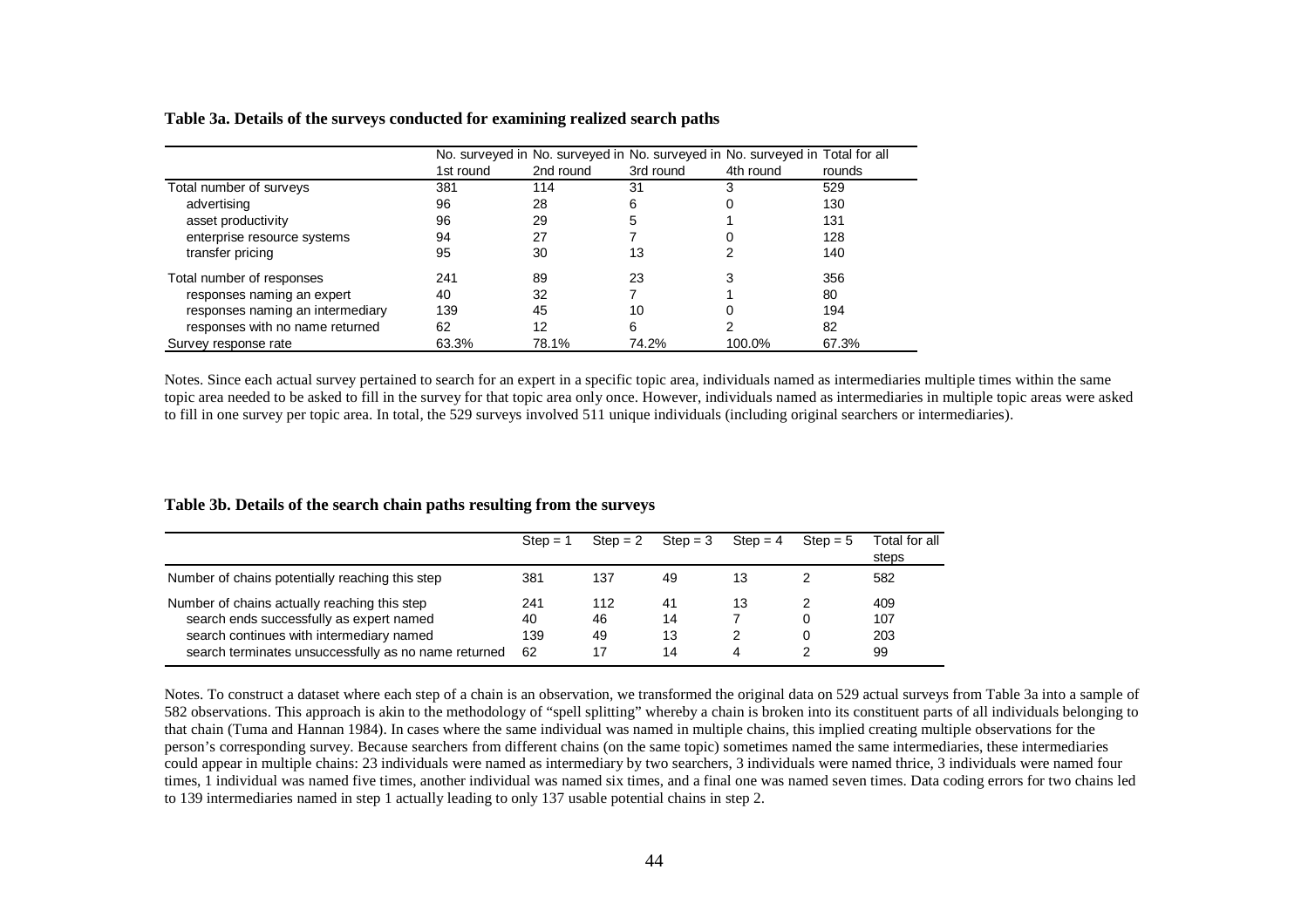|    |                             | Mean | <b>Std Dev Min</b> |      | Max   | -1      | $\mathbf{2}$ | 3       | 4       | 5       | 6       |         | 8    |
|----|-----------------------------|------|--------------------|------|-------|---------|--------------|---------|---------|---------|---------|---------|------|
|    | network distance to expert  | 2.09 | 0.60               |      | 4     | 1.00    |              |         |         |         |         |         |      |
| 2  | tenure                      | 3.83 | 3.52               | 0.15 | 21.76 | $-0.15$ | 1.00         |         |         |         |         |         |      |
| 3  | woman                       | 0.18 | 0.39               | 0    |       | 0.00    | $-0.07$      | 1.00    |         |         |         |         |      |
| 4  | self-reported expertise     | 1.77 | 1.70               | 0    | 7     | $-0.05$ | 0.18         | $-0.10$ | 1.00    |         |         |         |      |
| 5  | expert in same office       | 0.15 | 0.36               | 0    | 1     | $-0.35$ | $-0.04$      | $-0.06$ | 0.12    | 1.00    |         |         |      |
| 6. | advertisement               | 0.25 | 0.43               | 0    | 1     | $-0.18$ | 0.02         | 0.04    | $-0.06$ | $-0.01$ | 1.00    |         |      |
|    | asset productivity          | 0.25 | 0.43               | 0    | 1.    | $-0.02$ | 0.04         | 0.01    | 0.07    | 0.20    | $-0.34$ | - 1.00  |      |
| 8  | enterprise resource systems | 0.25 | 0.43               | 0    |       | -0.06   | $-0.03$      | 0.00    | $-0.04$ | $-0.04$ | $-0.33$ | $-0.33$ | 1.00 |

**Table 4. Descriptive statistics for the original survey respondents (N=381)**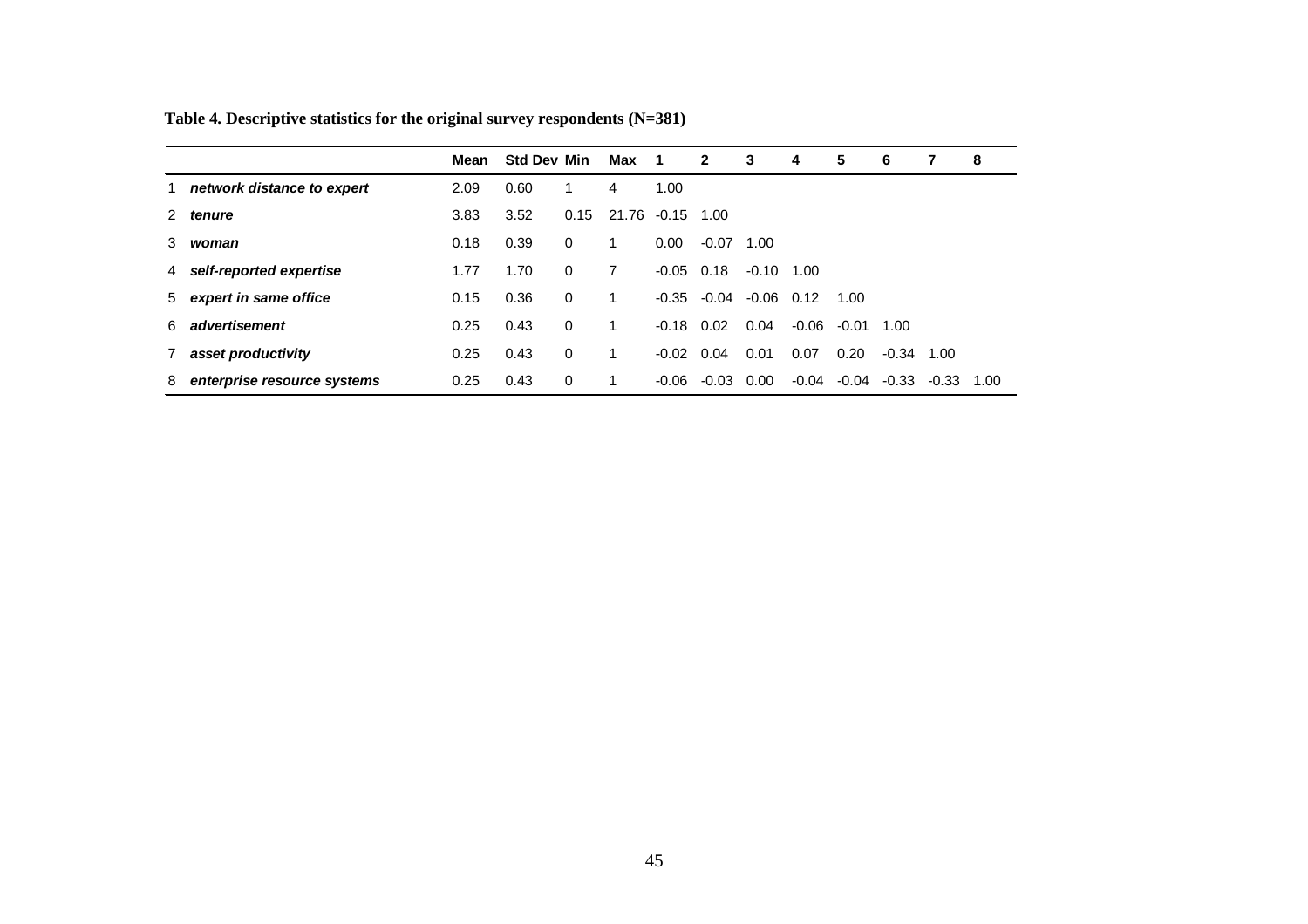#### **Table 5. Determinants of chain length**

|                             | (1)                              | (2)                  | (3)                  | (4)                  | (5)                  |
|-----------------------------|----------------------------------|----------------------|----------------------|----------------------|----------------------|
|                             | Model: Ordered Logit             | <b>Ordered Logit</b> | <b>Ordered Logit</b> | <b>Ordered Logit</b> | <b>Ordered Logit</b> |
|                             | Dependent Variable: chain length | chain length         | chain length         | chain length         | chain length         |
| network distance to expert  |                                  | $0.642***$           |                      |                      | $0.537**$            |
|                             |                                  | (0.242)              |                      |                      | (0.251)              |
| tenure                      |                                  |                      | $-0.139***$          |                      | $-0.126***$          |
|                             |                                  |                      | (0.034)              |                      | (0.035)              |
| woman                       |                                  |                      |                      | $0.775**$            | $0.821**$            |
|                             |                                  |                      |                      | (0.371)              | (0.382)              |
| self-reported expertise     | $-0.339***$                      | $-0.332***$          | $-0.303***$          | $-0.324***$          | $-0.281***$          |
|                             | (0.103)                          | (0.104)              | (0.105)              | (0.104)              | (0.107)              |
| expert in same office       | $-0.002$                         | 0.295                | $-0.166$             | 0.003                | 0.105                |
|                             | (0.340)                          | (0.359)              | (0.346)              | (0.343)              | (0.370)              |
| advertisement               | $-1.110***$                      | $-0.821*$            | $-1.132***$          | $-1.140***$          | $-0.926**$           |
|                             | (0.409)                          | (0.421)              | (0.417)              | (0.412)              | (0.432)              |
| asset productivity          | $-1.288***$                      | $-1.231***$          | $-1.290***$          | $-1.352***$          | $-1.323***$          |
|                             | (0.401)                          | (0.401)              | (0.408)              | (0.404)              | (0.413)              |
| enterprise resource systems | $-1.085***$                      | $-0.866**$           | $-1.069**$           | $-1.137***$          | $-0.949**$           |
|                             | (0.408)                          | (0.415)              | (0.416)              | (0.411)              | (0.424)              |
| <b>Observations</b>         | 239                              | 239                  | 239                  | 239                  | 239                  |
| Chi-squared                 | 25.23***                         | 32.46***             | 42.79***             | 29.92***             | 51.83***             |
| Degrees of freedom          |                                  | 8                    | 8                    | 8                    | 10                   |
| Log likelihood              | $-277.5$                         | $-273.9$             | $-268.7$             | $-275.1$             | $-264.2$             |
|                             |                                  |                      |                      |                      |                      |

Standard errors in parentheses

\* significant at 10%; \*\* significant at 5%; \*\*\* significant at 1%

Notes. The intended sample here was 241 of the 381 search chains that actually got initiated by the original searchers responding to our initial survey. However, the actual regressions use only 239 observations, as two observations were completely determined. The dependent variable *chain length* measures the number of steps in the realized search chain in going from an originator to an expert. An ordered logit approach was employed to avoid stringent assumptions about the underlying functional form, while also allowing inclusion of non-completed chains by coding them as being of length "99" (longer than any successful chain; the exact magnitude does not matter since an ordered logit only uses the ordinal ranking of the outcomes).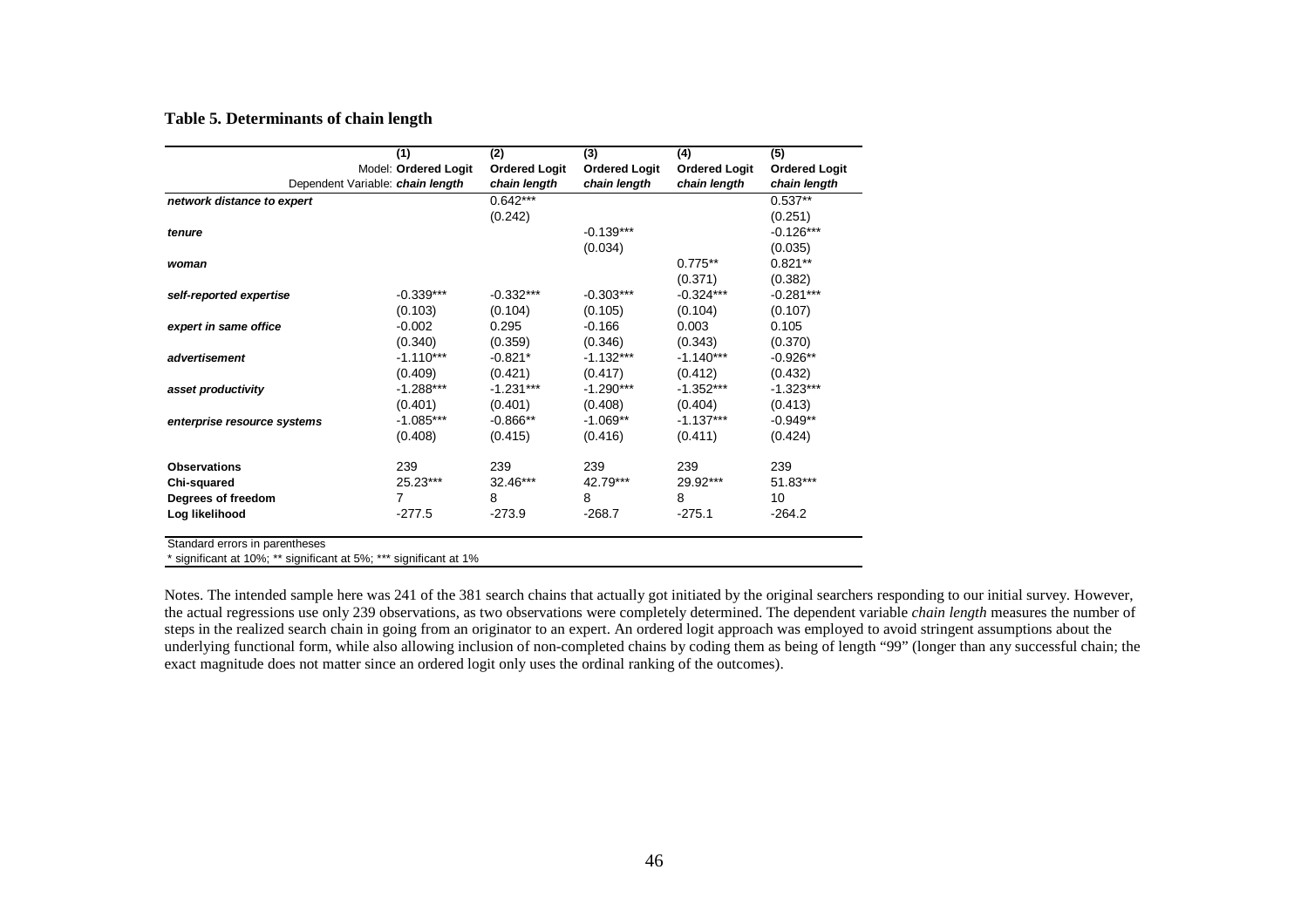#### **Table 6. Determinants of the probability of naming an expert in the first step**

|                             | (1)<br>Model: Multinomial Logit<br>Dependent Variable: reached expert | (2)<br><b>Multinomial Logit</b><br>reached expert | (3)<br><b>Multinomial Logit</b><br>reached expert | (4)<br><b>Multinomial Logit</b><br>reached expert | (5)<br><b>Multinomial Logit</b><br>reached expert |
|-----------------------------|-----------------------------------------------------------------------|---------------------------------------------------|---------------------------------------------------|---------------------------------------------------|---------------------------------------------------|
| network distance to expert  |                                                                       | $-1.138***$                                       |                                                   |                                                   | $-1.050***$                                       |
|                             |                                                                       | (0.354)                                           |                                                   |                                                   | (0.394)                                           |
| tenure                      |                                                                       |                                                   | $0.184***$                                        |                                                   | $0.167***$                                        |
|                             |                                                                       |                                                   | (0.045)                                           |                                                   | (0.046)                                           |
| woman                       |                                                                       |                                                   |                                                   | $-1.444*$                                         | $-1.381*$                                         |
|                             |                                                                       |                                                   |                                                   | (0.762)                                           | (0.794)                                           |
| self-reported expertise     | $0.267*$                                                              | 0.242                                             | 0.219                                             | $0.252*$                                          | 0.158                                             |
|                             | (0.146)                                                               | (0.151)                                           | (0.158)                                           | (0.147)                                           | (0.165)                                           |
| expert in same office       | $-0.225$                                                              | $-0.811$                                          | 0.071                                             | $-0.266$                                          | $-0.510$                                          |
|                             | (0.492)                                                               | (0.535)                                           | (0.527)                                           | (0.498)                                           | (0.574)                                           |
| advertisement               | $-0.011$                                                              | $-0.591$                                          | $-0.077$                                          | 0.038                                             | $-0.540$                                          |
|                             | (0.551)                                                               | (0.587)                                           | (0.581)                                           | (0.555)                                           | (0.620)                                           |
| asset productivity          | 0.360                                                                 | 0.160                                             | 0.275                                             | 0.448                                             | 0.227                                             |
|                             | (0.527)                                                               | (0.536)                                           | (0.563)                                           | (0.530)                                           | (0.582)                                           |
| enterprise resource systems | 0.298                                                                 | $-0.126$                                          | 0.270                                             | 0.364                                             | $-0.016$                                          |
|                             | (0.552)                                                               | (0.575)                                           | (0.590)                                           | (0.556)                                           | (0.612)                                           |
| <b>Observations</b>         | 381                                                                   | 381                                               | 381                                               | 381                                               | 381                                               |
| Chi-squared                 | 525.2                                                                 | 536.5                                             | 548.7                                             | 529.9                                             | 560.8                                             |
| Degrees of freedom          | 18                                                                    | 21                                                | 21                                                | 18                                                | 30                                                |
| Log likelihood              | $-220.5$                                                              | $-214.8$                                          | $-208.7$                                          | $-218.1$                                          | $-202.6$                                          |

Standard errors in parentheses \* significant at 10%; \*\* significant at 5%; \*\*\* significant at 1%

Notes. The sample used here was all 381 original searchers, with a multinomial logit regression model used to allow inclusion even of cases where the individual either returned the survey without a name or did not return the survey at all. The dependent variable *reached expert* captures whether or not an original searcher named an expert right away. Similar results, not reported here to conserve space, were obtained when the analysis was repeated by including observations for not just the initiating step but also at other steps in a chain (and using an additional control for the step number).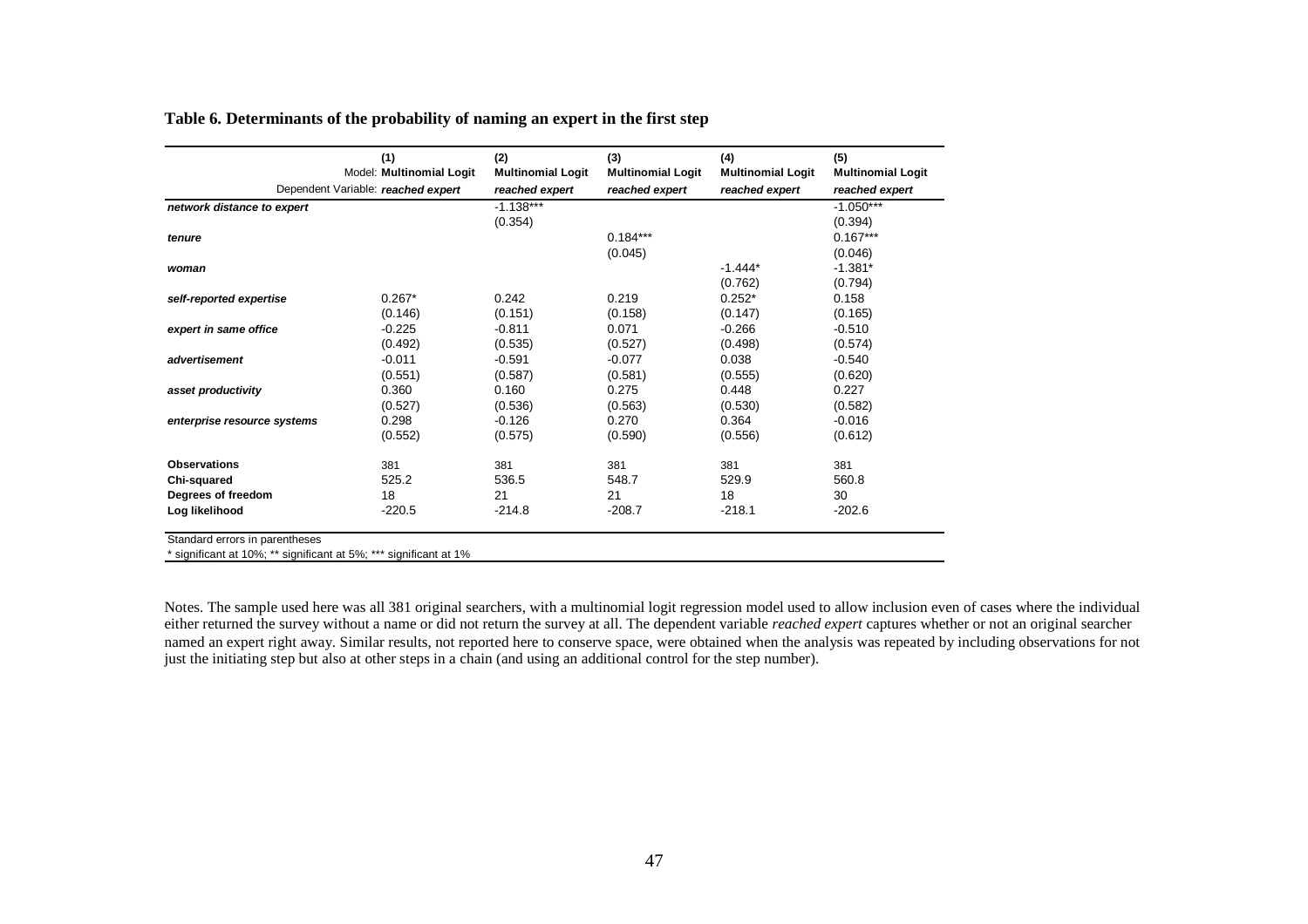#### **Table 7. Determinants of characteristics of the next person in a chain**

|                             | (1)<br>Model: Multinomial Logit<br>Dependent Variable: next is low network<br>distance to expert | (2)<br><b>Multinomial Logit</b><br>next is low network<br>distance to expert | (3)<br><b>Multinomial Logit</b><br>next is high<br>tenure | (4)<br><b>Multinomial Logit</b><br>next is high<br>tenure | (5)<br><b>Multinomial Logit</b><br>next is male | (6)<br><b>Multinomial Logit</b><br>next is male |
|-----------------------------|--------------------------------------------------------------------------------------------------|------------------------------------------------------------------------------|-----------------------------------------------------------|-----------------------------------------------------------|-------------------------------------------------|-------------------------------------------------|
| network distance to expert  |                                                                                                  | $-1.084***$                                                                  |                                                           | $-0.439$                                                  |                                                 | $-0.140$                                        |
|                             |                                                                                                  | (0.304)                                                                      |                                                           | (0.286)                                                   |                                                 | (0.379)                                         |
| tenure                      |                                                                                                  | $0.141***$                                                                   |                                                           | $0.149***$                                                |                                                 | 0.036                                           |
|                             |                                                                                                  | (0.044)                                                                      |                                                           | (0.044)                                                   |                                                 | (0.062)                                         |
| woman                       |                                                                                                  | $-1.537***$                                                                  |                                                           | $-0.713$                                                  |                                                 | $-1.124**$                                      |
|                             |                                                                                                  | (0.584)                                                                      |                                                           | (0.478)                                                   |                                                 | (0.497)                                         |
| advertisement               | 0.580                                                                                            | 0.182                                                                        | $-0.483$                                                  | $-0.729$                                                  | $-1.152**$                                      | $-1.180**$                                      |
|                             | (0.445)                                                                                          | (0.487)                                                                      | (0.443)                                                   | (0.478)                                                   | (0.518)                                         | (0.554)                                         |
| asset productivity          | 0.004                                                                                            | $-0.341$                                                                     | 0.051                                                     | $-0.108$                                                  | $1.232*$                                        | $1.250*$                                        |
|                             | (0.445)                                                                                          | (0.482)                                                                      | (0.427)                                                   | (0.450)                                                   | (0.727)                                         | (0.740)                                         |
| enterprise resource systems | $-0.182$                                                                                         | $-0.510$                                                                     | $-1.017**$                                                | $-1.219**$                                                | $1.501*$                                        | $1.514*$                                        |
|                             | (0.465)                                                                                          | (0.501)                                                                      | (0.474)                                                   | (0.503)                                                   | (0.836)                                         | (0.850)                                         |
| <b>Observations</b>         | 381                                                                                              | 381                                                                          | 381                                                       | 381                                                       | 381                                             | 381                                             |
| Chi-squared                 | 5.983***                                                                                         | 58.04***                                                                     | 9.798***                                                  | 43.92***                                                  | 27.97***                                        | 46.57***                                        |
| Degrees of freedom          | 6                                                                                                | 12                                                                           | 6                                                         | 12                                                        | 6                                               | $12 \overline{ }$                               |
| Log likelihood              | $-379.7$                                                                                         | $-353.7$                                                                     | $-378.5$                                                  | $-361.4$                                                  | $-329.4$                                        | $-320.1$                                        |

Notes. The sample used here was all 381 original searchers, with a multinomial logit regression model used to allow inclusion even of cases where the individual either returned the survey without a name or did not return the survey at all. The cut-offs for defining the dependent variables *next is low network distance to expert* and *next is high tenure* were based on the respective sample medians. Similar results, not reported here to conserve space, were obtained when the analysis was repeated by including observations for not just the initiating step but also at other steps in a chain (and using an additional control for the step number).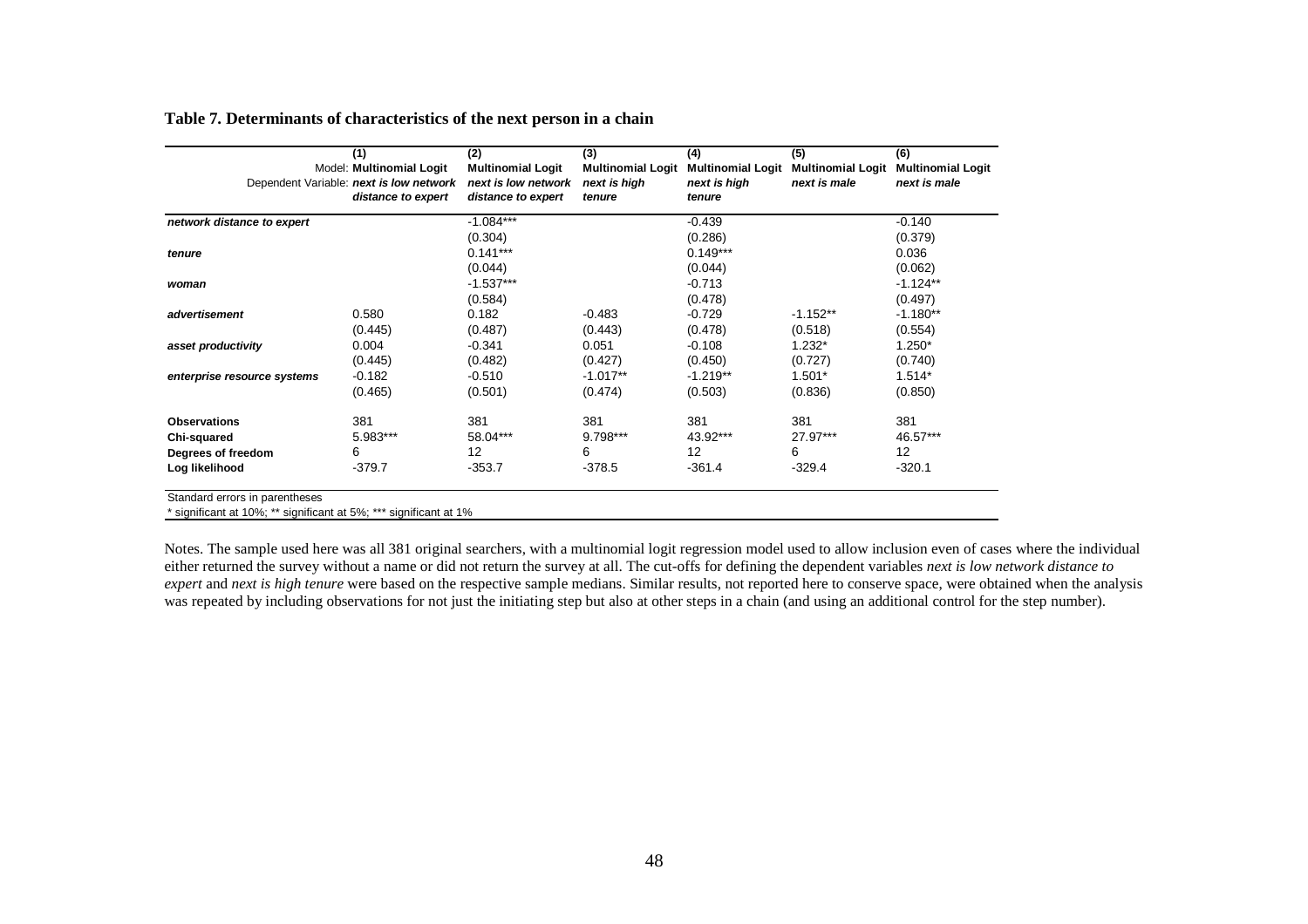|                                                                   |                                     | (1)<br>Model: Ordered Logit | (2)<br><b>Ordered Logit</b> | (3)<br><b>Ordered Logit</b> | (4)<br><b>Ordered Logit</b> | (5)<br><b>Ordered Logit</b> |
|-------------------------------------------------------------------|-------------------------------------|-----------------------------|-----------------------------|-----------------------------|-----------------------------|-----------------------------|
|                                                                   | Dependent Variable: remaining chain | length                      | remaining chain<br>length   | remaining chain<br>length   | remaining chain<br>length   | remaining chain<br>length   |
| decrease in network distance to expert                            |                                     |                             | $-2.966***$                 |                             |                             | $-2.935***$                 |
|                                                                   |                                     |                             | (0.843)                     |                             |                             | (0.827)                     |
| increase in tenure                                                |                                     |                             |                             | $-1.614***$                 |                             | $-1.614***$                 |
|                                                                   |                                     |                             |                             | (0.410)                     |                             | (0.428)                     |
| cross over from woman to man                                      |                                     |                             |                             |                             | $-2.433***$                 | $-1.969**$                  |
|                                                                   |                                     |                             |                             |                             | (0.778)                     | (0.799)                     |
| step                                                              |                                     | $0.311*$                    | $0.301*$                    | $0.322*$                    | $0.300*$                    | 0.308                       |
|                                                                   |                                     | (0.179)                     | (0.181)                     | (0.194)                     | (0.180)                     | (0.195)                     |
| network distance to expert                                        |                                     | $0.503**$                   | $0.779***$                  | $0.495**$                   | $0.504**$                   | $0.780***$                  |
|                                                                   |                                     | (0.233)                     | (0.235)                     | (0.240)                     | (0.245)                     | (0.250)                     |
| tenure                                                            |                                     | $-0.109***$                 | $-0.104***$                 | $-0.143***$                 | $-0.108***$                 | $-0.136***$                 |
|                                                                   |                                     | (0.027)                     | (0.026)                     | (0.029)                     | (0.027)                     | (0.028)                     |
| woman                                                             |                                     | $0.705**$                   | $0.685**$                   | $0.628**$                   | $2.363***$                  | $1.957**$                   |
|                                                                   |                                     | (0.279)                     | (0.288)                     | (0.292)                     | (0.747)                     | (0.773)                     |
| self-reported expertise                                           |                                     | $-0.440***$                 | $-0.433***$                 | $-0.459***$                 | $-0.418***$                 | $-0.434***$                 |
|                                                                   |                                     | (0.069)                     | (0.071)                     | (0.073)                     | (0.069)                     | (0.078)                     |
| expert in same office                                             |                                     | $-0.229$                    | $-0.225$                    | $-0.270$                    | $-0.175$                    | $-0.201$                    |
|                                                                   |                                     | (0.348)                     | (0.354)                     | (0.333)                     | (0.348)                     | (0.335)                     |
| advertisement                                                     |                                     | $-1.266**$                  | $-1.311**$                  | $-1.484***$                 | $-1.326***$                 | $-1.565***$                 |
|                                                                   |                                     | (0.515)                     | (0.516)                     | (0.537)                     | (0.512)                     | (0.538)                     |
| asset productivity                                                |                                     | $-1.599***$                 | $-1.631***$                 | $-1.797***$                 | $-1.564***$                 | $-1.814***$                 |
|                                                                   |                                     | (0.483)                     | (0.483)                     | (0.489)                     | (0.487)                     | (0.487)                     |
| enterprise resource systems                                       |                                     | $-1.488***$                 | $-1.546***$                 | $-1.637***$                 | $-1.481***$                 | $-1.671***$                 |
|                                                                   |                                     | (0.488)                     | (0.485)                     | (0.481)                     | (0.488)                     | (0.473)                     |
| <b>Observations</b>                                               |                                     | 440                         | 440                         | 408                         | 440                         | 408                         |
| Chi-squared                                                       |                                     | 103.5***                    | $121.2***$                  | 2288***                     | $110.3***$                  | $1711***$                   |
| Degrees of freedom                                                |                                     | 11                          | 12                          | 11                          | 12                          | 13                          |
| Log likelihood                                                    |                                     | $-398.2$                    | $-389.0$                    | $-360.8$                    | $-390.9$                    | $-348.7$                    |
| Standard errors in parentheses                                    |                                     |                             |                             |                             |                             |                             |
| * significant at 10%; ** significant at 5%; *** significant at 1% |                                     |                             |                             |                             |                             |                             |

# **Table 8. Determinants of the remaining chain length and gains from "crossing over"**

Notes. This table employs all observations (originating or intermediary) corresponding to the 239 chains initiated with an initial survey response and analyzed in Table 5. Since the 142 initial surveys not analyzed in Table 5 are again excluded, the final sample is 440 (i.e., 582 – 142). Observations based on the same survey (see Tables 3a and 3b) were entered with their weights adjusted for duplication. Observations from the same chain were clustered for standard error calculation. The dependent variable *remaining chain length* is defined as the number of realized steps in going from a focal individual (originating searcher or intermediary) to an expert. The variable *decrease in network distance to expert* measures the *network distance to expert* for the searcher *less* the same for the next person she named. The variable *increase in tenure* measures the next person's tenure *less* the searcher's tenure. An ordered logit approach was employed to avoid stringent assumptions about the underlying functional form, while also allowing inclusion of non-completed chains by coding *remaining chain length* as "99".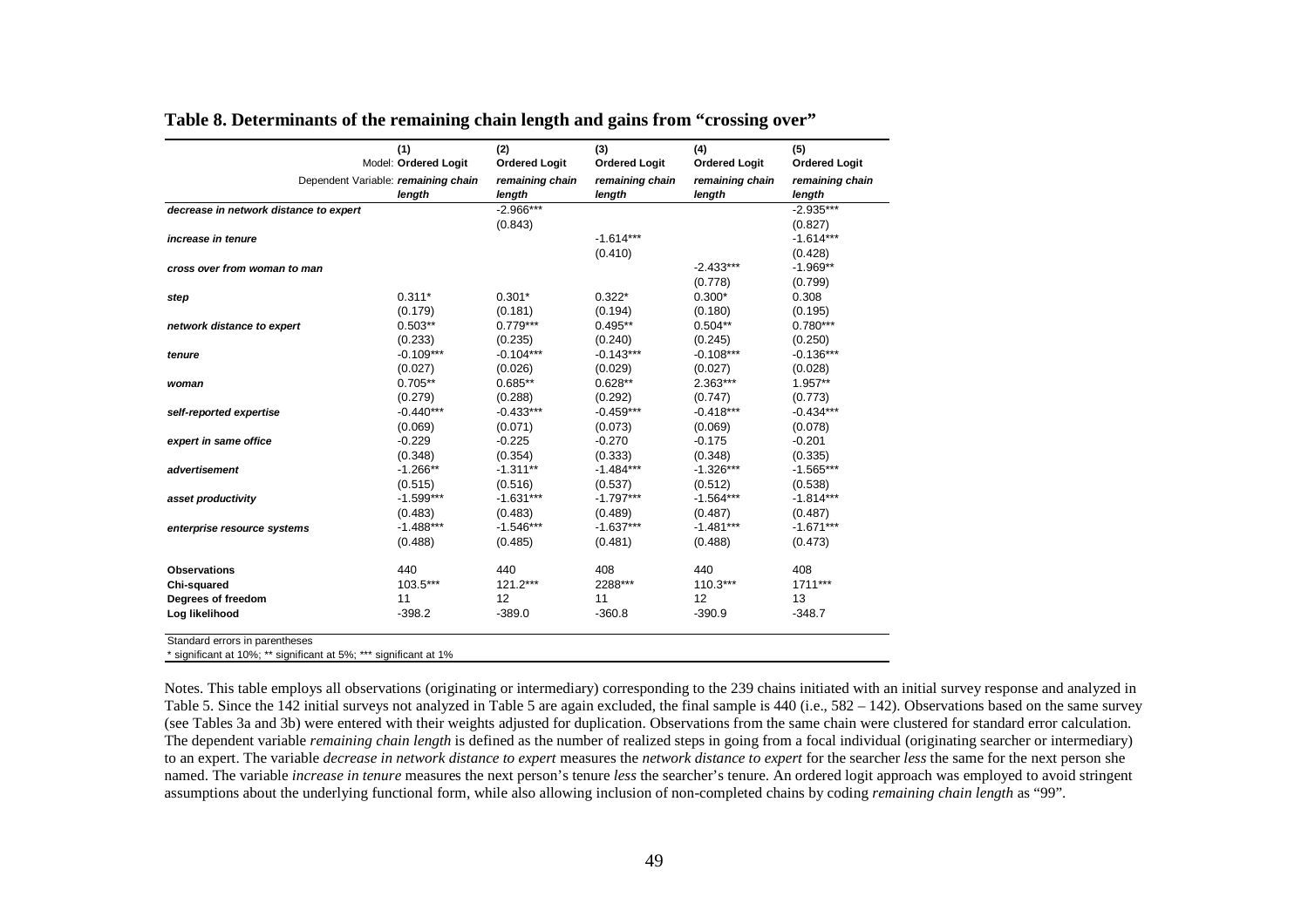## **Appendix 1 Survey questions contained in e-mail surveys to original and intermediary searchers.**

[Company name] is conducting a study to find out how [Company name] consultants locate topic experts in [Company name]. Specifically, we are trying to identify experts on [topic]. I would greatly appreciate it if you would respond to the questions below by entering your responses in the spaces provided. All answers will be kept confidential.

Thank you for your assistance, [name of senior partner sponsoring project]

1. How would you rate your knowledge of [topic] on a scale of 1 to 7? (1=no knowledge, 4= moderate knowledge, 7=expert knowledge).

2. Whom in [Company name] would you contact as an expert on [topic] if you were to do a client case on this topic (name only one person)? Last Name First Name Office

\_\_Don't know

\_\_Would not contact anyone because I have sufficient expertise

3. If you do not know who is an expert on [topic], whom would you suggest as someone who could help identify an expert? Last Name First Name Office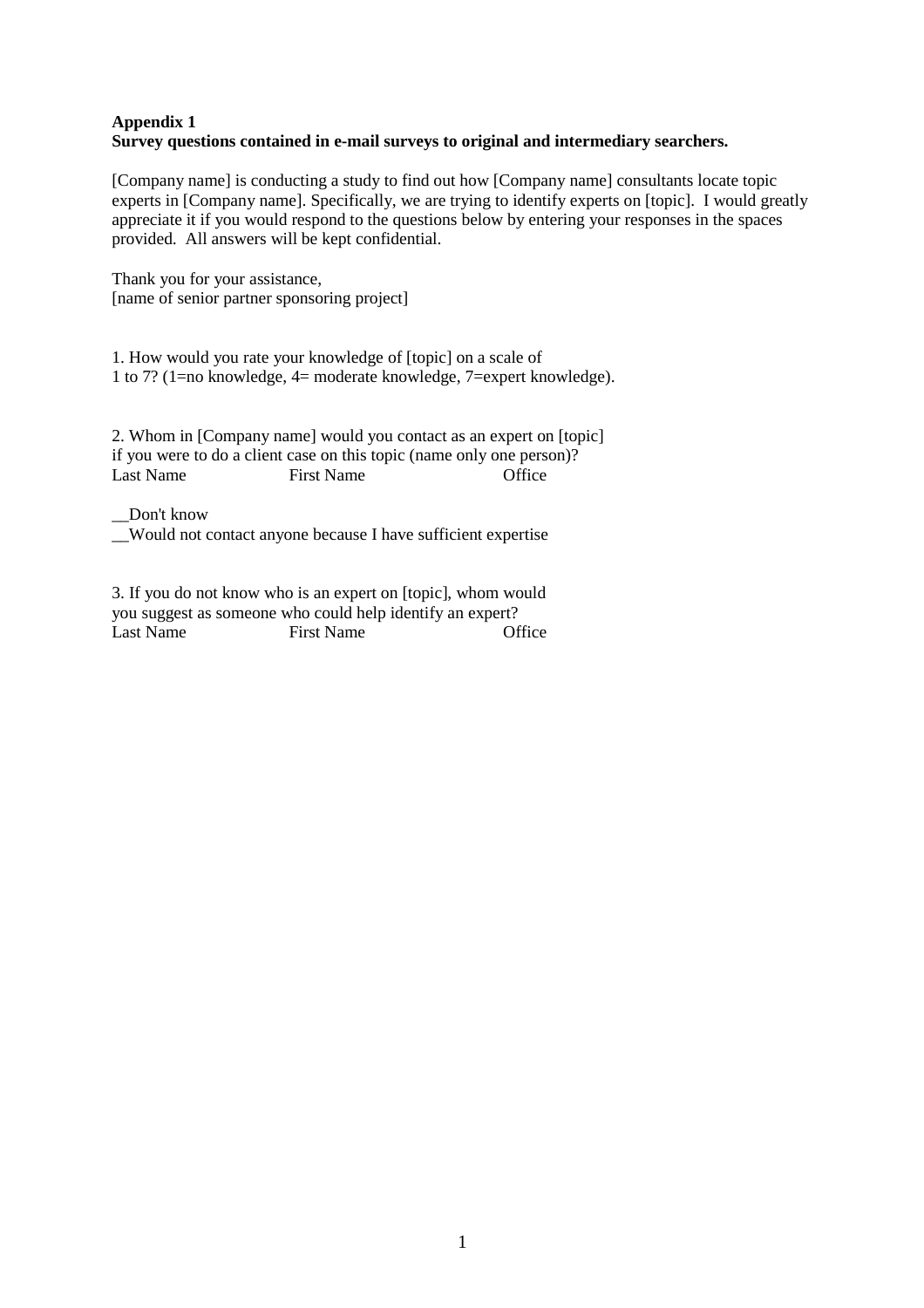# **Appendix II A comparison with previous small world studies**

Kogut and Walker (2001) compare the small-world property in several networks. As described in detail in their article, a network is said to demonstrate the small world property when it has an average path length that is comparable to that in a random graph of the same size (i.e., same number of nodes and edges) but has a clustering coefficient that is much larger than that of the random graph. The following table repeats a similar calculation for the network of consultants in our study, and compares the outcome with that reported for a few other studies on small worlds.

|                                             |        | Path Length (PL) |                    |        | <b>Clustering Coefficient (CC)</b> |             |
|---------------------------------------------|--------|------------------|--------------------|--------|------------------------------------|-------------|
|                                             | Actual |                  | Random Ratio (PLr) | Actual | Random                             | Ratio (CCr) |
| Film actors (Watts-Strogatz, 1998)          | 3.65   | 2.99             | 1.22               | 0.79   | 0.0003                             | 2925.93     |
| Power grid (Watts-Strogatz, 1998)           | 18.70  | 12.40            | 1.51               | 0.08   | 0.0050                             | 16.00       |
| German firms (Kogut-Walker, 2001)           | 5.64   | 3.01             | 1.87               | 0.84   | 0.0220                             | 38.18       |
| German firm owners (Kogut-Walker, 2001)     | 6.09   | 5.16             | 1.18               | 0.83   | 0.0070                             | 118.57      |
| Broadway artists in 1989 (Uzzi-Spiro, 2005) | 3.60   | 2.62             | 1.37               | 0.41   | 0.1820                             | 2.23        |
| Our network of consultants                  | 3.01   | 2.25             | 1.34               | 0.46   | 0.0092                             | 49.89       |
|                                             |        |                  |                    |        |                                    |             |

As these calculations demonstrate, our network does indeed exhibit small-world properties. Specifically, clustering is significantly greater than that expected in a comparable random network (0.46 instead of 0.0092), while average path length is not too different from that in the random network (3.01 instead of 2.25). This leads to a small worlds quotient, or a clustering/path length ratio adjusted for that in a comparable random network, of 37.31 (which signifies a small-world network in line with previous studies).

A word of caution is in order here. Since different studies have used slightly different methodologies in doing the small worlds calculation for their respective networks, the reported measures from different studies are not strictly comparable. For example, of the calculations reported here, only Uzzi and Spiro (2005) adjust for the fact that such networks are typically uni-variate projections of bivariate networks (where all members of the same team form a fully linked clique), wherein simple calculations can overstate the extent of clustering and understate the true path length when compared with random networks (Uzzi, Amaral and Reed-Tsochas, 2007)